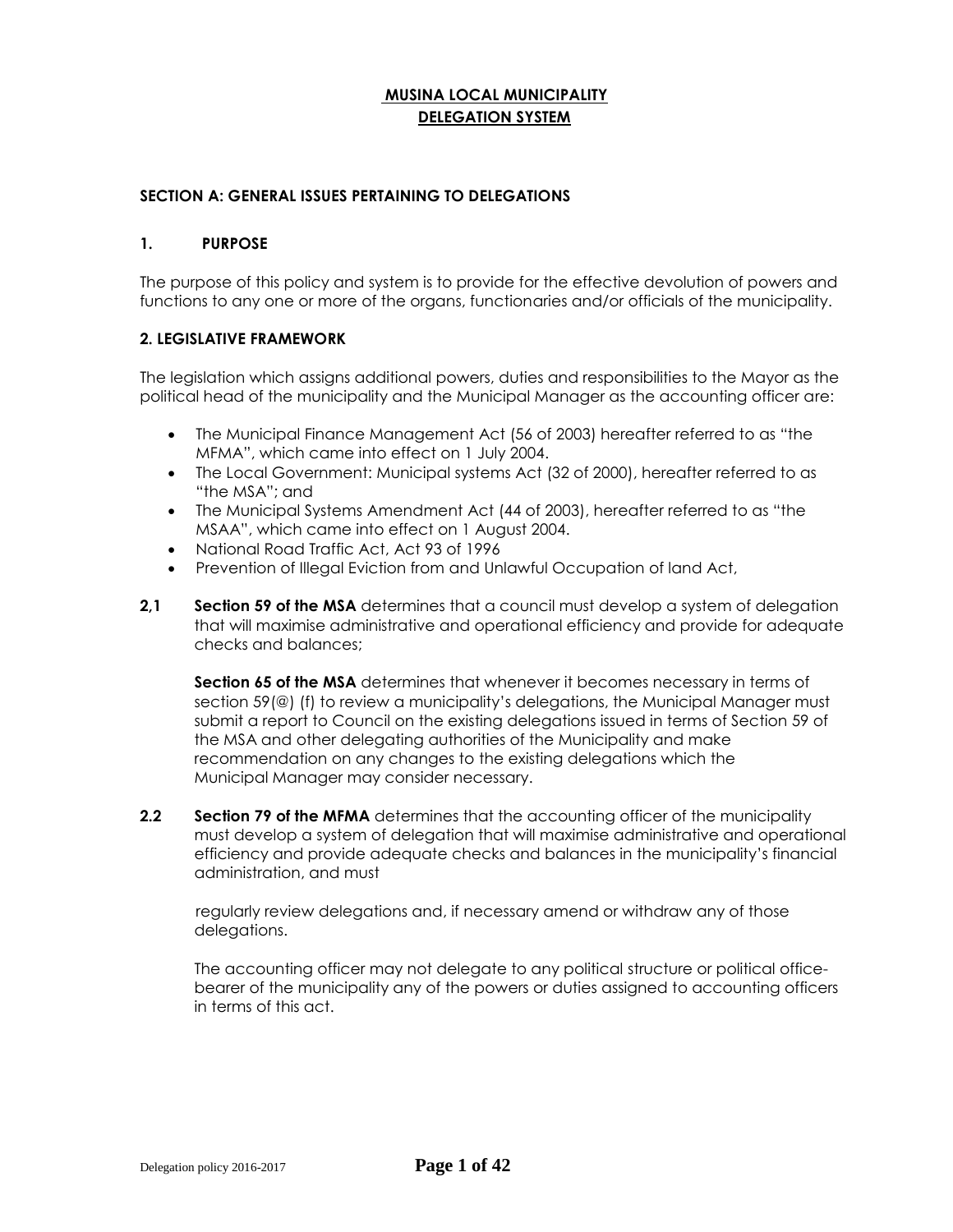## **3. OBJECTIVES**

The delegation system seeks to achieve the following objectives

- a) To ensure maximum administrative and operational efficiency; ~
- b) To provide for adequate checks and balances;  $\sim$
- c) To delegate decision making to the most effective level within the administration;
- d) To involve employees in management decisions as far as practicable;
- e) To promote a sense of collective responsibility for performance;
- f) To assign clear duties for the management and co-ordination of administrative units, systems and mechanisms;
- g) To define in precise terms the duties of each political structure and political office bearer;
- h) To determine the relationships amongst the political structures, political office bearers and the administration, and the appropriate lines of accountability and reporting for each of them;

It is specifically recorded that it is virtually impossible to cover all aspects of local government in these delegations and it therefore may have to be amended continuously as and when circumstances require it.

## **4. IMPORTANT DEFINITIONS**

In this document, unless the context otherwise indicates:

"Constitution" means the Constitution of the Republic of South Africa, 1996 (Act No 108 of 1996);

"Council" means the Musina Local Municipality, its legal successors in title and its delegates;

"delegator", in relation to a delegation of a power by the Council, means the Council, and in relation to a sub- delegation of a power by a delegate, means: that delegate;

"delegation" means the authorization of a delegate by a delegator to act in his / her stead, and in relation to a power includes an instruction to exercise the power;

delegate" in relation to the delegation of a power means the political structure, political office bearer or employee to whom a power have been delegated by the delegator in writing;

"in consultation with" means with the concurrence of the person with whom a delegate must consult before exercising a delegated or sub-delegated power;

"municipality", means the Musina Local Municipality, a Municipality described in section 2 of the Systems Act; and a geographic area, means a municipal area determined in terms of the Local Government: Municipal Demarcation Act, 1998 (Act No 27 of 1998);

"power" includes a duty and a function;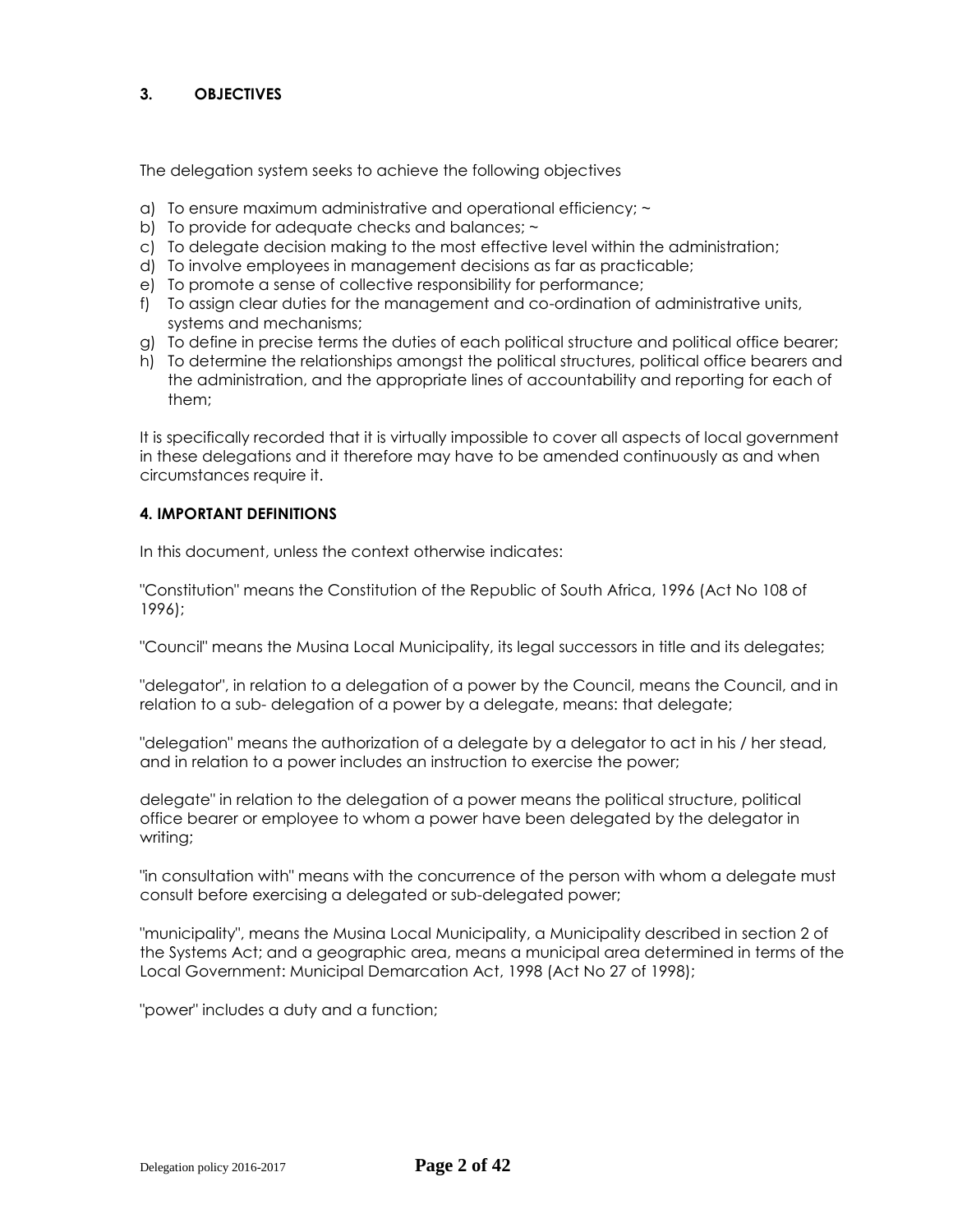"political office bearer", in relation to the municipality, means the mayor, elected by the Council to such a post or position in accordance with the provisions of the Structures Act;

"political structure", in relation to the municipality, means the Council, or any committee or other collective structure of the municipality elected, designated or appointed in accordance with the provisions of the Structures Act"

"Structures Act" means the Local Government: Municipal Structures Act, 1998 (Act N o 117 of 1998);

"Systems Act" means the Local Government: Municipal Systems Act, 2000 (Act No 32 of 2000).

## **3. POWERS OF THE MUNICIPALITY**

The municipality has all the powers assigned to it in terms of the Constitution as well as national and provincial legislation. The municipality has the right to do anything reasonably necessary for or incidental to the effective exercise of its powers. The executive and legislative authority of the municipality vests in the Council. The Council takes all the decisions of the municipality except:

- decisions on those matters that it has delegated to a delegate;
- decisions on those matters that by law have been assigned to a political structure, political office-bearer or employee of the Council;

The Council may exercise executive and legislative authority within the municipal area only. The Council may, by written agreement with another municipality, exercise executive authority in the area of that other municipality .

All the powers of the municipality that have not been expressly delegated to a political structure, political office- bearer or employee of the municipality are reserved for the Council.

## **4. POLICY FRAMEWORK FOR THE DELEGATION OF POWER.**

The following principles are applicable to delegation in general and may not be deviated from.

#### 4.1 A delegated power should have its roots in enabling legislation

A delegate authority or power should have its roots in the enabling legislation, and preferably also refer to the specific provision in the applicable legislation from which an authority originates.

#### 4.2 A delegated power must be as specific as possible

The wording of the delegation must be unambiguous in order to ensure legal certainty in the interpretation of the delegated power. The person or body (delegate) to whom such power is delegated should thus be absolutely sure what he may or may not do in terms of the delegation. The principles of transparency, accountability and proper governance should not be compromised.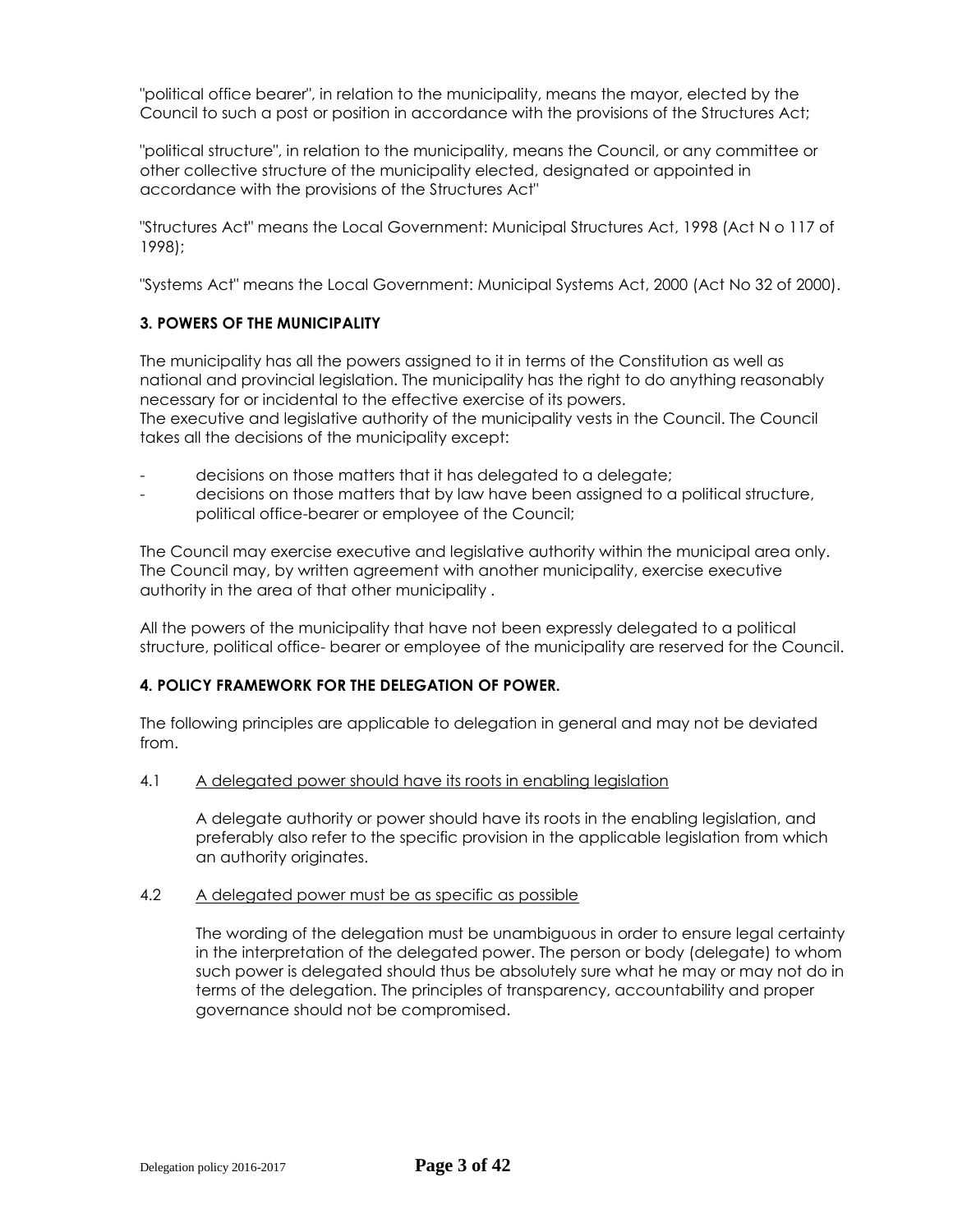#### 4.3 Powers should never be delegated to a person in his personal capacity

Powers should never be delegated to a person in his personal capacity but only to holders or posts in order to enhance continuity. Absence of the holder of a post will thus not jeopardize decision making if somebody is acting in that capacity.

#### 4.4 A delegated power may be sub-delegated

Any power delegated to a body or person (delegate) may be further delegated by the delegate on condition that:

- 4.4.1 Legislation does not prohibit such sub delegation.
- 4.4.2 Such sub-delegation is not prohibited by the original delegation;
- 4.4.3 It complies with all the principles relating to delegation in general as contained in this report; and
- 4.4.4 The authority to sub-delegate is contained in the original delegation.
- 4.4 5 All delegations, including sub-delegations, must be in writing The purpose of this is to create legal certainty and to prevent confusion on administrative level. Council should therefore take a principle decision that: no power shall be deemed to be delegated unless it was done in writing and furthermore that no sub-delegation may be in place other than in writing.
- 4.5 Delegated powers should at all times be executed within the stipulations or relevant legislation and subject to the Council's normal practices, procedures and policies

A delegated power may not be exercised without due regard to prevailing legislation (including sub-ordinate legislation), Council policies, guidelines, procedures, practices, the IDP and the budget. A delegate not adhering to this could be subjected to punitive measures such as disciplinary action, be held liable for losses or could even be criminally prosecuted.

- 4.6 All delegations should provide for adequate checks and balances to ensure responsible and accountable decision-making. Checks and balances are primarily provided for by means of reporting systems, which ordinarily form an integral part of the delegations themselves.
- 4.7 A delegation that has financial implications should only be exercised by the person who has a specific responsibility and authority to incur expenditure under a specific vote

The purpose of this principle is to make provision for budget control and accountability by persons responsible for a specific vote number, firstly by properly applying his mind in compiling a detailed, well motivated and complete budget, and secondly by restricting expenditures to the approved budget.

4.8 No delegation may be exercised if there are insufficient funds on a specific vote or a specific item does not appear on the Council's budget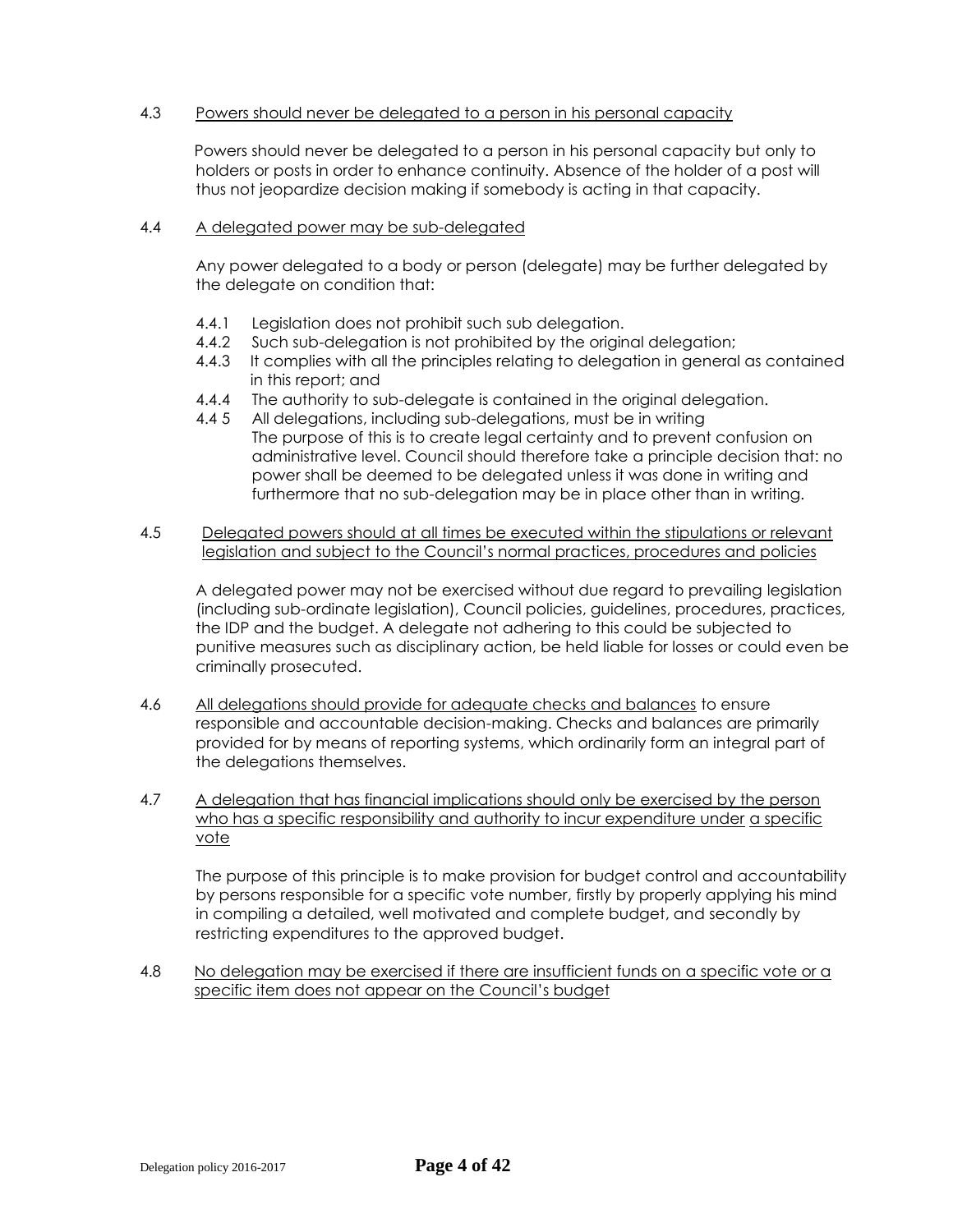This principle also pertains to financial control and audit procedures. Council approves the entire budget and it can therefore reasonably be assumed that all items appearing on the budget carry Council's prior approval. This is also one of the important checks and balances, which may be exercised by Council.

#### 4.9 Delegated powers can at any stage be withdrawn or amended by the delegator

If a delegator is not satisfied with the manner in which a delegated power is exercised it can withdraw or amend such delegation. Amendments are normally in the form of new conditions or limitations. It is for this reason that a reporting system should be in place in order for the delegator to monitor the exercising of delegated powers. The withdrawal or amendment of any delegated power must be in writing. It is important though to note that the withdrawal, amendment or lapsing of a delegation does not invalidate anything done as a consequence of a decision taken in terms of that delegation.

#### 4.10 Delegated powers do not absolve the delegator from the responsibility to exercise his power or to perform his duties.

It is important to note that although the exercising of a power can be delegated, the responsibility and accountability can never be delegated and the delegator will always be accountable for any power exercised by his delegate.

#### 4.11 Prohibition on delegation of certain powers

Enabling legislation sometimes place an explicit or implied prohibition on the delegation of specific powers which stipulations must at all times be honoured. Good examples of explicit prohibitions are contained in section 59(1)(a) and 60(2) of the Systems Act. Any delegation contrary to these stipulations will be of no force or effect.

## 4.12 Delegations in writing

All delegations, including sub-delegations must be in writing.

## 4.13 Referral to Legal Services section

All reports in respect of the delegation of powers must be forwarded to the Legal Services Section for its perusal and comment to ensure that the delegations comply with the enabling legislation.

## **5. THE MANAGEMENT OF A DELEGATING SYSTEM**

## 5.1 All delegations must be reviewed when a new Council is elected.

Section 59(2)(f) of the Systems Act stipulates that all delegations must be reviewed when a new Council is elected and appointed.

5.2 Revision and revocation or decisions taken in accordance with a delegated power.

In terms of section 59(3) of the Systems Act a Council may review a decision made in terms of a delegated power and either confirm, vary or revoke it. It may also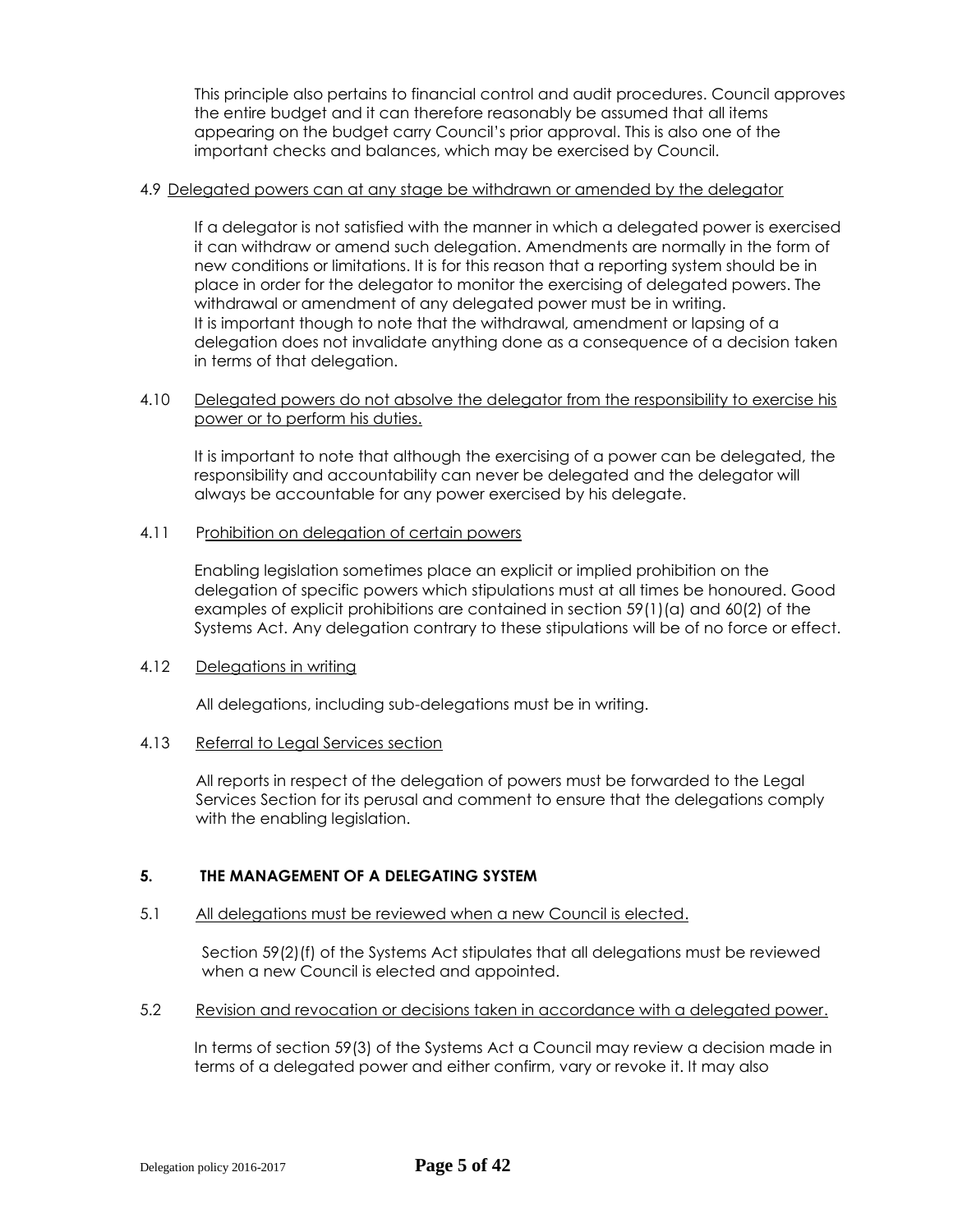require its executive committee to review a decision taken by them or by any delegate. However, the act does not give any indication whether or not the executive committee.

The Council must, at the request in writing of at least one quarter of the Councillors, review a decision made in terms of a delegated power and either confirm, vary or revoke it.

The right to review a decision made in terms of a delegated power is apparently reserved for Council only and any other body or person who sub delegated his power does not possess such right. This mean, by implication, that any official or body who has sub-delegated its power may not review a decision taken in terms of such subdelegation. The only possible way to have such decision reviewed is to refer it to Council.

The revision and subsequent revocation or amendment of a decision made in terms of a delegated power may in any event only be done subject to any rights that may have accrued to a person.

## 5.3 Powers that may not be delegated or that may be delegated to specific bodies or persons only

Council may not delegate the following powers as per section 160(2) of the Constitution:

- a) The passing of by-laws;
- b) The approval of budgets;
- c) The imposition of rates and other taxes, levies and duties; and
- d) The raising of loans.

In terms of section 59(1)(a) of the Systems Act the following powers may also not be delegated:

- a) To set tariffs;
- b) To enter into a service delivery agreement in terms of section 76 (b) of the Systems Act; and
- c) To approve or amend the Municipality's Integrated Development Plan.
- d) According to section 60 of the Systems Act the following powers may only be delegated to an Executive Committee or an Executive Mayor:

>The expropriation of immovable property or rights in or to such property; >The determination or alteration of the, remuneration, benefits or other conditions of service of the Municipal Manager or Managers directly accountable to the Municipal Manager; and

Apart from these limited number of functions the body or person in whom such powers are vested may delegate all other powers that are ordinarily applicable to the management of a municipality.

## 5.4 Appeals against decisions taken in terms of a delegated power

Any decision of Council or its delegates, which affects the rights of an individual, is subject to appeal. Appeals should be dealt with in accordance with the stipulations of Section 62 of the Systems Act and should preferably be co-ordinated by the legal section of the Council.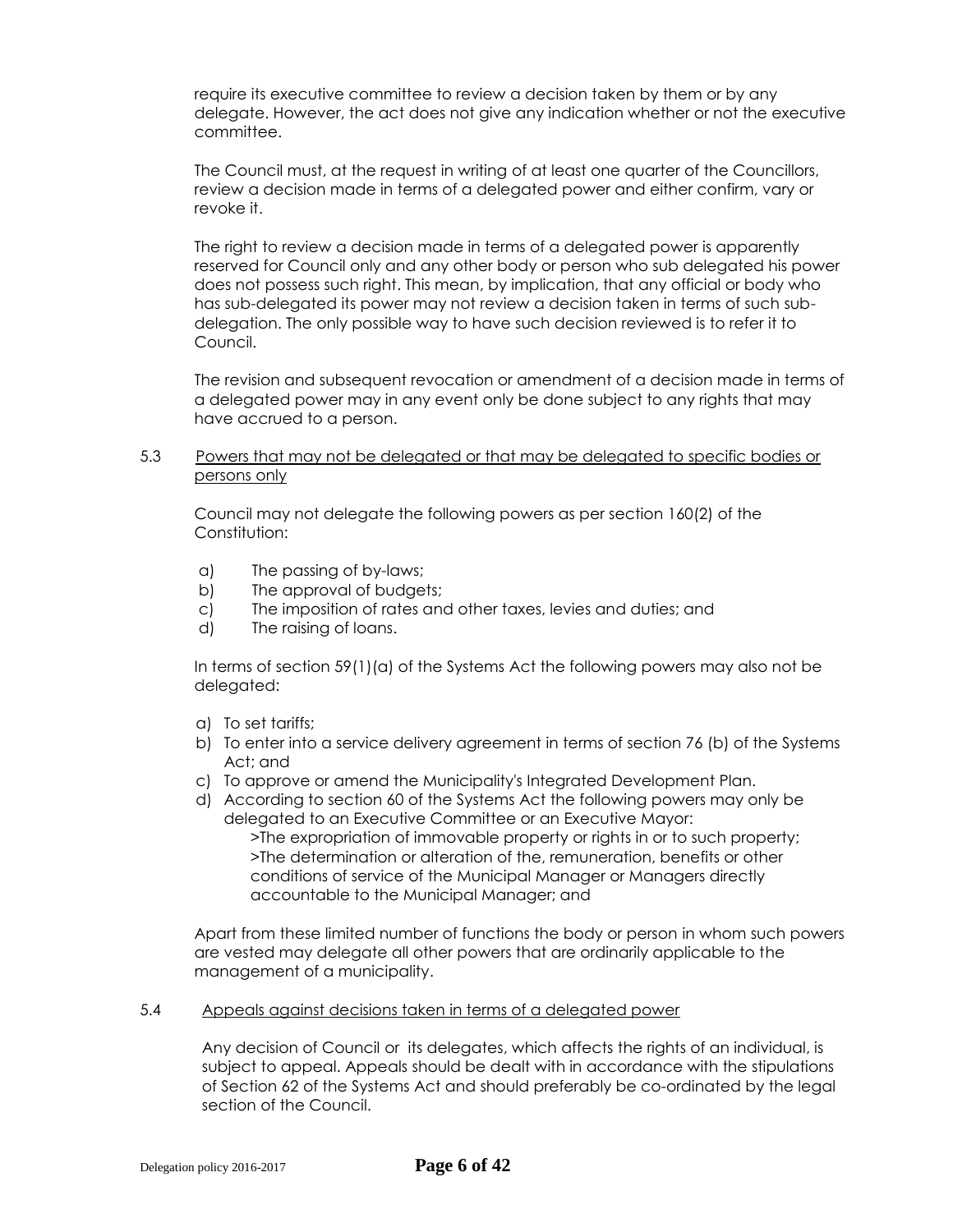The appropriate appeals authority may confirm, vary or revoke the decision in question, but no variation or revocation of a decision may detract from any rights that may have accrued as a result of the decision.

## 5.5 Maintenance of a delegation system

It is imperative that the delegation system be managed and maintained properly. The Legal Section will be responsible for the maintenance and upkeep of the delegation register, electronically as well as in loose leave format, arranged according to the respective departments, and it must be updated with each amendment, removal or addition. These amendments must be brought to the attention of all departments who will be obliged to keep one updated set of delegations at the office of the head of the department.

## **SECTION B : DELEGATED FUNCTIONS AND POWERS**

#### **1. POLITICAL STRUCTURES AND OFFICE BEARERS**

**1.1 COUNCIL**

#### **1.1.1 The following powers may not be delegated and therefore rests with council.**

Powers referred to in section 160 (2) of the Constitution of the Republic of South Africa 1996 (Act 108 of 1996):

- a) The passing of bylaws
- b) Approval of budgets
- c) Imposition of rates and taxes
- d) Raising of loans
- e) To appoint or dismiss a Municipal Manager

Powers referred to in Section 59(1) of the MSA:

- f) Setting/ determination of tariffs
- g) Approval and/ or amendment of the Integrated Development Plan
- h) The decision to enter into a service delivery agreement in terms of Section 76(b) of the Municipal Systems Act
- i) Election of Mayor and/ or Removal of a Mayor from office,
- j) Adoption of a Performance Management System.

#### **Powers which may be delegated but Council reserved**

- a) The power to approve any adjustments to the approved Budget,
- b) The sale /donation of immovable and movable property or a right in to such property.
- c) The power to sell immovable and movable property of the Municipality for less than the market value of the property, subject to MEC approval.
- d) The power to consider objections received in respect of the sale or long terms leasing of immovable property of the Municipality.
- e) The power to acquire immovable property and servitudes through voluntary purchase or expropriation.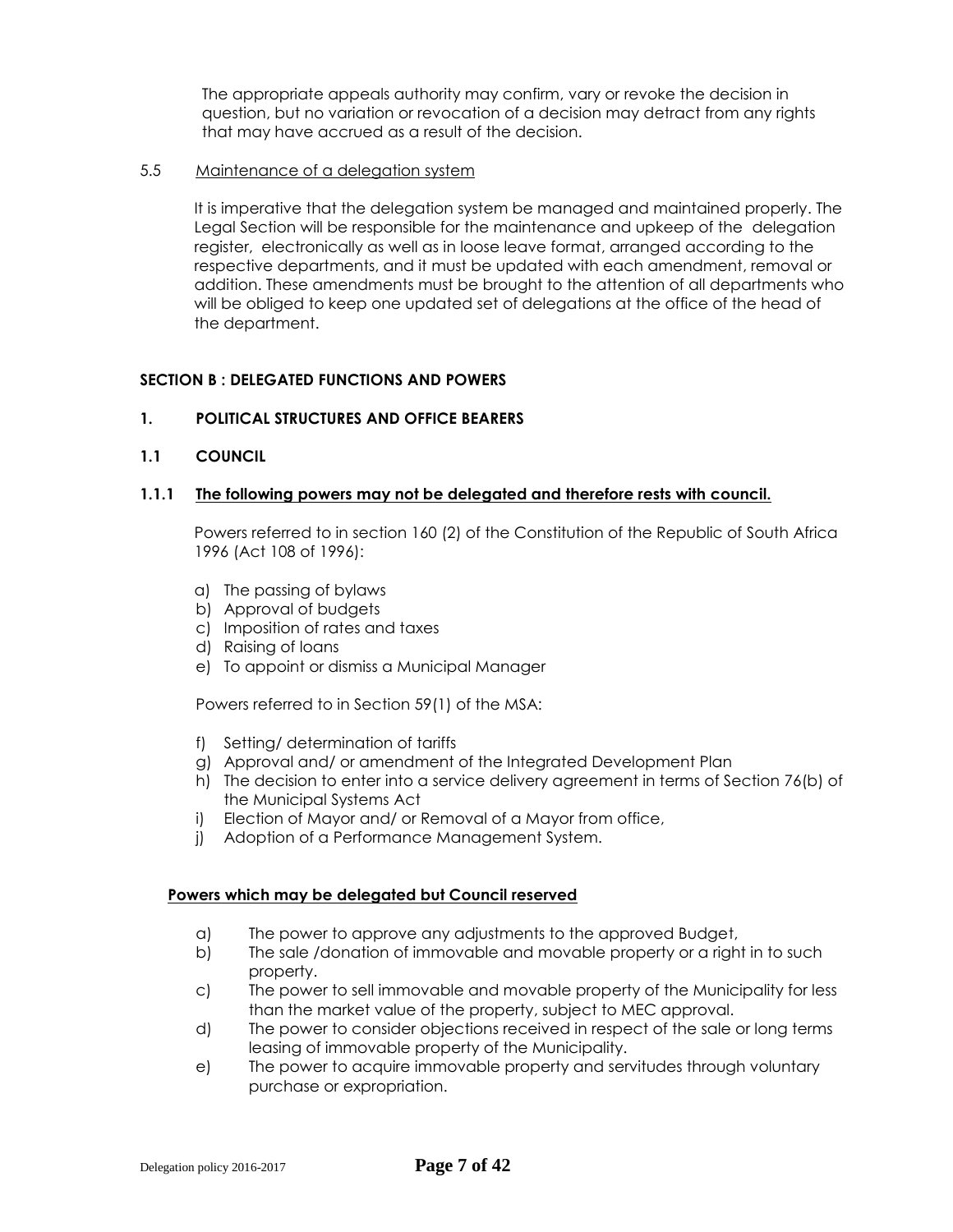- f) The power to name streets, public places and public resorts, sports grounds, stadiums, arenas, public swimming baths, and building halls belonging to the Municipality, and to change their names.
- g) The power to accept or amend structural and/or local guideline plans regarding the development of the municipality, with the exception of amendments arising from applications received in terms of the Town Planning and Townships Ordinance, (Ord. 15 of 1986), for the approval of subdivisions, consolidations, rezoning and consent use which may be delegated to the Municipal Manager and sub-delegated to the Technical Manager.)
- i) The power, in terms of sections 44 and 45 of the Town Planning and Townships Ordinance, 1986, (Ord. 15 of 1986) to pay compensation of an amount exceeding R 1 000 000.00 (one million rands) to any person who has been disadvantaged by the scheme and to avoid the approval of steps in terms of section 47 and 48 of the Ordinance or to reduce the amount of compensation.
- j) Appointment or dismissal of Departmental Heads in Consultation with the Municipal Manager.
- k) The appointment of Council Committees.
- l) The approval, including amendments, of service conditions of its employees, the grading of job levels in the Municipality and the benefits payable to employees of the Municipality.
- m) The power to approve and amend the Municipality's policy framework in respect of staff establishments, as stipulated under Section 66 (1) of the MSA.
- n) The power to approve all policy documents, guidelines and other procedures pertaining to any function that falls within the competencies of the Municipality.
- o) The approval of standard procedures to be followed when action is taken against a Councillor for non- attendance of Council meetings, or any misconduct by a Councillor, including the impositions of fines for nonattendance of meetings or misconduct.
- p) Investigation of alleged breach of code of conduct by Councillors or the appointment of a Committee to investigate such breach and make recommendations.
- q) The retrenchment of staff.
- r) Designation of Councillors, as determined by the MEC for Local Government, as full time Councillors.
- s) Appointment of Chairpersons to Committees.
- t) Appointment of employer representatives to the Local Labour Forum and other Council committees.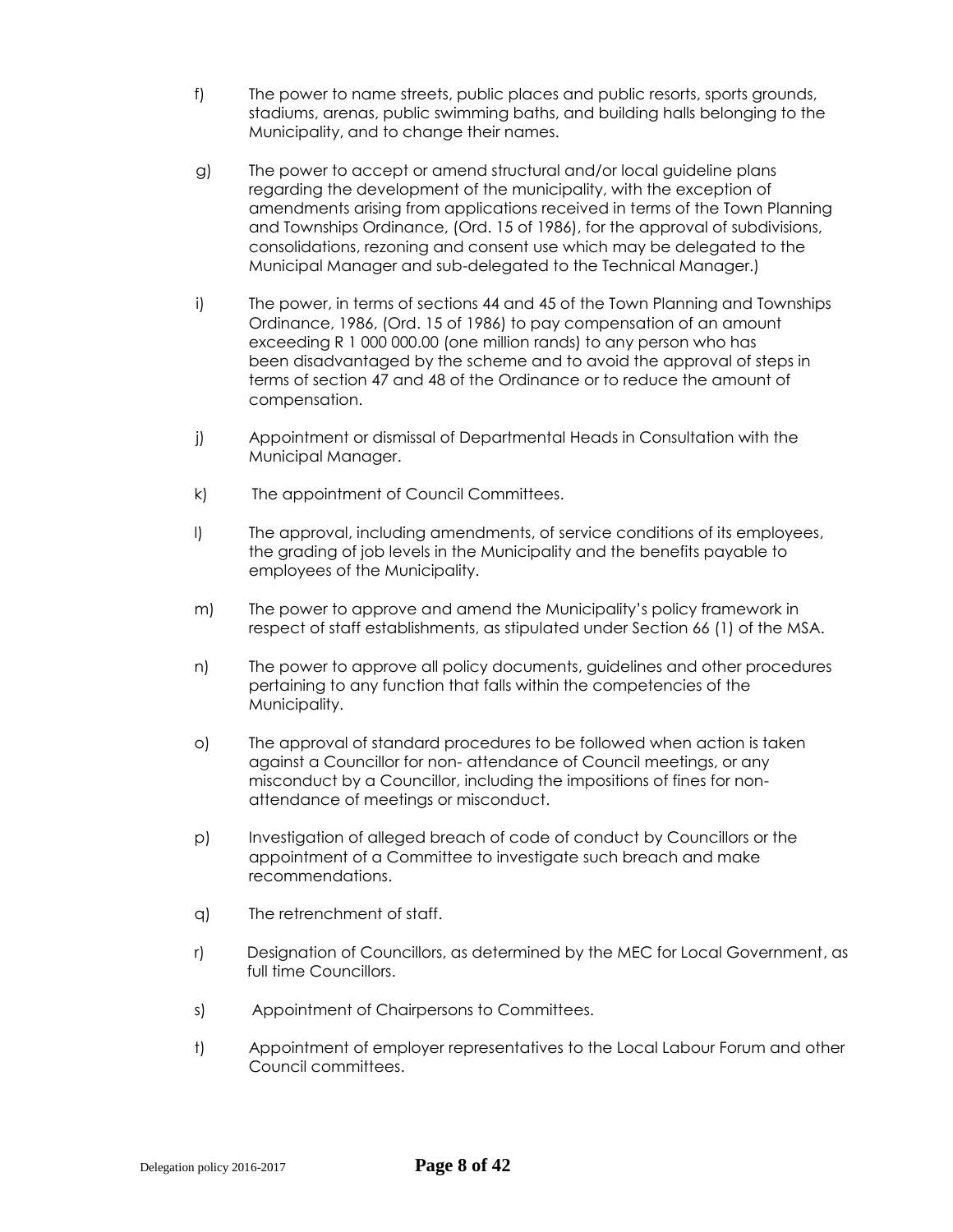- u) The approval of the disposal of capital assets of Council provided that such assets may no longer provide minimum essential municipal service, (*amended by Council Resolution 22.6.2009 to delegate power to CFO to write off asset to a maximum value of R50 000.00 per asset which are not needed for services delivery).*
- v) The acquisition of land for municipal services.
- w) To approve the leasing of additional office space for the municipality for a maximum period of one year.
- x) Adoption of the IDP as required in Section 30 of the MSA.
- xi) Adoption of the Performance Management System, as required in Section 39 of the MSA.
- xii) All powers, irrespective of its source or origin, which are not contained in this delegation register and which do not vest in a specific office bearer or official.
- xiii) to approve/disapprove application for waiver of building / reversion clause, on merit. \* (by Council resolution 18.8.2007)

## **1.1.3 Powers of Council which may be delegated:**

- a) The power to approve the establishment of municipal townships and all material amendments thereto in terms of Section 109 of the Town-planning and Townships Ordinance, 1986) (Ordinance 15 of 1986), and the power to delegate this function to the Technical Manager.
- b) The power to accept, amend or reject original, joint amendment and draft schemes in terms of sections 28 and 29 of the Town-planning and Townships Ordinance, 1986 (Ordinance 15 of 1986), concerning municipal property, and the power to delegate this function to the Technical Manager.

## **2. THE MAYOR**

## **A. The responsibilities of the Mayor, in accordance with Sections 52, 53, 54, 55 and 56 of the MFMA are as follows:**

## **a) Section 52:**

- I) provide general political guidance over the fiscal and financial affairs of the municipality;
- II) in providing such general political guidance, may monitor and oversee the exercise of responsibilities assigned in terms of the MFMA to the Accounting Officer and the Chief Finance Officer, but may not interfere in the exercise of those responsibilities;
- III) take all reasonable steps to ensure that the municipality performs its constitutional and statutory functions within the limits of the municipality's approved budget;
- IV) must, within 30 days of the end of each quarter, submit a report to the council on the implementation of the budget and the financial state of affairs of the municipality; and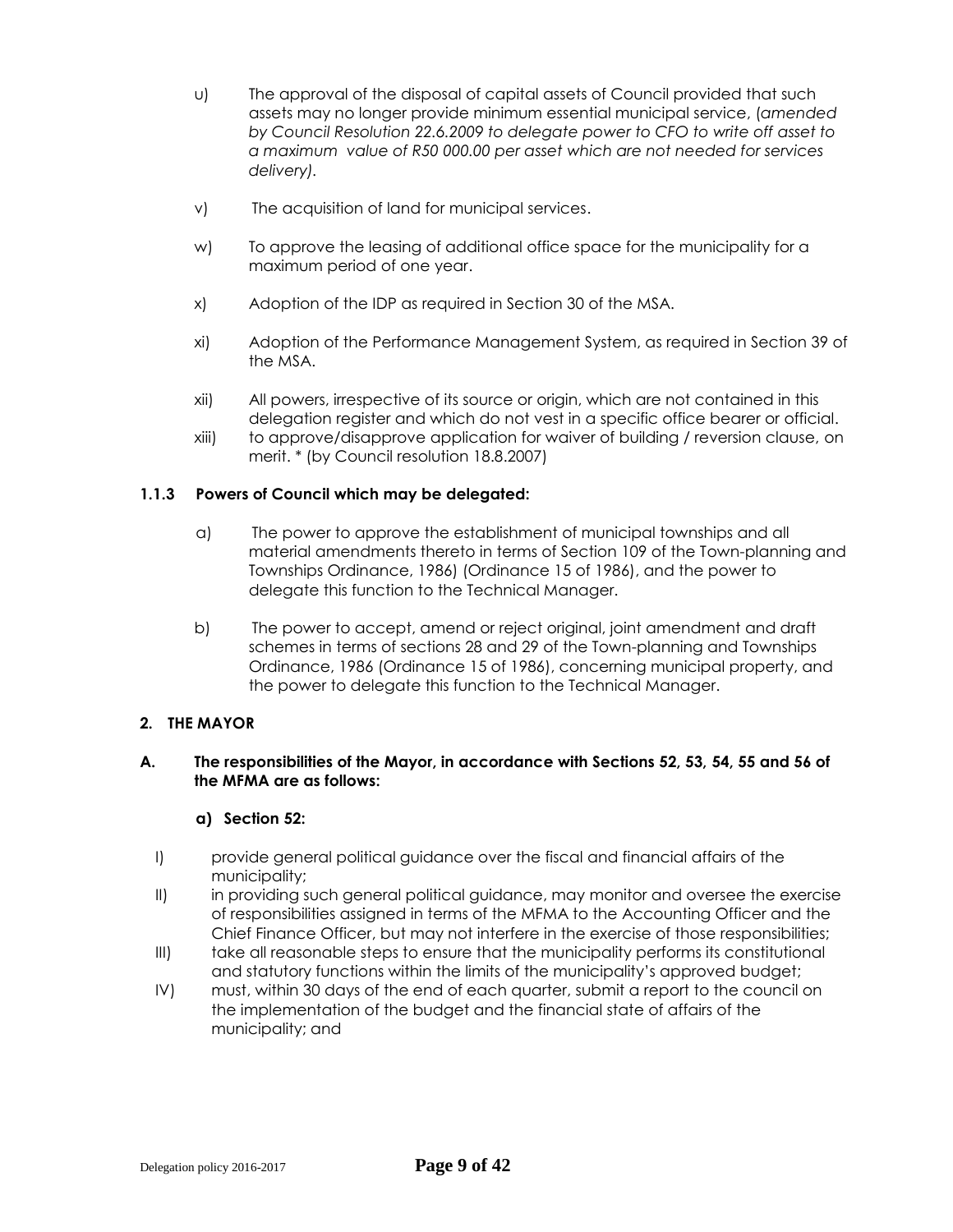V) must exercise the other powers and perform the duties assigned to the Mayor in terms of the MFMA or delegated by council to the Mayor.

# **b) Section 53:**

- i) Provide general political guidance over the budget process and priorities that must guide the preparation of the budget;
- ii) Coordinate the annual revision of the IDP in terms of Section 34 of the MSA and the preparation of the annual budget, and determine how the IDP is to be taken into account or revised for the purpose of the budget;
- iii) Take all reasonable steps to ensure
	- That the annual municipal budget is approved before the start of the budget year,
	- That the municipalities service delivery and budget implementation plan is approved within 28 days after the approval of the budget;
	- That the annual performance agreements as required in terms of section 57 (1) (b) of the MSA for the Municipal Manager and all senior managers
		- Comply with the MFMA,
		- Are linked to the measurable performance objectives approved with the budget, the service delivery and budget implementation plan, and
		- Are concluded in accordance with section 57(2) of the MSA.
- VI) Promptly report to the council and the MEC for finance in the province any delay in the tabling of the annual budget, the approval of the service delivery and budget implementation plan or the signing of the annual performance agreements.
- V) Ensure,
	- i) that the revenue and expenditure projections for each month and the service delivery targets and performance indicators for each quarter, as set out in the service delivery and budget implementation plan, are made public no later than 14 days after the approval of the service delivery and budget implementation plan;
	- ii) that the performance agreements of the municipal manager, senior managers and any other category of officials as may be prescribed, are made public no later that 14 days after the approval of the municipality's service delivery and budget implementation plan. Copies of such performance agreements must be submitted to the council and MEC for Local Government in the province.

# **Section 54:**

- (1) On receipt of a statement or report submitted by the Accounting Officer in terms of Section 71 or 72 of the MFMA the Mayor must
	- a) consider the statement or report;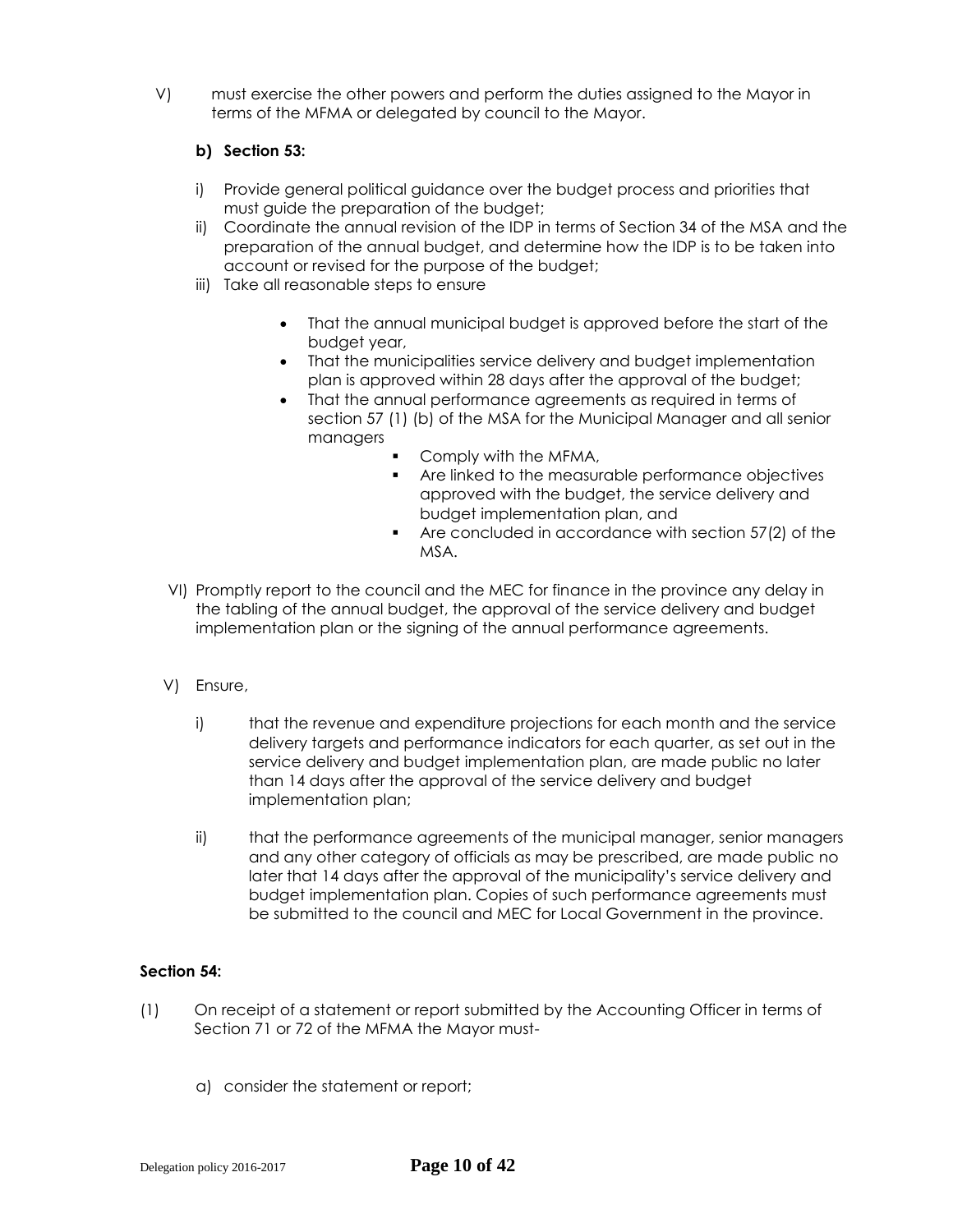- b) check whether the municipality's approved budget is implemented in accordance with the service delivery and budget implementation plan;
- c) consider and, if necessary, make any revisions to the service delivery and budget implementation plan, provided that revisions to the service delivery targets and performance indicators in the plan may only be made with the approval of the council following approval of an adjustments budget;
- d) issue any appropriate instructions to the accounting office to ensure,
	- i) that the budget is implemented in accordance with the service delivery and budget implementation plan; and
	- ii) that spending of funds and revenue collection proceed in accordance with the budget;
- e) identify any financial problems facing the municipality, including any emerging or impending financial problems; and
- f) in the case of a section 72 report, submit the report to the council by 31 January each year.
- (2) If the municipality faces any serious financial problems, the mayor must
	- a) promptly respond to and initiate any remedial or corrective steps proposed by the accounting officer to deal with such problems, which may include
		- i) steps to reduce spending when revenue is anticipated to be less than projected in the municipality's approved budget,
		- ii) tabling an adjustment budget, or
		- iii) alert the council and the MEC for Local Government in Limpopo to those problems.
- (3) The Mayor must ensure that any revisions of the service delivery and budget implementation plan are made public promptly.

## **Section 55: Report to provincial executive if conditions for provincial intervention exist.**

If a municipality has not approved an annual budget by the first day of the budget year or if the municipality encounters a serious financial problem referred to in section 136, the Mayor :

- a) must immediately report the matter to the MEC for Local Government in Limpopo, and
- b) may recommend to the MEC an appropriate provincial intervention in terms of Section 139 of the Constitution.

## **Section 56: Exercise of right and powers over municipal entities.**

- (1) If the Mayor has sole or shared control over a municipal entity he/she must guide the municipality in exercising its rights and powers over the municipal entity in a way that
	- a) would reasonably ensure that the municipal entity complies with this Act, and at all times remains accountable to the municipality;
	- b) would not obstruct the entity in performing its operational responsibilities.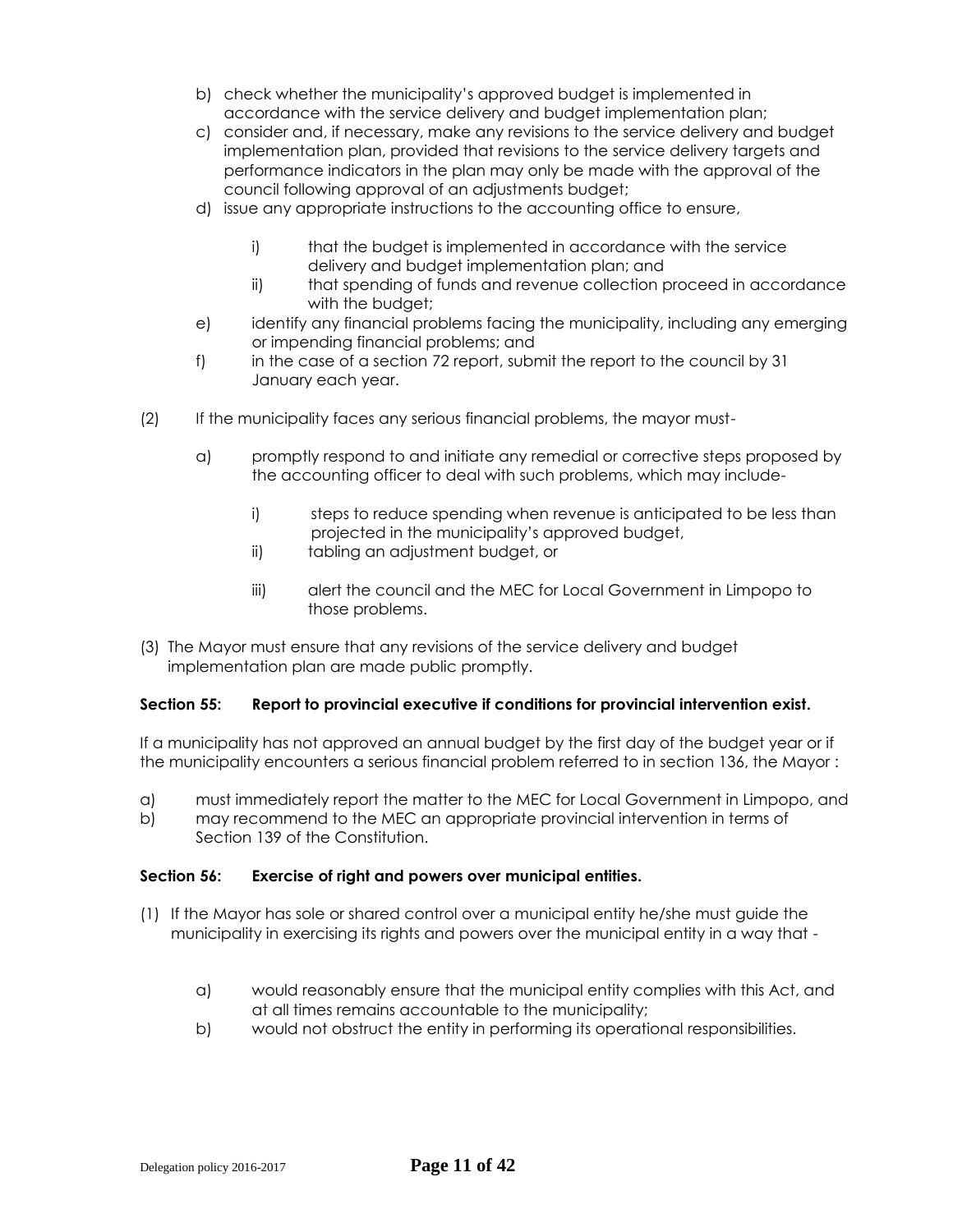2) In guiding the municipality in the exercise of its rights and powers over a municipal entity in accordance with subsection (1) the Mayor may monitor the operational functions of the entity, but may not interfere in the performance of those functions.

## **Further specific responsibilities of the Mayor in accordance with the MFMA are:**

## **Section 45 (2): Short term and long term debt**

a) The Mayor has the authority to sign a debt agreement or other document that creates or acknowledges a debt, together with the accounting officer and approved by resolution of council.

## **Section 21: Budget preparation process**

- 1. The Mayor must,
- a) Coordinate the processes for preparing the annual budget and for reviewing the IDP and budget related policies to ensure that the tabled budget and any revisions of the IDP and budget- related policies are mutually consistent and credible,
- b) at least 10 months before the start of the budget year, table in the municipal council a time schedule outlining key deadlines for,
	- i) preparation, tabling and approval of annual budget,
	- ii) annual review of
		- aa) IDP in terms of section 34 of MSA
		- bb) budget-related policies.
	- iii) tabling and adoption of any amendments to the IDP and budgetrelated policies, and
	- iv) any consultative processes forming part of the processes referred to in subparagraphs (i), (ii) and (iii).
- 2. when preparing the annual budget, the Mayor must:
	- a) take into account the municipality's IDP,
	- b) take all reasonable steps to ensure that the municipality revised the IDP in terms of section 34 of the MSA, taking into account realistic revenue and expenditure projections for future years,
	- c) take into account the national budget, the relevant provincial budget, the narional government's fiscal and macro-economic policy, the annual Division of Revenue Act an any agreement reached in the Budget Forum,
	- d) Consult
		- i) the relevant district municipality and all other local municipalities with the area of the district municipality,
		- ii) the relevant provincial treasury, and when requested, the National Treasury, and
		- iii) any national or provincial organs of state, as may be prescribed, and
	- e) Provide, on request, any information relating to the budget
		- i) to National Treasury, and
		- ii) subject to any limitations that may be prescribed, to-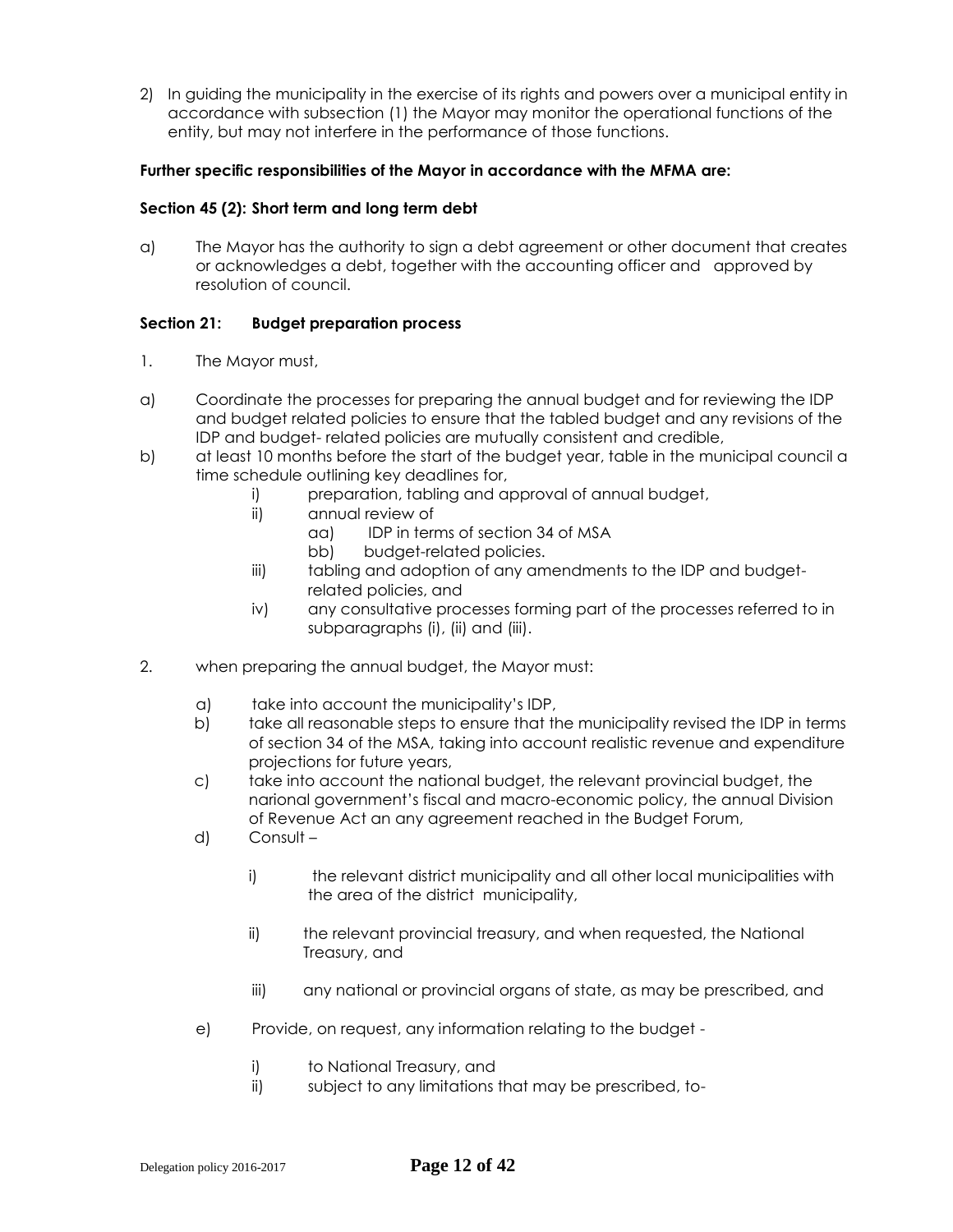- aa) the national departments responsible for water,saniation, electricity and any other service as may be prescribed,
- bb) any other national and provincial organs of state as may be prescribed, and
- cc) another municipality affected by the Budget.

#### **Section 23: Consultations on tabled budgets**

- (1) When the annual budget has been tabled the Mayor must ensure that the Municipal Council consider any views of
	- a) the local community, and
	- b) National Treasury, the relevant provincial treasury and any provincial or national organs of state or municipalities that made submissions on the budget.
- (2) The Council must give the Mayor the opportunity to
	- a) respond to the submissions,
	- b) if necessary, to revise the budget and table amendments for consideration by the council.

#### **Section 27: Non-compliance with provisions of the MFMA**

- (1) The Mayor must, upon becoming aware of any impending non-compliance by the municipality of any provisions of the MFMA or any other legislation pertaining to the tabling or approval of any annual budget or compulsory consultation processes, inform the MEC for Finance in Limpopo, in writing, of such impending non-compliance.
- (2) The Mayor may submit an application, showing good cause, to the MEC, to extend any time limit or deadline regarding submission of the budget, provided that the extension may not compromise compliance with Section 16(1) of the MFMA.
- (3) The Mayor must, upon becoming aware of any actual non-compliance of Chapter 4 of the MFMA, inform the Council, the MEC for Finance and National Treasury in writing of the non-compliance, and any remedial or corrective actions the municipality intends to implement to avoid a recurrence.

#### **Section 28: Municipal Adjustment Budgets**

(1) The Mayor must table an adjustments budget as prescribed in Section 28, and may make recommendations, within a prescribed framework, on unforeseeable and unavoidable expenditure, to council.

#### **Section 29: Unforeseen and unavoidable expenditure**

(1) The Mayor may, in emergency or other exception circumstances, authorise unforeseeable and unavoidable expenditure for which no provision was made in an approved budget, and report the authorisation to the municipal council at its next meeting.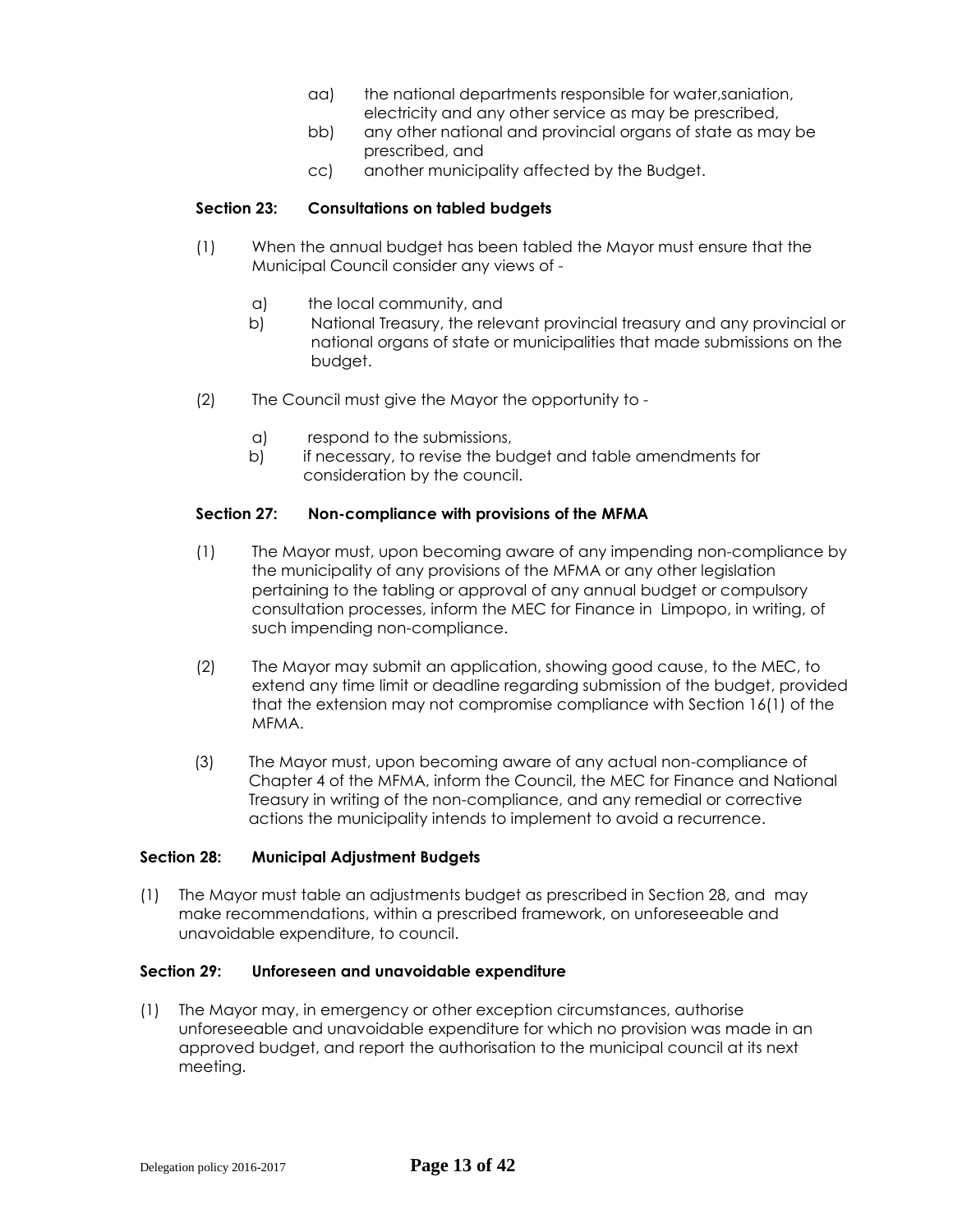## **Section 87 (3) Budgets of municipal entities**

- (1) The Mayor of the municipality must table the proposed budget of the entity in Council when the annual budget of the municipality for the relevant year is tabled.
- (2) The Mayor must approve the revised budget of the municipality, as proposed by the board of directors, but only for the following reasons:
	- (i) to adjust the revenue and expenditure estimates downwards if there is material under-collection of revenue during the current year,
	- (ii) to authorise expenditure of additional allocations to the municipal entity,
	- (iii) to authorise, within a prescribed framework, any unforeseeable and unavoidable expenditure approved by the Mayor of the parent municipality,
	- (iv) to authorise any other expenditure within a prescribed framework.
- (3) The Mayor must table the budget or adjusted budget and any adjustments budget of the entity as approved by its board of directors at the next council meeting of the municipality.

#### **Section 127: Report in respect of municipal entities**

- (1) The Mayor must, within 7 months after the end of the financial year, table in the municipal council the annual report of the municipality and of any entity under the municipality's sole or shared control.
- (2) If unable to do so, the Mayor must promptly submit to the council a written explanation as referred to in section 133(1) (a) of the MFMA, setting out the reasons for the delay, together with any components of the annual report listed in section 121(3) and (4) that are ready, and submit to the council the outstanding annual report of the outstanding components of the annual report as soon as may be possible.

## **Section 133: Financial Statements**

(1) The Mayor must table in council a written explanation setting our the reasons for the failure by the accounting office of a municipality or a municipal entity to submit financial statements to the Auditor-General, or the Mayor fails to table the annual report of the municipality or municipal entity to the council in accordance with section 127(2).

## **B. Further powers assigned to the Mayor in terms of the Systems Act:**

#### **Section 39: Development of the Performance Management System**

- 1. The Mayor must
	- a) Manage the development of the PMS, assign responsibilities in this regard to the Municipal Manager, and submit the proposed system to the Council for adoption.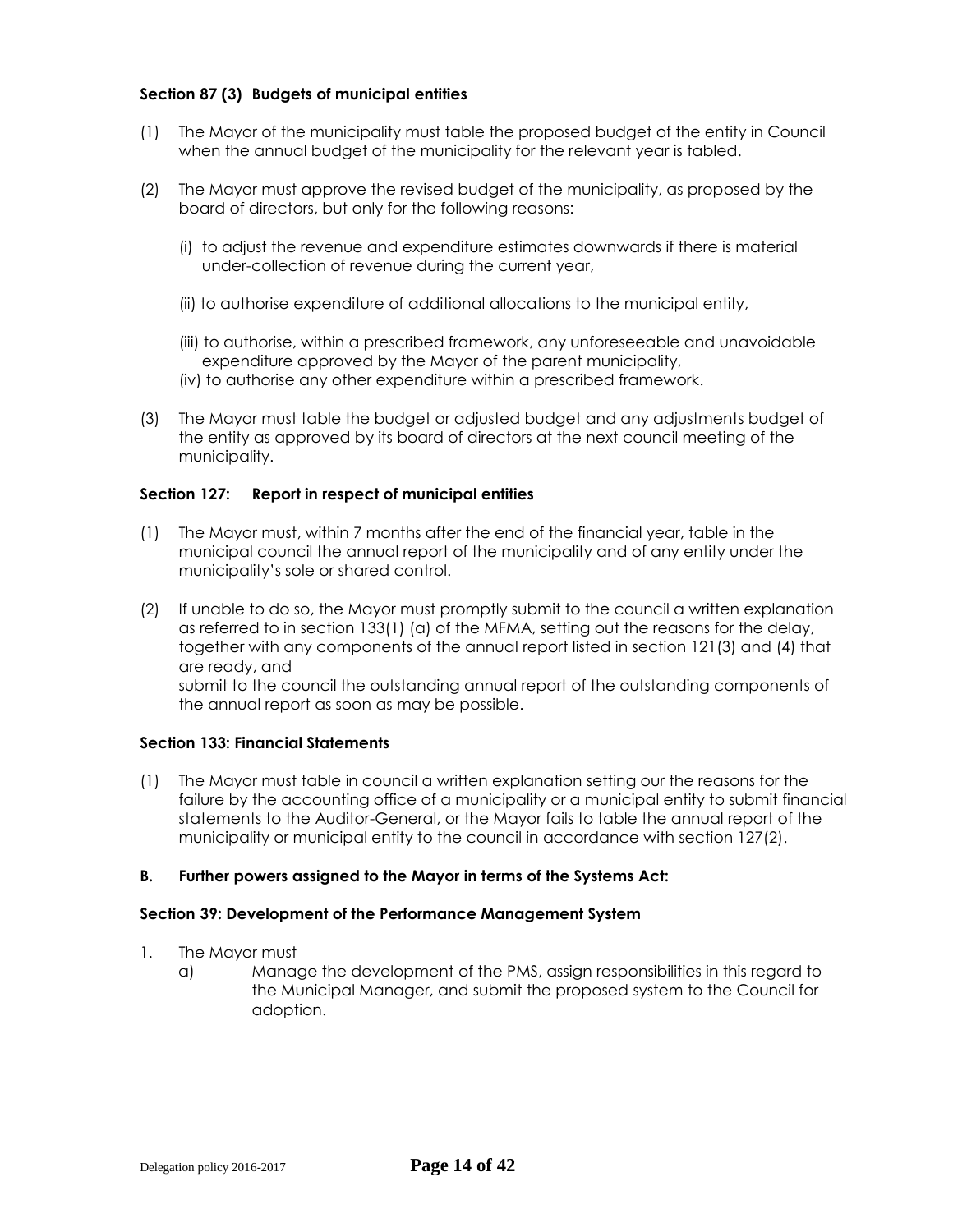## **B. Other Powers and Functions delegated to the Mayor.**

The Mayor has the delegated authority to:

- 1. Perform ceremonial functions on behalf of the Municipality.
- 2. Consider and approve / disapprove applications of leave of the Municipal Manager.
- 3. Approve subsistence and travelling allowance of the Municipal Manager in accordance with prevailing policies and tariffs.
- 4. Suspend the Municipal Manager subject to internal disciplinary procedures.
- 5. To recall the Municipal Manager from leave prior to expiry in exceptional circumstances in the interest of the municipality without disadvantaging any of the parties.
- 6. To give approval to the Municipal Manager to resume normal duties prior to expiry of any leave.
- 7. Approve attendance of international meetings or conferences by the Municipal Manager.
- *8.* Appoint or nominate Councillors to represent Council on outside bodies
- 9. Designate Councillors to attend internationa1 and national meetings or conferences, and sub-delegate the authority to approve to the Municipal Manager or person acting as municipal manager.
- 10. To institute or defend any action in the high court or a court of equal or higher status with the exception of claims.
- 11. Institute or defend arbitration proceedings in matters which would have been dealt with in the high court or court of equal or higher status.
- 12*.* Approve grants and donations to deserving bodies / committees, in line with the Budget amount allocated for that purpose.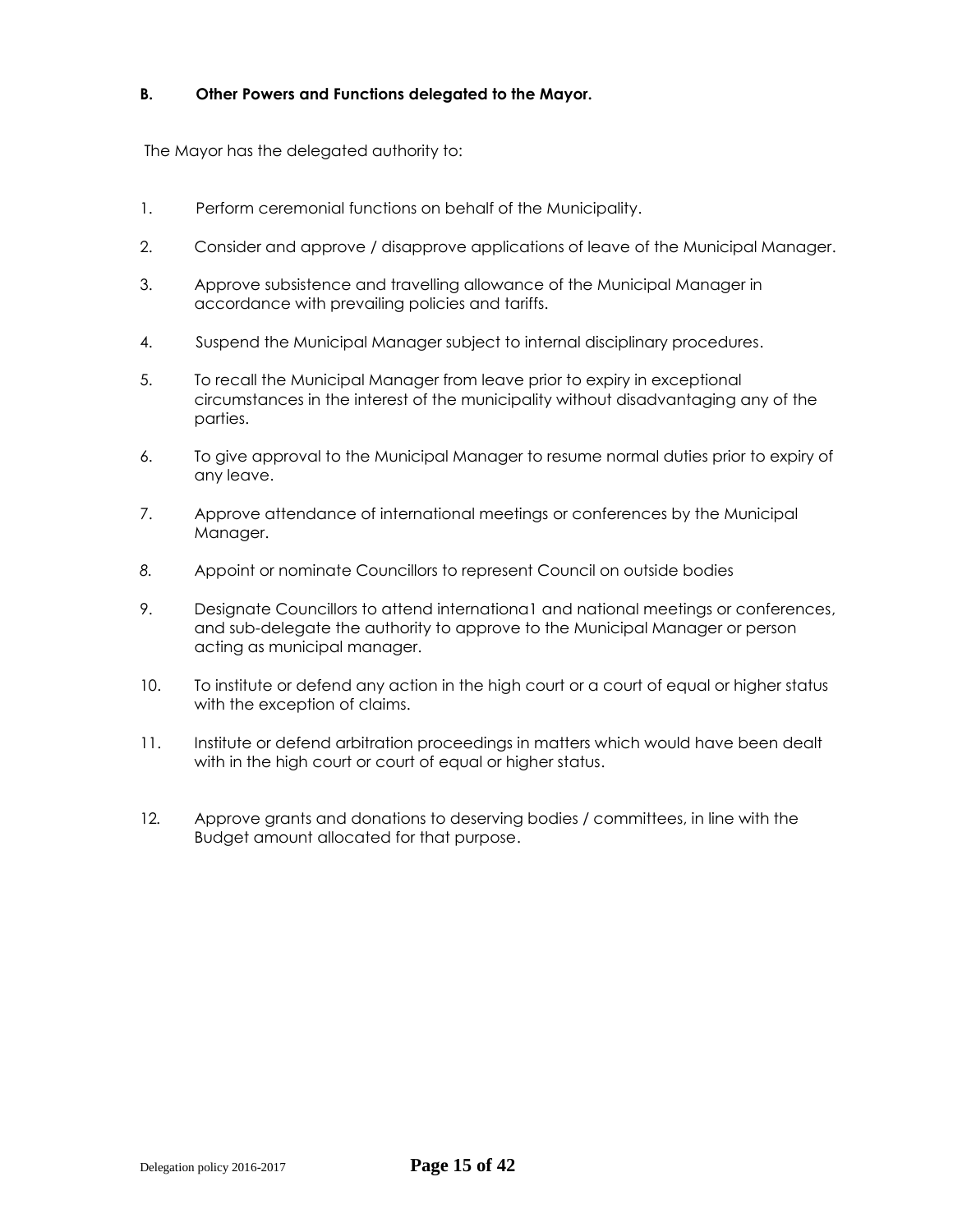## **4. ADMINISTRATION**

#### **4.1 MUNICIPAL MANAGER**

#### **Powers and functions assigned directly to the Municipal Manager in terms of legislation.**

## **1. Local Government Municipal Systems Act, 2000 (Act 32 of 2000).**

**Section 39:** Perform the responsibilities with regard to the Performance Management System as assigned to him/her by the Mayor, and to further assign specific responsibilities to Managers and Section Heads, in writing.

#### **Section 55: Responsibilities of Municipal Manager**

- 1. The Municipal Manager is responsible for:
- 1.1 Formation and development of an economical, effective, efficient and accountable administration that includes;
	- i) Implementation and monitoring of IDP,
	- ii) Performance Management System,
	- iii) is responsive to the needs of the local community.
- 1.2 Management of municipality's administration,
- 1.3 Management of sustainable, and equitable provision of services to the local community,
- 1.4 Appointment and/or dismissal of staff other than those referred to in section 56(a), subject to the Employment Equity Act, 1998 (Act 55 of 1998) and after the correct procedure has been followed in accordance with Labour Relations legislation, and with the power to constitute and convene an appointments committee as and when required to assist him.
- 1.5 Management, utilisation and training of staff,
- 1.7 Maintenance of staff discipline,
- 1.8 Promotion of sound labour relations and compliance to labour legislation,
- 1.9 Advising political structures and political office bearers of the municipality,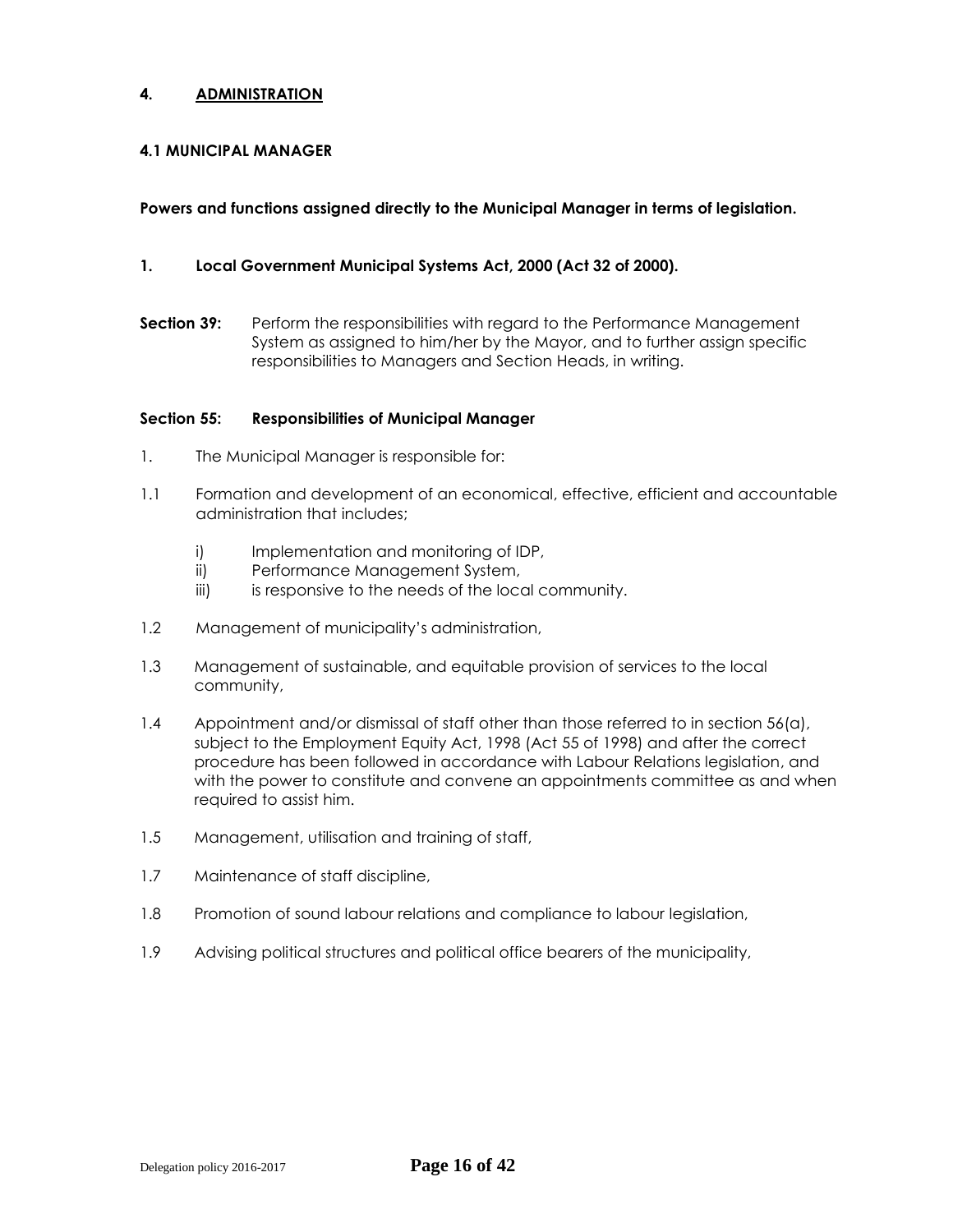- 1.10 Management of communication between the municipality's administration and its political structures, and political office bearers,
- 1.11 Carrying out of decisions of political structures and political office bearers of the municipality.
- 1.12 Administration and implementation of the municipality's By-laws and other legislation,
- 1.13 the exercise of powers and performance of any duties delegated by the council, or sub-delegated by other delegating authorities of the municipality in terms of section 59 of the MSA,
- 1.14 facilitation of participation by the local community in the affairs of the municipality,
- 1.15 the development and maintenance of a system whereby community satisfaction with municipal services is assessed,
- 1.16 the implementation of national and provincial legislation applicable to the municipality, and
- 1.17 The performance of any other function that may be assigned by the municipal council.
- 2. The Municipal Manager as Accounting Officer is responsible and accountable for :
- 2.1 All income and expenditure of the municipality,
- 2.2 All assets and the discharge of all liabilities of the municipality, and
- 2.3 Proper and diligent compliance with applicable municipal finance management legislation,
- 3. Specific responsibilities of the Municipal Manager in terms of the MFMA:
- 3.1 Section 22: The Municipal Manager is responsible for:
	- i) Publication of Annual Budget, invitation for representations and comments,
	- ii) Submission, printed and electronically, to national and provincial treasury,
	- iii) In either format to any prescribed national or provincial organs of state and other municipalities affected by the budget.
- 4. Shifting of funds between multi-year appropriations:
- 4.1 Section 31: The Municipal Manager is responsible for:
	- i) Certification that
		- aa) actual revenue for the financial year is expected to exceed budgeted revenue, and
		- bb) sufficient funds are available for an increase without incurring further borrowing beyond the annual budget limit.
- 5. Section 32(1): The Municipal Manager is responsible: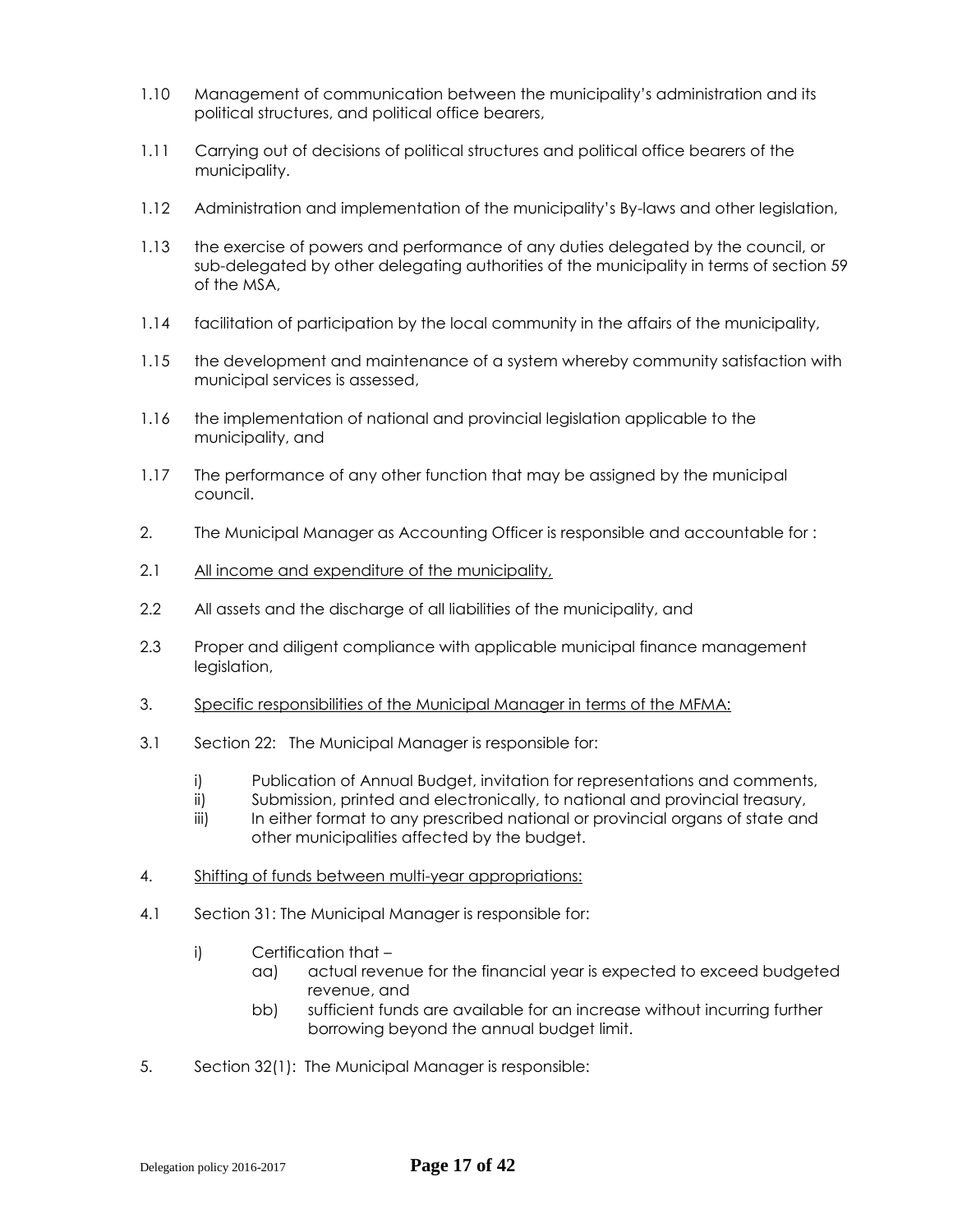- i) To inform the Council and/or the Mayor in writing that an expenditure occurring as a result of a decision by Council and/or the Mayor, if implemented, is likely to result in unauthorised, irregular or fruitless and wasteful expenditure.
- ii) To promptly inform the Mayor, the MEC for Local Government in Limpopo,and the Auditor-General, in writing of,
	- aa) any unauthorised, irregular or fruitless and wasteful expenditure,
	- bb) whether any person is responsible or under investigation for such unauthorised, irregular or fruitless and wasteful expenditure and the the steps taken to recover or rectify such expenditure, and prevent a recurrence of such expenditure.
- iii) To report to the SAPS all cases of alleged irregular expenditure that constitute a criminal offence, and theft and fraud that have occurred in the municipality.
- 6. Section 33: Contracts having future budgetary implications:

If a contract is to be entered into that will impose financial obligations n the municipality beyond the three years covered in the annual budget for that financial year, the Municipal Manager has the responsibility:

- i. To make public, in accordance with section 21A of the MSA, the draft contract and an information statement summarising the municipality's obligations in terms of the contract, and
- ii. Inviting the local community or other interested persons to submit comments or representations to the municipality,
- iii. To solicit the views and recommendations of national treasury, provincial treasury, national departments responsible for local government, and the responsible department if the contract involves provision of water, sanitation, electricity or any other service as may be prescribed.
- iv. To approve contracts with future budgetary implications.
- 7. Section 45(2): Short term and long term debt
	- i) The Municipal Manager as accounting officer may sign, together with the Mayor, a debt agreement or other document that creates or acknowledges a debt, as approved by council resolution.
	- ii) The Municipal Manager has the responsibility to make public, in terms of section 21A of the MSA, an information statement setting out particulars of the proposed debt, including the amount, the purposes and particulars of security to be provided, and invite the public, national treasury, provincial treasury to submit written comments or representations to council, and submit a copy of the information statement to council at least 21 days prior to the meeting of the council, including information regarding essential repayment terms, anticipated repayment schedule and anticipated total cost of the debt.

## **8. Other powers and authorities delegated to the Municipal Manager:**

#### **The Municipal Manager has the authority to:**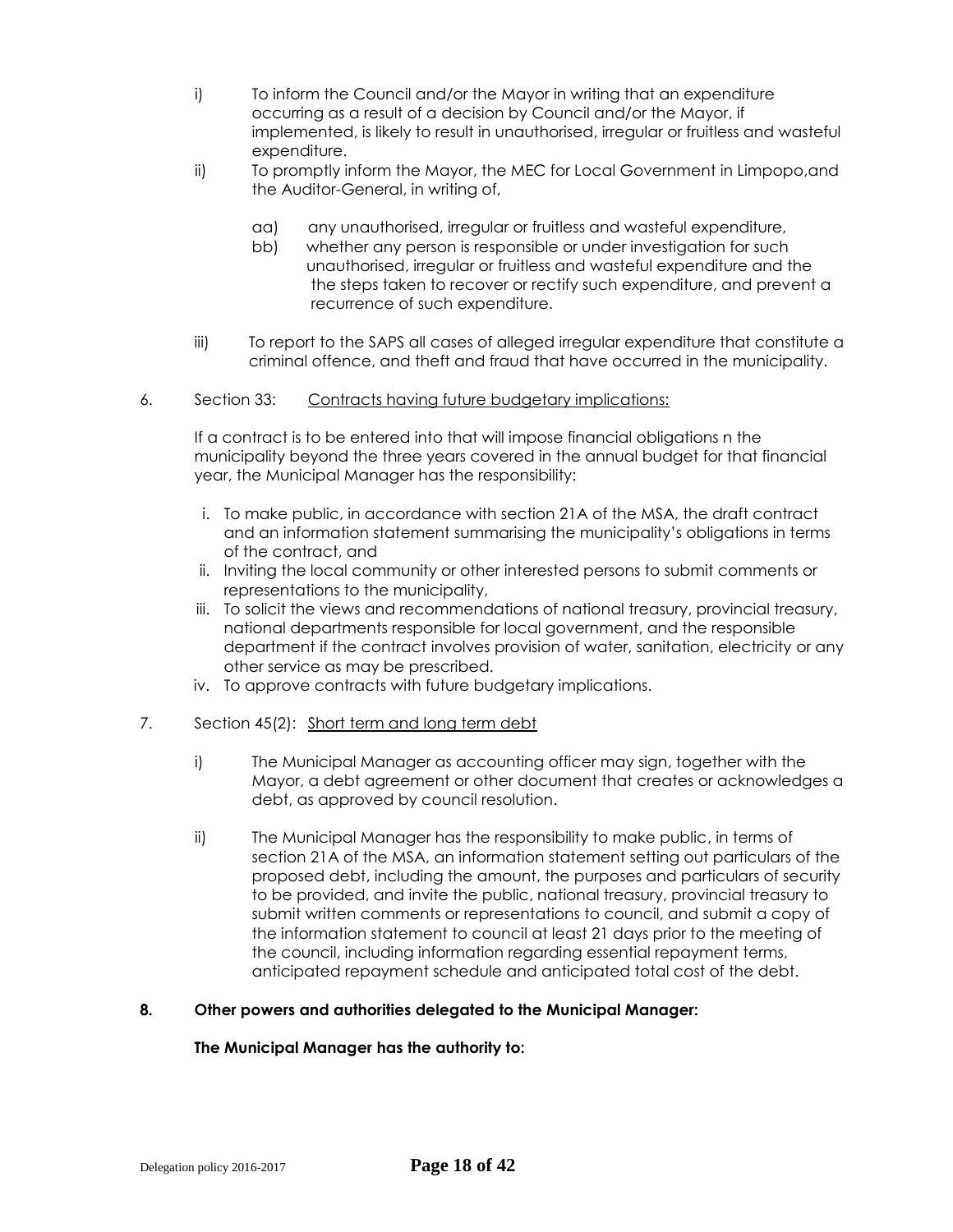- 1. To execute any power as contemplated in the conditions of service applicable to employees of the municipality, including but not limited to the suspension of any employee of the municipality.
- 2. To approve or disapprove applications of leave of Departmental Heads.
- 3. To suspend or revoke the suspension of Departmental Heads in consultation with the Mayor and/or other officials provided that formal disciplinary action i.e. the serving of a charge sheet, takes place within 30 days of the date of suspension. The 30 day period must be calculated from the day following the date on which the written suspension was given to the Departmental Head, concerned.
- 4. To decide whether a suspended official (excluding Heads of Departments) should receive full or partial remuneration during the suspension period.
- 5. To recall a Departmental Head from leave prior to the expiry of his leave provided that no other option exists and furthermore that he is not disadvantaged as far as leave credit or accumulation of leave is concerned.
- 6. To give approval to a Departmental Head to resume his / her normal duties prior to the expiry of his leave.
- 7. To appoint an Acting Municipal Manager, where applicable, and to approve the payment of an acting allowance, where applicable.
- 8. To delegate and approve travelling and subsistence allowances of all staff in accordance with Council policy; to approve the use of official vehicles of the municipality outside the municipal area and to approve payments regarding extra kilometres travelled by an official beyond or inside the boundaries of the Municipality for a job-related trip.
- 9. To authorize the payment of travelling and subsistence allowances for interviewees of vacant posts in accordance with tariffs approved by Council.
- 10. To appoint officials to attend international, national meetings, seminars or conferences in accordance with Council policy.
- 11. To grant approval for the filling of vacancies.
- 12. To appoint fixed term staff as and when necessary on condition that funds are available on the budget.
- 13. To appoint officials to act in any other higher post which is vacant, where there is an essential need that such post be filled, and approve the payment of the acting allowance in terms of the service conditions.
- 14. To approve training, which is required on all levels of the hierarchy as recommended by the relevant Departmental Heads, and in line with the Work Place Skills plan.
- 15. To approve applications for donations/grants for study purposes of officials in accordance with Council Policy.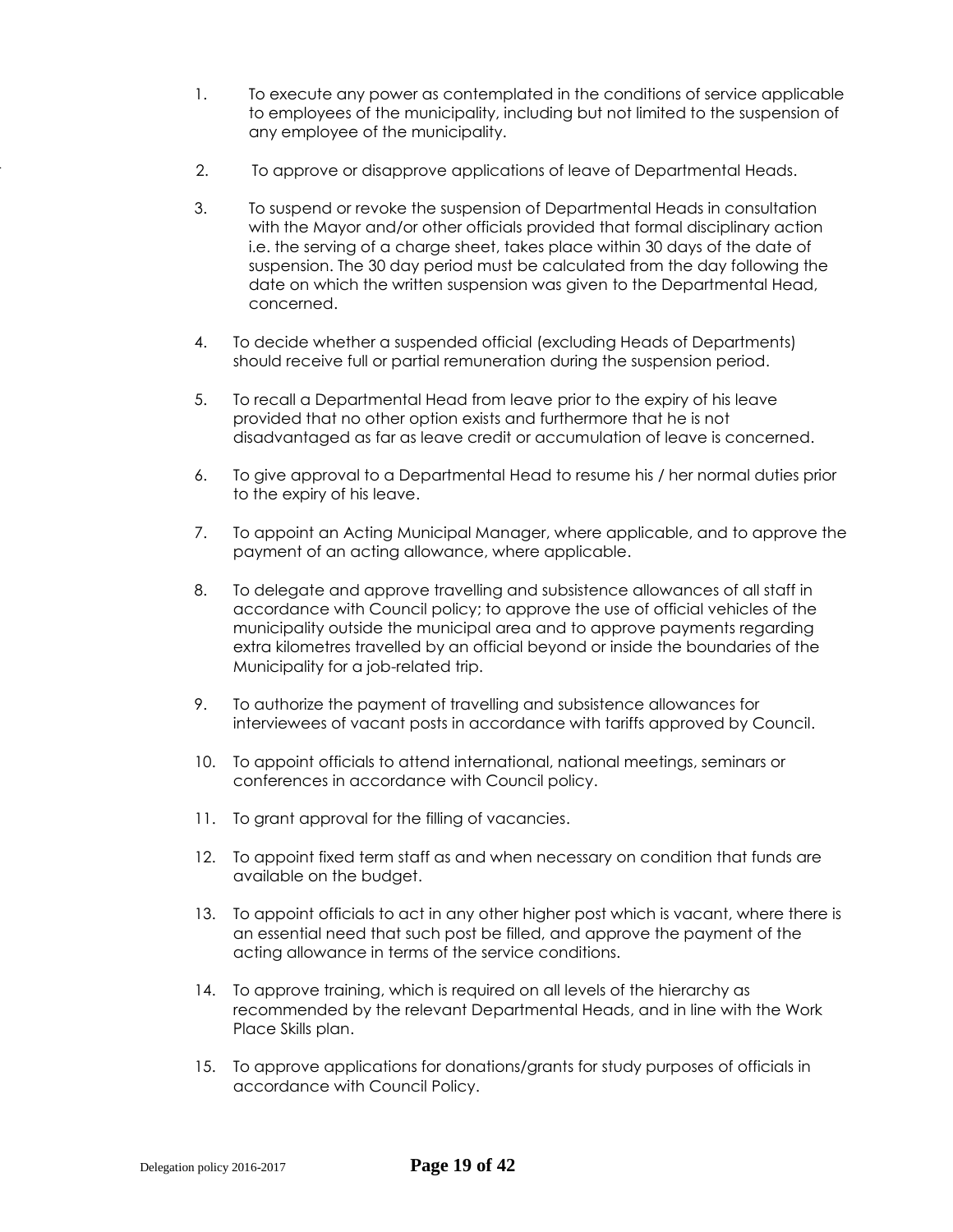- 16. To approve the cession of employees salaries, or portions thereof, in terms of service conditions and labour legislation, and to sub-delegate this function to the Corporate Services Manager, further, that the Corporate Services Manager be authorised to sub-delegate the function to the Section Head: Human Resources.
- 17. To authorise the payment of medical or funeral expenses of an official who suffers injury or dies as a result of an accident arising out of or in the course of employment or as a result of an illness contracted in the course of employment.
- 18. To appoint or terminate services of attorneys on the panel of attorneys to act on behalf of the municipality.
- 19. To institute or defend any action in the lower court or a court of similar status in consultation with the Mayor. To institute or defend arbitration proceedings in matters which would have been dealt with in a lower court or court of similar status in consultation with the Mayor.
- 20. To institute legal proceedings in the high court for the recovering of debt owed to Council in accordance with Council policy.
- 21. In terms of Section 6 (1) and (4) of the Prevention of Illegal Eviction from and Unlawful Occupation of Land Act, to issue notices to the owner or person in charge of specific land, for the eviction of unlawful occupiers.
- 20. To grant permission for the use of the official emblem/logo for non municipal purposes.
- 21. To approve of municipality receptions.
- 22. To allocate office accommodation to the various departments.
- 23. To authorise investments on behalf of the municipality within the policy framework provided that it is done in consultation with the Chief Financial Officer, and that this authority may be sub-delegated to the Chief Finance Officer, subject thereto that all such investments made/withdrawn is reported to council quarterly.
- 24. To approve of transfer of funds from one budget vote to another to a 5% maximum, on conditions that it is reported to the Finance Committee.
- 25. To sign on behalf of Council all Legal and Contractual agreements.
	- 25.1 By Council Resolution 18.11.2006 THAT the Municipal Manager, *or any Manager appointed to act*, be authorised:
		-
	- a) To sign on behalf of Council all Legal and Contractual Agreements,
	- b) To sign the Deeds of Sale, Leases, Servitudes, all transfer documents or affidavits or any other documents required for the purpose of any other transaction in any Deeds Registry;
	- c) To sign any other documents on behalf of the Municipality.

26-27. See 25.1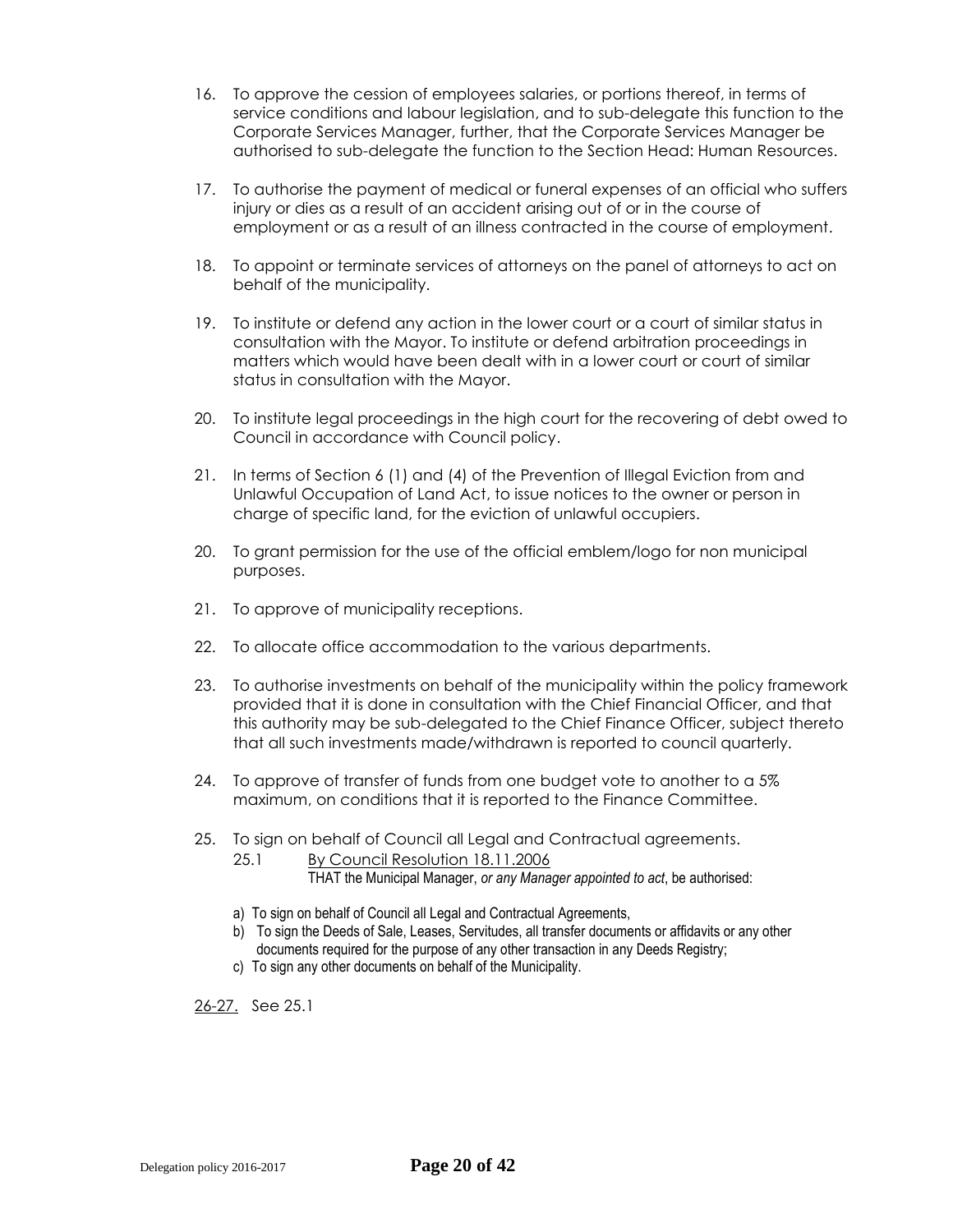- 28. To enter into and sign the Performance Agreements of the Heads of Departments, subject to the stipulations of Section 57(1) of the MSA.
- 29. To be a signatory to the Cheque Account of the Municipality and the Mayors Fund Cheque Account.
- 30. To exercise the powers arising from section 2(1) of the Control of Access to Public Premises and Vehicles Act, 1985 (Act 53 of 1985).
- 31. To approve applications by officials (excluding Heads of Departments) to engage in remunerative work after hours.
- 32. To authorise the inclusion of reports from the various departments on the Agenda of Council or committees of Council.
- 33. To withdraw any power delegated by the Municipal Manager to a Head of Department.
- 34. To make determinations referred to in subsection (2) (a) and (b) of Section 14 of the MFMA where the fair market value of an asset is below R500 000 and having due consideration of the economic and community value of the asset.
- 35. All powers pertaining to Heads of Departments will likewise be applicable to the Municipal Manager and s/he will have the right to overrule the decision of such officer or Head of Department unless specifically prohibited in terms of a council resolution or legislation.

Delegation in terms of Supply Chain Management Policy adopted by Council under CR 14.4.2006:

- 36. As Accounting Officer, the Municipal Manager has all the powers and duties which are necessary to enable him/her r
	- a) to discharge the supply chain management responsibilities conferred on accounting officer in terms of – i) Chapter 8 or 10 of the Local Government Municipal Finance Management Act, 2003 (Act 56 of 2003); and this policy;
	- b) to maximise administrative and operational efficiency in the implementation of the Supply Chain Management Policy,
	- c) to enforce reasonable cost-effective measures for the prevention of fraud, corruption. Favouritism and unfair and irregular practices in the implementation of the aforementioned Policy; and
	- d) to comply with his or her responsibilities in terms of section 115 and other applicable provisions of the Local Government Municipal Finance Management Act, (Act 56 of 2003)

Addition. CR 21.4.2004:

37. To be the Approving Authority for tenders with a rand value of R200 000.

Addition: CR 13.7.2004 :

38. To sub-delegate to the Technical Manager, the following: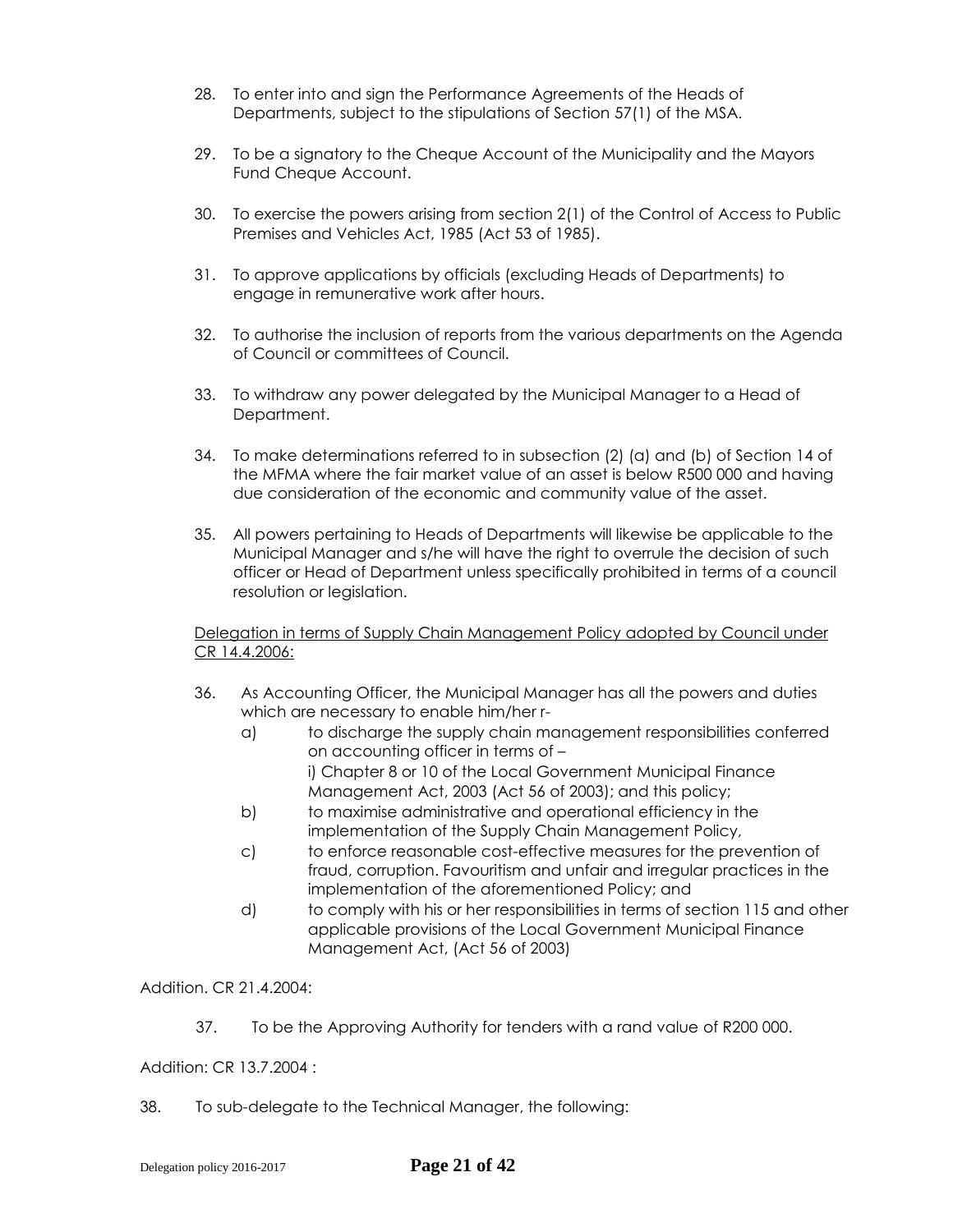Applications in terms of the Town Planning and Township Ordinance, Ordinance 15 of 1986, e.g. subdivisions, consolidations, rezonings, etc. (Town)

Applications in terms of the Division of Land Ordinance, Ordinance 20 of 1986.

Application for Consent Use for Home Undertakings in terms of the Musina Town Planning Scheme, 1983.

Application for Building Plan Approval in terms of the National Building Regulations, subject thereto .

That all approvals granted be submitted to Council on a quarterly basis for cognisance and ratification.

Addition CR 19.5.2008:

39. *To declare certain positions on post levels 4 and below as transport allowance bearing positions with a kilometre limit not exceeding 650 km, in terms of the Motor Vehicle Scheme in operation at the municipality.* 

#### **4.2 GENERIC POWERS THAT ARE DELEGATED TO HEADS OF DEPARTMENTS**

To consider and approve or disapprove applications for leave, sick leave or special leave of officials in his/her department.

- 1. To suspend officials in his/her Department in consultation with the Municipal Manager provided that formal disciplinary action i.e. the serving of a charge sheet, takes place within 30 days of the date of suspension. The 30 day period must be calculated from the day following the date on which the written suspension was given to the official concerned.
- 2. To recall an official of his department from leave prior to the expiry of his leave provided that no other option exists and furthermore that he is not disadvantaged as far as leave credit or accumulation of leave is concerned.
- 3. To give approval to official in the Department to resume his/her normal duties prior to the expiry of his leave.
- 4. To plan overtime worked by officials of his/her department for approval by the Municipal Manager
- 5. To identify and nominate staff in his / her department to attend approved training courses, workshops or meetings, in accordance with municipal training plans and policies, for approval by the Municipal Manager.
- 6. To make a recommendation to the Municipal Manager to approve or disapprove the permanent appointment of officials in his/her department after completion of their probation periods.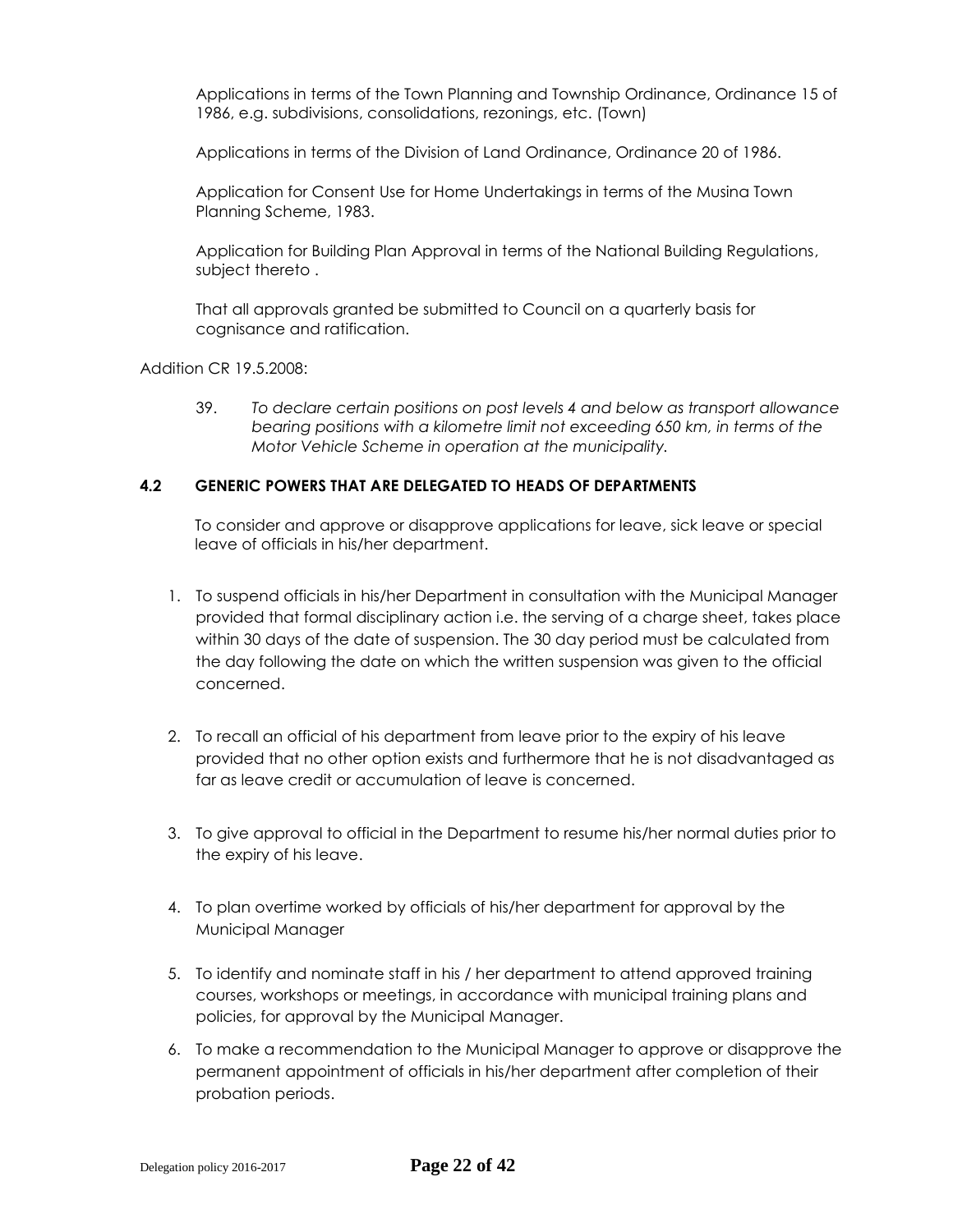- 7. To recommend filling of vacancies in the municipality.
- 8. To recommend the acceptance or denial of notices of termination of service, which notices are shorter than periods stipulated in the Conditions of Service.
- 9. To accept an official's written notice of termination of employment.
- 10. The power to instruct an official to temporarily perform other duties than those normally assigned to him or her.
- 11. To instruct an official to undergo a medical examination, and/or to submit a medical certificate.
- 12. To refuse an application for sick leave in consultation with the Occupational Health subsection.
- 13. The power to accept or reject a medical certificate as proof of an official's inability to perform work due to illness or injury.
- 14. To compel an official to take sick leave.
- 15. The power to approve maternity leave for female officials and paternity leave for male officials.
- 16. The power to authorise the medical examination of individuals claiming damages from the municipality arising from bodily injuries on duty.
- 17. To approve requisitions and payment pertaining to the department and its sections.
- 18. To take all necessary action to enforce statutory provisions.
- 19. To approve the transfer of funds within expenditure groups in the operating budget in accordance with municipal policy, and within the SDBIP framework.
- 20. To exercise all powers in terms of By-laws falling within the ambit of the competencies of the department, including the granting of any permission that may be required and the issuing of any notice in accordance with the by-laws whereby a person is summoned to comply with a provision of the by-laws.
- 21. The power, in consultation with the Head Corporate Services, (Human Resources) to recommend the approval of notch increments and merit increments of posts incumbents in the department.
- 22. To exercise all applicable powers in terms of the Occupational Health and Safety Act, 1993, (Act 85 of 1993) and the General Machinery Regulations.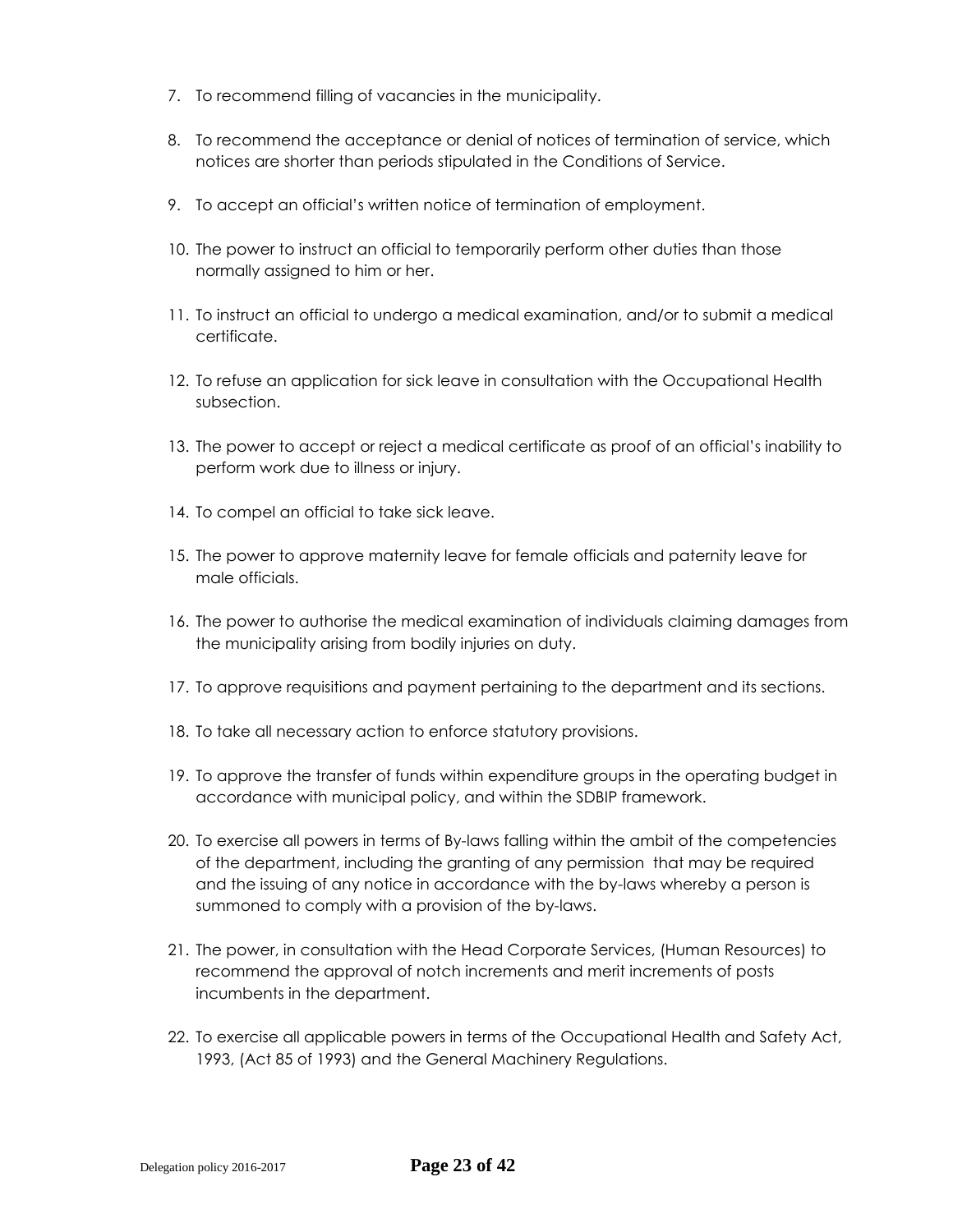- 23. The power to approve departmental reports to the Municipal Manager for the Council Agenda.
- 24. To recommend to the Municipal Manager the appointment of an official to act in any post of authority where such a post is vacant or the incumbent is unable/unavailable to discharge his/her duties.
- 25. To appoint an Acting Head of Department, in consultation with the Municipal Manager, where required.
- 26. To take responsibility for all the sections within their Departments.
- 27. To run their Departments in an efficient, effective and economic manner.
- 28. To implement the municipality's approve budget in respect of the department and prepare an adjustment budget when requested to do so by the Municipal Manager.
- 29. To ensure the effective, efficient and economic use of municipality's resources in terms of section 62(1) (a) of the MFMA.
- 30. To maintain effective, efficient and transparent systems of
	- a. Financial and risk management and internal control, and
	- b. Internal audit operating in accordance with any prescribed norms and standards in terms of section 62(1) (c) of the MFMA.
- 31. To prevent unauthorised, irregular or fruitless and wasteful expenditure and other losses in terms of section 62(1)(d) of the MFMA.
- 32. To ensure the responsible management of
	- a. Assets of the municipality, including the safeguarding and maintenance of those assets, and
	- b. Liabilities of the municipality in terms of section 63(1) of the MFMA.
- 33. To utilise an official in another capacity.
- 34. To authenticate any order, notice or other document requiring authentication.
- 35. The power to sign documents pertaining to the department and its functions in accordance with municipal policy.
- 36. To perform the responsibilities in respect of the Performance Management System as assigned to him/her by the Municipal Manager.

# **4.3 ADDITIONAL POWERS THAT ARE DELEGATED TO SPECIFIC HEADS OF DEPARTMENTS**

#### **4.3.1 Manager Corporate Services**

#### **Specific powers delegated to the Corporate Service Manager:**

- 1. To approve a home loan subsidy application by an official.
- 2. To sign documentation regarding personnel issues, with the power to sub-delegate this function to relevant officials in the Corporate Services Department.
- 3. To implement the transfer of an official to his or her previous post or appoint him or her to a post with similar functions in terms of the Conditions of Service and on recommendation of the department head concerned, in consultation with the Municipal Manager.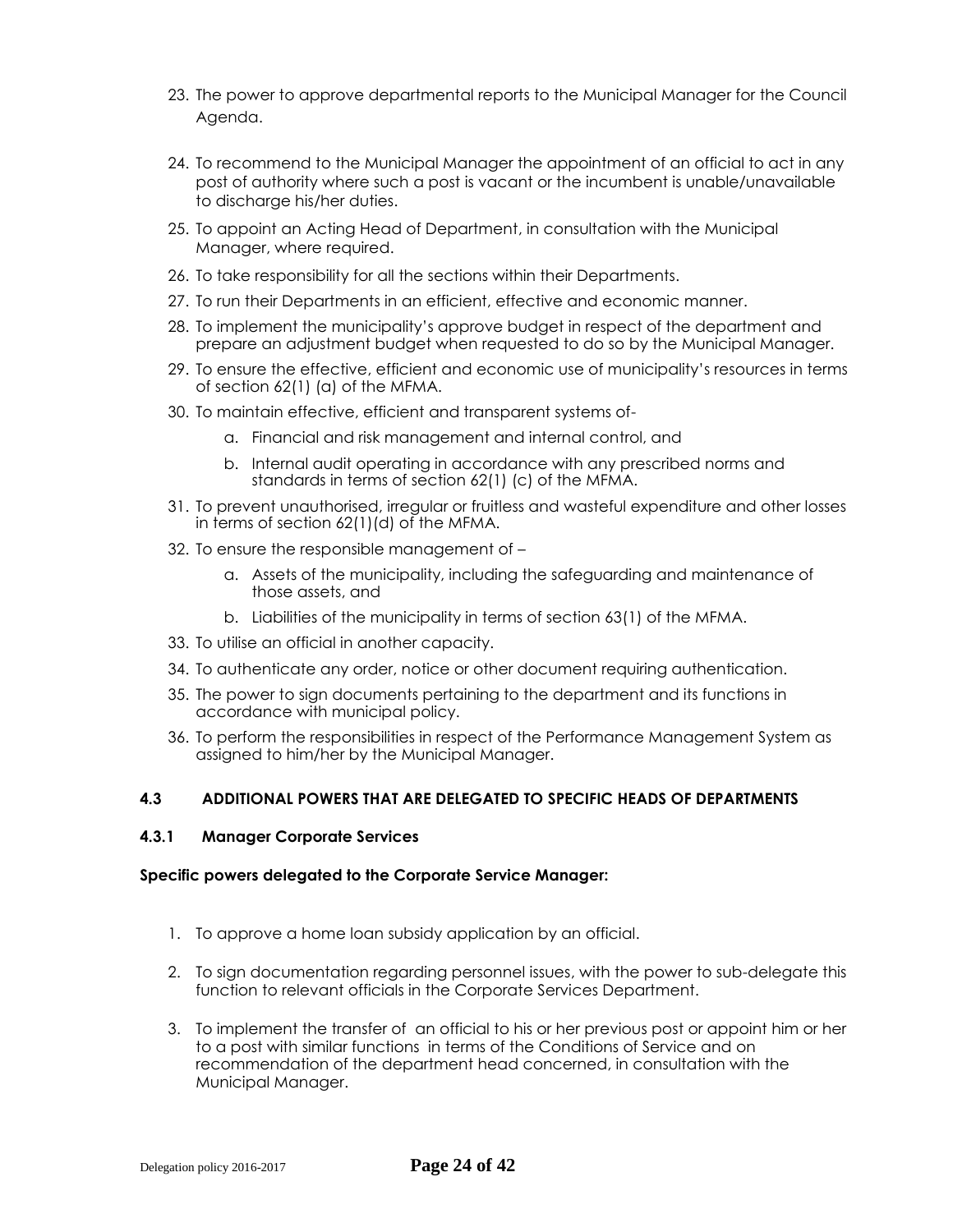- 4. To transfer employees in entry-level posts in one department to similar posts in another department on the recommendation of the departmental head concerned in consultation with the Municipal Manager.
- 5. To authorise the payment of operational job-related allowances that have previously been approved by the municipality, and/or in terms of a collective agreement, and that are linked to certain posts.
- 6. To extend periods of grace, on recommendation of the departmental head concerned, to officials to meet certain requirements attached to their posts in instances where they could not meet the relevant requirements within the set period owing to circumstances beyond their control.
- 7. To recommend to the Chief Finance Officer payment of relocation expenses to job applicants who live in other centres and who are required to move to the municipality owing to their appointment to posts on the municipality's staff establishment, subject to the following conditions:
	- a) full transportation costs in respect of the furniture and other household possessions are paid according to the lowest quotation out of three possible tenders/quotations.
	- b) Personal travelling expenses are paid in line with the approved subsistence and travelling allowance policy of the municipality.
	- c) Relocation compensation is paid only once the departmental head concerned and the Human Resources Section Head or their nominees have certified that no suitable candidates could be recruited locally or in the surrounding areas.
	- d) Candidates who receive relocation assistance must enter into a service binding agreement with the municipality to the effect that they will remain in the municipality's service for a period of at least three years, failing which a pro rata portion will have to be refunded to the municipality in respect of the unexpired term.
- 8. To extend special leave for an injury on duty and to take any decision that is deemed expedient in instances where the period of special leave for an injury on duty, or an illness compensatable under the Compensation for Occupational Injuries and Diseases Act, 1993 (Act 130 of 1993) extends over a period of 365 days, on the recommendation of the Head of Department and in consultation with the Municipal Manager.
- 9. To adjust contributions by the municipality to approved external medical schemes in instances where increased tariffs are announced by such schemes.
- 10 To exercise the powers arising from section 2 (1) (a) of the Control of Access to Public Premises and Vehicles Act, 1985 (Act 53 of 1985).

## **General powers, functions and delegated authority of the Corporate Services Manager:**

- 11. Recommend appointment or termination of attorneys to act on behalf of the municipality.
- 12. To administer the sale of land / erven and rental of municipal buildings.
- 13. To approve applications for purchase of erven which is municipal property, subject thereto that the necessary council resolution for sale of stands has been obtained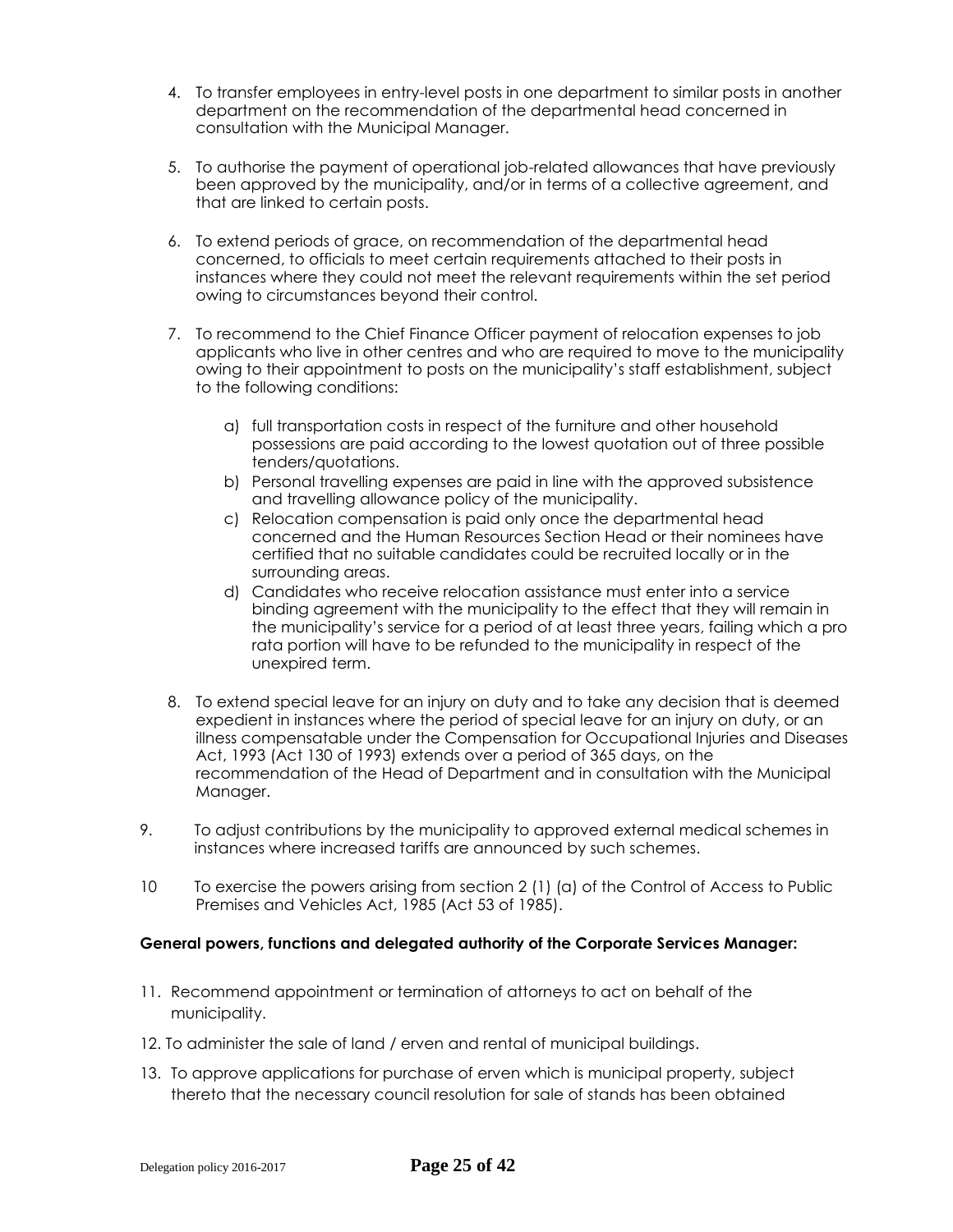and all stipulations of Section 79(18) of the Local Government Ordinance has been complied with, and the power to sub-delegate this function to the Section Head: Legal.

- 14. Power of attorney, in the absence of the Municipal Manager, to sign Deeds of Sale, leases, servitudes, all transfer documents, applications or affidavits required for the purpose of any transaction in any Deeds Registry on behalf of Musina Local Municipality.
- 15. To co ordinate the Performance Management System of the Municipality on behalf of the Municipal Manager.
- 15. To approve/reject requests from employees and non-employees to obtain specific information about the municipality for research purposes or for obtaining a qualification, and to publish such information. This power must be executed in accordance with the Promotion of Access to Information Act, 2000 (Act 3 of 2000)

Addition: Sub-delegation Memo dated 4 May 2004:

16. The Municipal Manager delegates to the Corporate Services Manager, in terms of Section 79 (2) and (3) the authority to administer the function of staff discipline in accordance with the Grievance and Disciplinary procedures.

### **4.3.2**. **Chief Financial Officer**

## **A. Delegated authority in terms of the MFMA**

#### **Section 62: General financial management functions:**

The Chief Finance Officer is responsible for:

- 1. 62(1) Effective, efficient and economical use of the municipality's resources.
- 2. 62(2) Proper and full record-keeping of the financial affairs of the municipality in accordance with the prescribed norms and standards.
- 3. 62(1)(c )Maintain effective, efficient, and transparent systems of
	- i) Financial and risk management and internal control,
	- ii) internal audit operating in accordance with any prescribed norms and standards.
- 4. 62(1)(d) Prevent unauthorised, irregular or fruitless and wasteful expenditure and other losses.
- 5. 62(f) Keeping and implementation of
	- i) a tariff policy referred to in section 74 of the MSA.
	- ii) A rates policy as required in the Property Rates Act.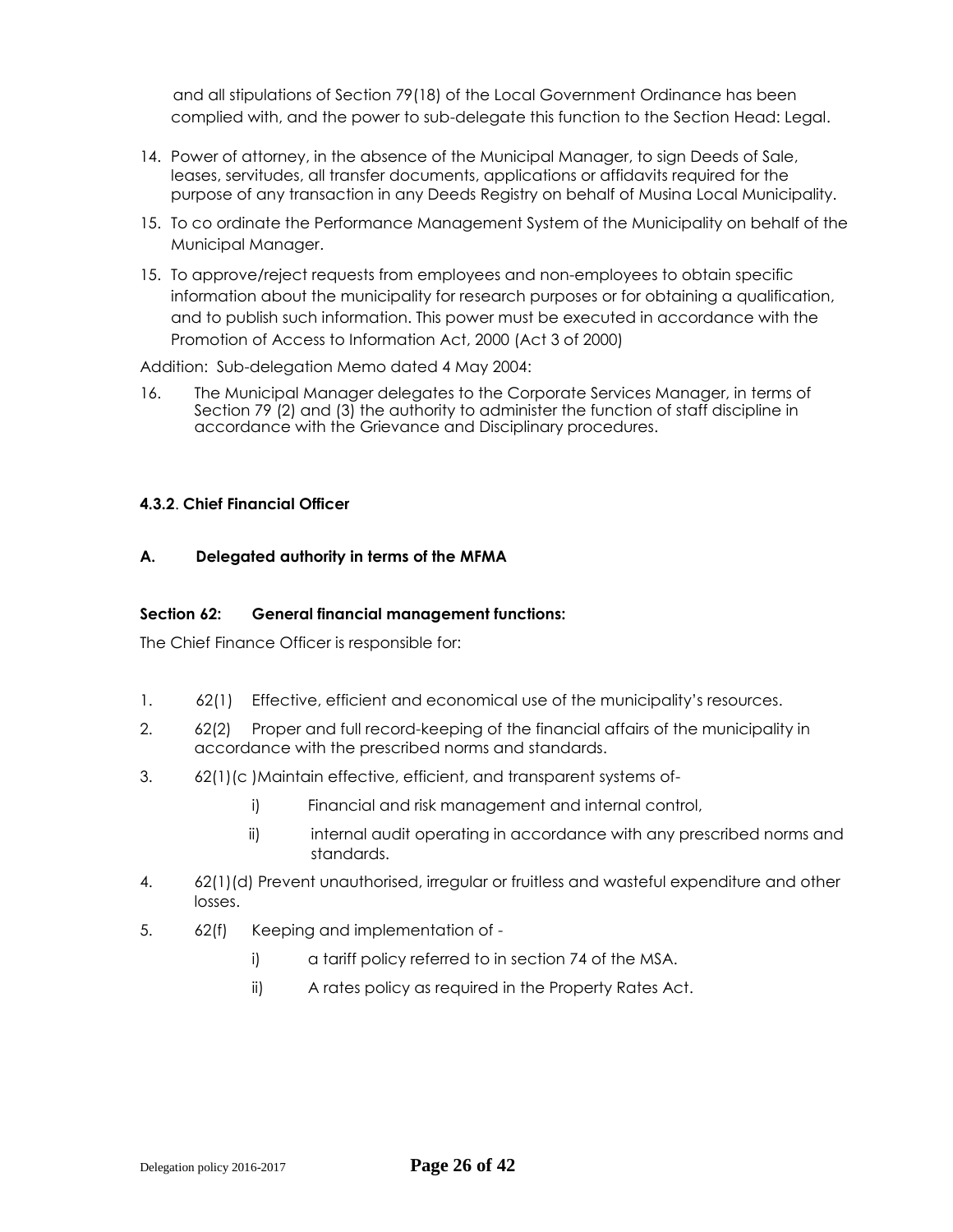- iv) A supply chain management policy in accordance with Chapter 11 of the MFMA.
- 6. 62(2) Accounting for all bank accounts of the Municipality, including any bank for
	- i) any relief, charitable, trust or other fund set up by the municipality in terms of section 12 of the MFMA, or
	- ii) a purpose referred to in section 48(2)(d).

#### **Section 63: Asset and Liability management**

The Chief Finance Officer is responsible for the management of-

- 7. 63(1) The assets of the municipality, including the safeguarding and maintenance of those assets, and the liabilities of the municipality,
	- 63(2) Take all reasonable steps to ensure
		- i) The municipality has and maintains a management, accounting and information system that accounts for the assets and liabilities of the Municipality.
		- ii) That the municipality's assets and liabilities are valued in accordance with standards of generally recognised accounting practice, and
		- iii) That the municipality has and maintains a system of internal control of assets and liabilities, including an asset and liabilities register, as may be prescribed.

#### **Section 64: Revenue management**

The Chief Finance Officer is responsible for:

- 9. 64(1) The management of revenue of the municipality,
	- 64(2) To ensure that
		- i) The municipality has effective revenue collection systems consistent with section 95 of the MSA and the municipality's credit control and debt collection policy,
		- ii) That the revenue due to the municipality is calculated on a monthly basis,
		- iii) That accounts for municipal tax and charges for municipal services are prepared on a monthly basis, or less often as may be prescribed where monthly accounts are uneconomical,
		- iv) That all money received is promptly deposited in accordance with the MFMA into the municipality's primary or other bank accounts,
		- v) That the munici9pality has and maintain a management accounting and information system that accounts for debtors and receipt of revenue,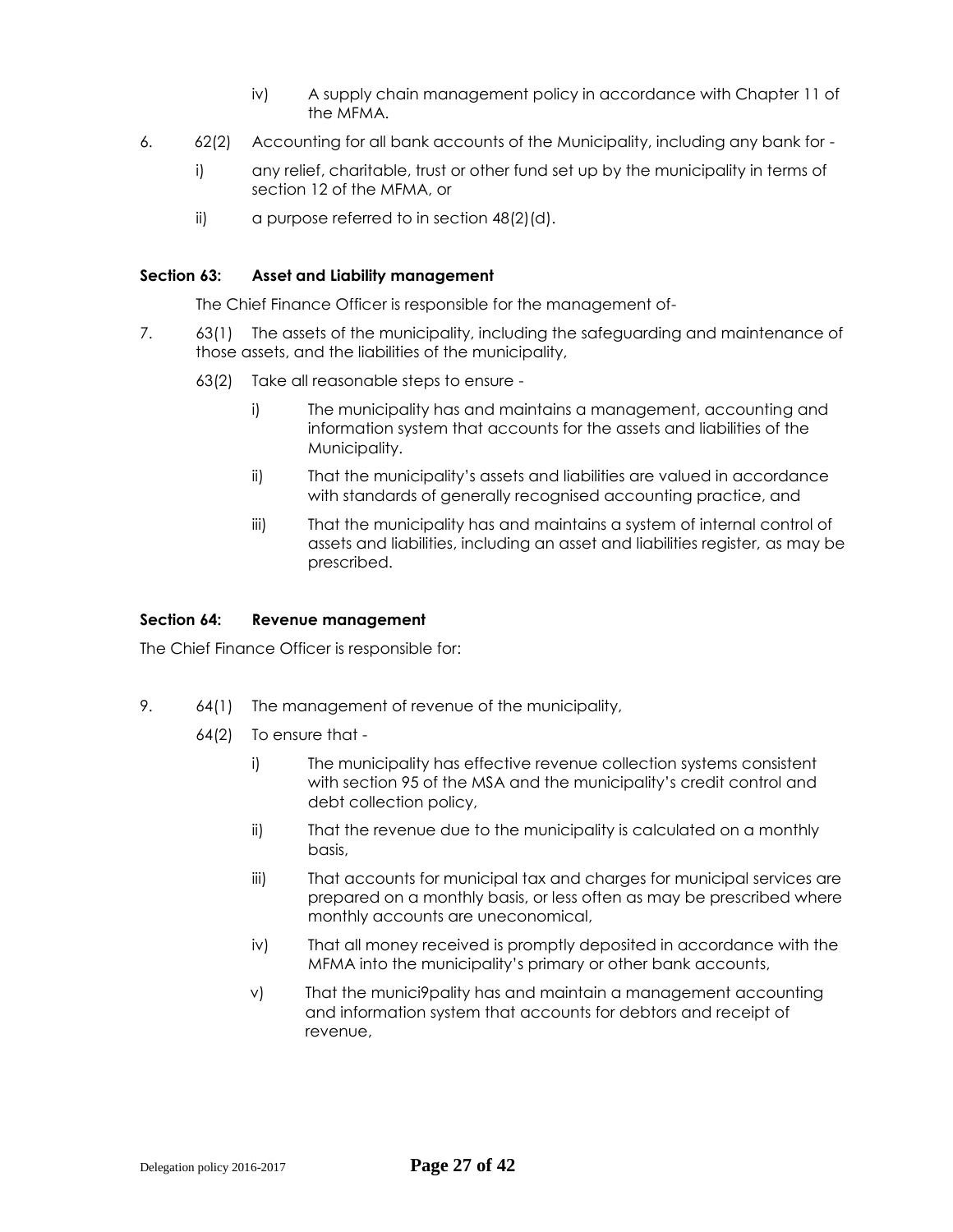- vi) That the municipality has and maintains a system of internal control in respect of debtors and revenue, as may be prescribed,
- vii) That the municipality charges interest on arrears, except where the council has granted exemptions in accordance with its budget-related policies within a prescribed framework, and
- viii) That all revenue received by the municipality, including revenue received by any collecting agent on its behalf, ir reconciled at lest on a weekly basis.

## **Secton 64: Power ,duty or function.**

The CFO must:

- 11. 64(3) Immediately inform the National Treasury of any payments due by an organ of state to the municipality in respect of municipal tax or for municipal services, if such payments are regularly in arrears for periods of more than 30 days.
- 12. 64(4) Take all reasonable steps to ensure
	- i) That any funds collected by the municipality on behalf of another organ of state are transferred to that organ of state at least on a weekly basis, and
	- ii) That such funds are not used for the purposes of the municipality.

#### **Section 65: Expenditure Management**

The Chief Finance Officer:

- 13. 65(1) is responsible for the management of the expenditure of the municipality.
- 14. 65(2) must for the purpose of subsection (1) take all reasonable steps to ensure
	- i) That the municipality has and maintains an effective system of expenditure control, including procedures for the approval, authorisation, withdrawal and payment of funds;
	- ii) That the municipal has and maintains a management, accounting and information system that
		- aa) recognises expenditure when it is incurred,
		- bb) accounts for creditors of the municipality, and
		- cc) accounts for payments made by the municipality,
	- iii) That the municipality has and maintains a system of internal control in respect of creditors and payments,
	- iv) That payments by the municipality are made,
		- aa) directly to the person to whom they are due, unless agreed otherwise for reasons as may be prescribed, and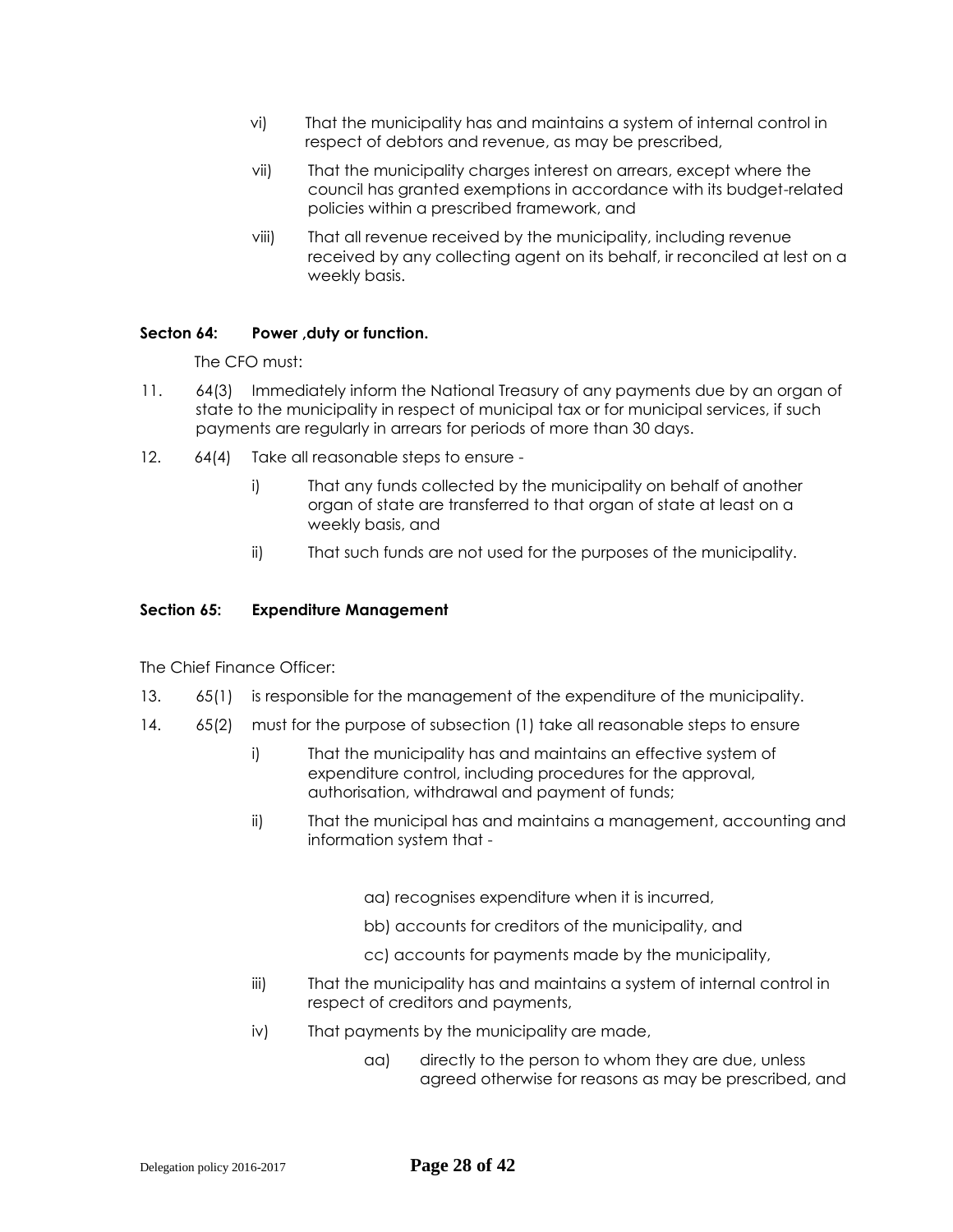- bb) either electronically or by way of non-transferable cheques, provided that cash payments and payments by way of cash cheques be made for exceptional reasons only and only up to a prescrined limit,
- v) That all money owing by the municipality is paid within 30 days of receiving the relevant invoice or statement, unless prescribed otherwise for certain categories of expenditure,
- vi) That the municipality complies with its tax, levy, duty, pension, medical aid, audit fees and other statutory commitments,
- vi) That any dispute concerning payments due by the municipality to another organ of state is disposed of in terms of legislation regulating disputes between organs of state,
- vii) That the municipality's available working capital is managed effectively and economically in terms of the prescribed cash management and investment framework,
- viii) That the municipality's supply chain management policy referred to in section 111 is implemented in a way that is fair, equitable, transparent, competitive and cost-effective, and
- viii) That all financial accounts of the municipality are closed at the end of each month and reconciles with its records.

#### **Section 66: Expenditure on Staff benefits**

The Chief Finance Officer must

- 15. 66 Report in a format and periods as may be prescribed, report to Council on all expenditure incurred by the municipality on staff salaries, wages, allowances and benefits, and in a manner that discloses such expenditure, namely
	- i) salaries and wages,
	- ii) contributions to pension and medical aid,
	- iii) travel, motor car, accommodation, subsistence and other allowances,
	- iv) housing benefits and allowances,
	- v) overtime payments
	- vi) loans and advances, and
	- vii) any other type of benefit or allowance related to staff.
- 16. 67(1) Before transferring funds of the municipality to an organisation or body outside any sphere of government other than in compliance with a commercial or other business transaction, the Chief Finance Officer must be satisfied that the organisation or body-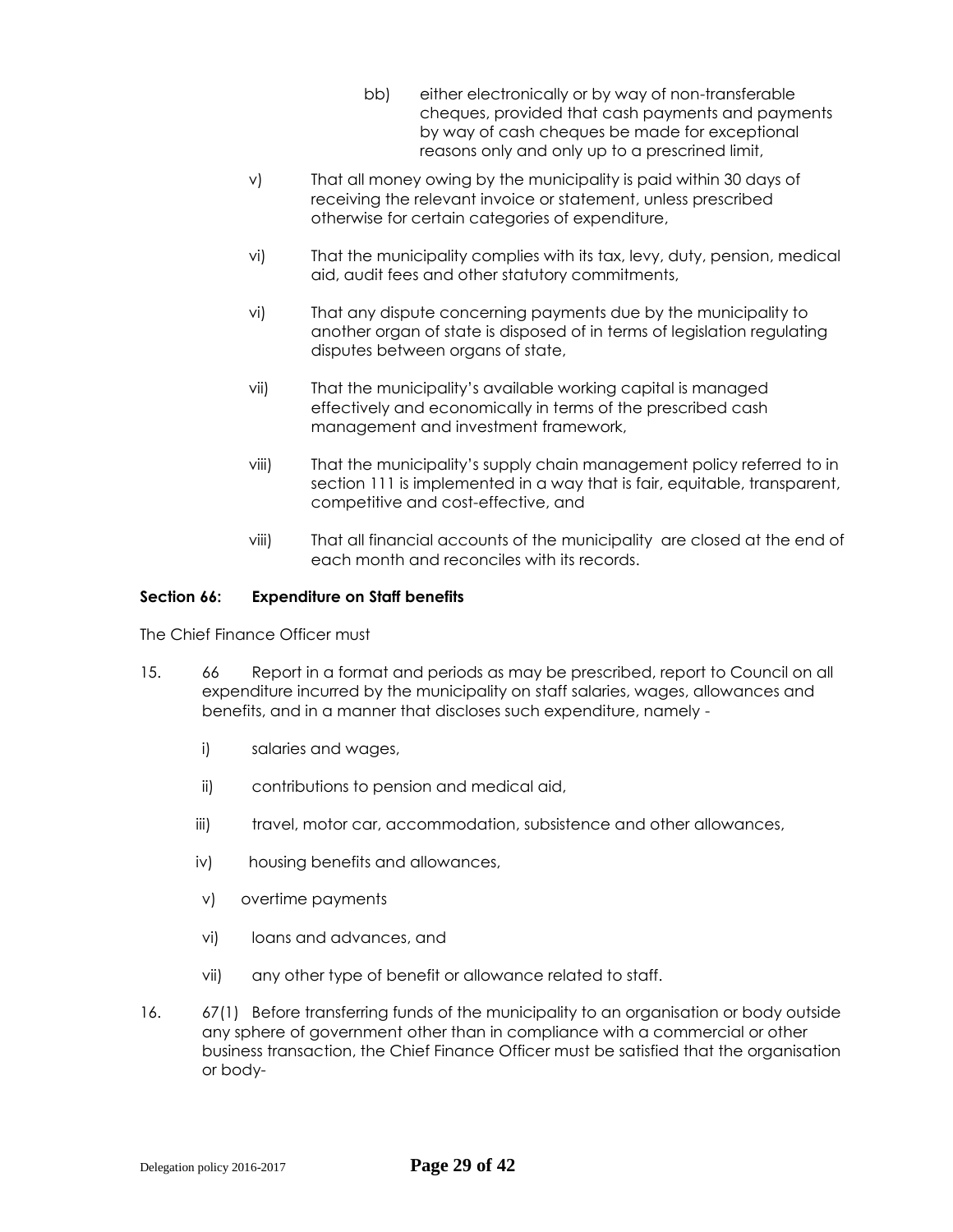- a) has the capacity, and has agreed
	- i) to comply with any agreement with the municipality,

ii) for the period of the agreement, to comply with all reporting, financial management and auditing requirements as may be stipulated in the agreement,

iii) to report at least monthy to the Chief Finance Officer on actual expenditure against such transfer, and

- iv) to submit its audited financial statements for its financial year to the Chief Finance Officer promptly.
- b) implements effective, efficient and transparent financial management, and
- c) has in respect of previous transfers complied with all the requirements of this section.
- 17. 67(2) If an organisation or body has failed to comply with the requirements of subsection (1), in respect of a previous transfer, the municipality may, despite subsection (1) (c) make further a further transfer to the organisation or body, provided that
	- i) subsections (1) (a) and (b) are complied with, and
	- ii) the relevant provincial treasury has approved the transfer.
- 18. 67(3) The Chief Finance Officer must through contractual and other appropriate mechanisms enforce compliance with subsection (1).
- 19. 67(4) Subsection (1) (a) does not apply to an organisation or body serving the poor or used by government as an agency to serve the poor, provided that –
	- i) The transfer does not exceed a prescribed limit, and
	- ii) The Chief Finance Officer -

Takes all reasonable steps to ensure that the targeted beneficiaries receive benefit of the transferred funds, and

Certifies to the Auditor-General that compliance by the organisation or body with subsection (1) (a is uneconomical or unreasonable.

- 20. 68 The Chief Finance Officer must
	- I) Assist the Mayor in performing the budgetary functions assigned to the Mayor in terms of Chapters 4 and 7 of the MFMA, and
	- II) Provide the Mayor with the administrative support, resources and information necessary for the performance of those functions.

#### **Section 69: BUDGET IMPLEMENTATION**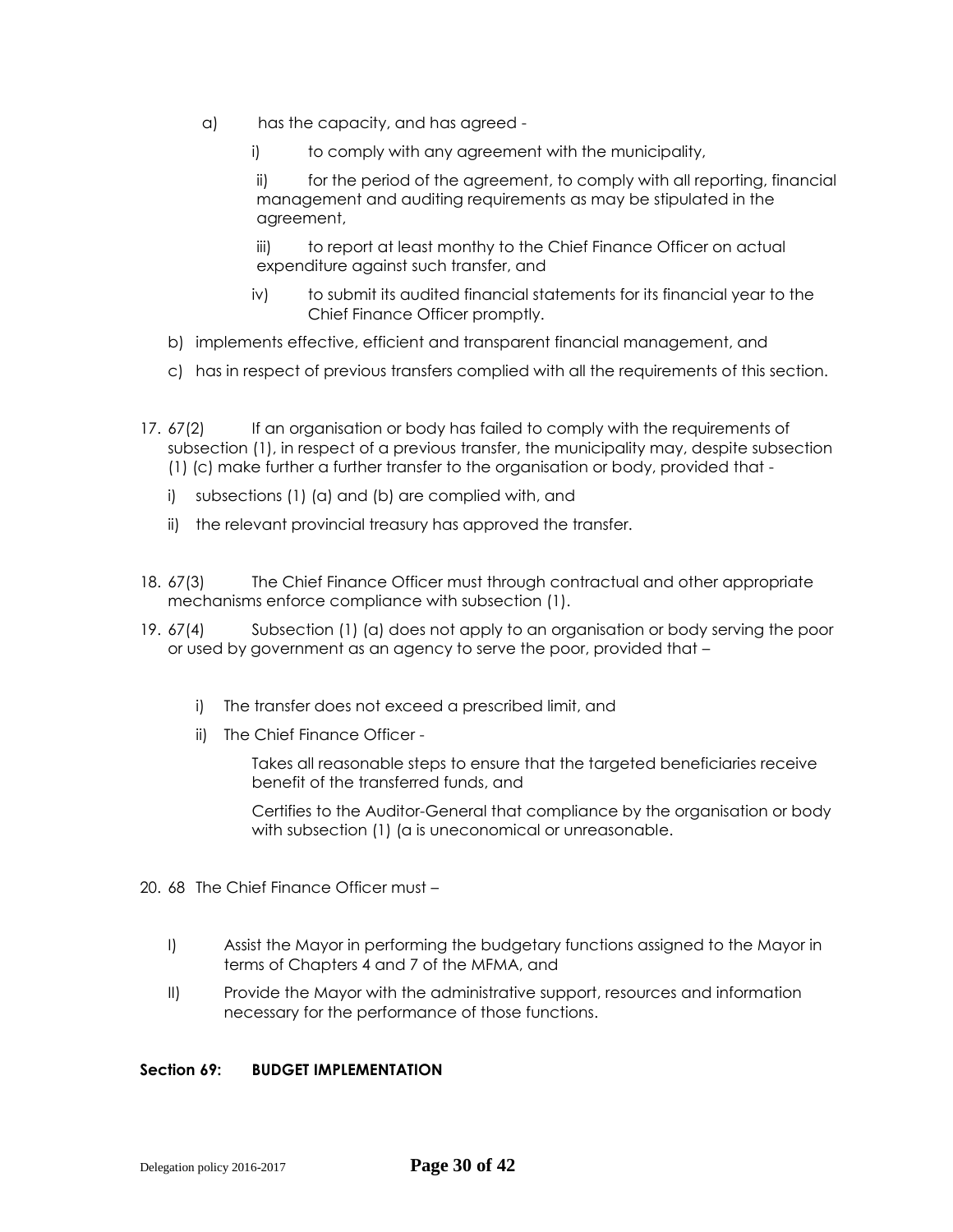## The Chief Finance Officer must

- 21. 69 (1) take all reasonable steps to ensure that
	- i) the spending of funds is in accordance with the budget and is reduced as necessary when revenue is anticipated to be less than projected in the budget or in the service delivery and budget implementation plan, and
	- ii) that revenue and expenditure are properly monitored.

## **Power, duty or function**

- 22. 69(2) The Chief Finance Officer must prepare an adjustment budget and submit it to the Mayor for consideration and tabling before the council.
- 23. 69(3) The Chief Finance Officer must, no later than 14 days after the approval of an annual budget, submit to the Mayor –
	- i) the draft service delivery and budget implementation plan for the budget year, and
	- II) drafts of the annual performance agreements as required in terms of section 57(1)(b) of the Municipal Systems Act for the Municipal Manager and all senior managers.

## **Section 70: Impending shortfalls, overspending and overdrafts**

24. 70 (1) The Chief Finance Officer must report in writing to the council –

i) any impending shortfall in budgeted revenue, and overspending of the municpality's budget and

- ii) any steps taken to prevent or rectify such shortfalls or overspending.
- 25. 70(2) IF the municipality's bank account shows a net overdrawn position for a period position for a period exceeding a prescribed period, the Chief Finance Officer must promptly notify the National Treasury in the prescribed format, of
	- k) the amount by which the account or accounts are overdrawn,
	- ii) the reasons for the overdrawn account or accounts,
	- iii) steps taken or to be taken to correct the matter.
- 26. 70(3) When determining the net overdrawn position for purposes of subsection (2) the Chief Finance Officer must exclude any amounts reserved or pledged for any specific purpose or encumbered in any way.

## **Section 71: Monthly budget statements**

27. 71(1) The Chief Finance Officer must not later than 10 days after the end of each month submit to the Mayor and the provincial treasury a statement in the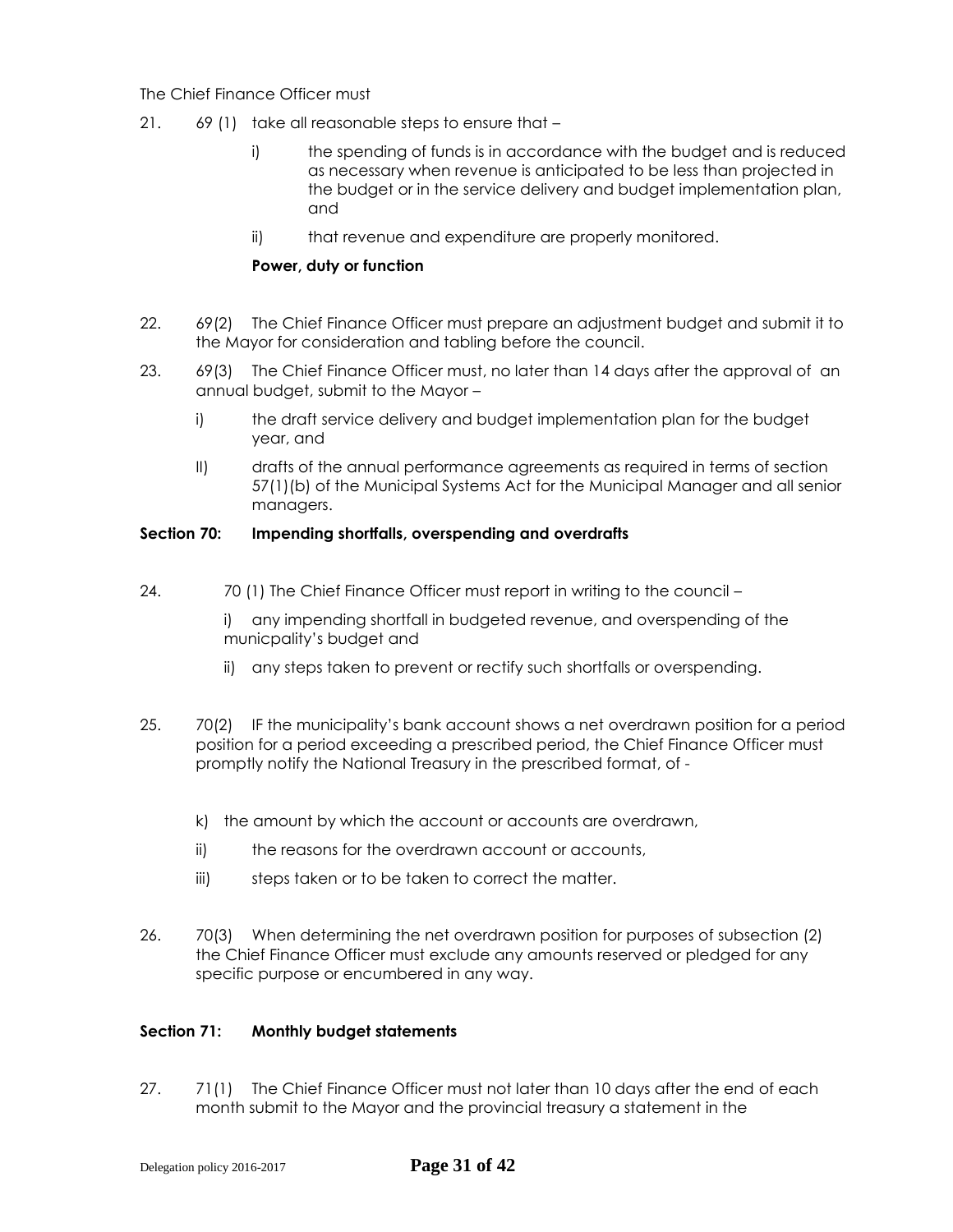prescribed format on the state of the municipality's budget reflecting the following particulars for that month, and for the financial year up the end of that month:

- a) Actual revenue per revenue source,
- b) Actual borrowing,
- c) Actual expenditure, per vote
- d) Actual capital expenditure, per vote.
- e) The amount of any allocations received,
- f) Actual expenditure on those allocations, excluding expenditure on –

Its share of the local government equitable share, and

Allocations exempted by the annual Division of Revenue Act, from compliance with this paragraph,

- g) When necessary, an explanation of
	- i) any material variances from the service delivery and budget implementation plan,
	- ii) any remedial or corrective steps taken or to be taken to ensure that projected revenue and expenditure remain within the municipality's approve budget.
- 28. 71(2) The statement must include the prescribed information relating to the state of the budget of each entity as provided to the municipality in terms of section 87(10).
- 29. 71(3) The amounts reflected in the statements must in each case be compated with the corresponding amounts budgeted for in the municipality's approved budget.
- 30. 71(4) The Statement to the provincial treasury must be in the form of a signed document and in electronic format.
- 31. 71(5) the Chief Finance Officer that has received an allocation referred to in subsection (1) (e) during any particular month must, by no later than 10 working days after the end of that month, submit that part of the statement reflecting the particulars referred to in subsection (1) (e) and (f) to the national or provincial organ of state or municipality that transferred the allocation.

## **Section 72: Mid-year budget and performance assessment**

- 34. 72 The Chief Finance Officer must by 25 January each year,
	- a) Assess the performance of the municipality during the first half of the financial year, taking into account,
		- i) the monthly statements referred to in section 71 for the first half of the financial year,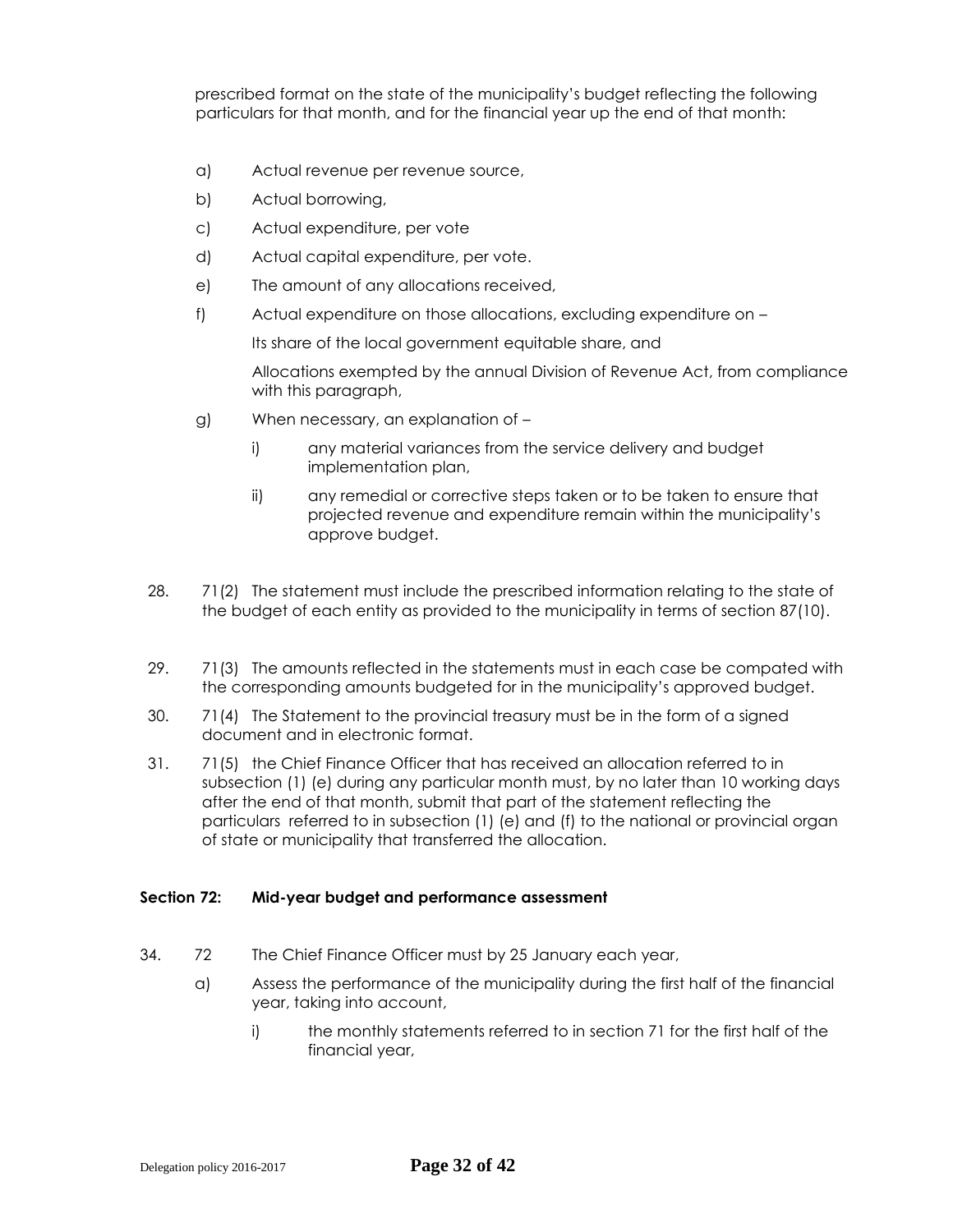- ii) the municipality's service delivery performance during the first half of the financial year, and the service delivery targets and performance indicators set in the service delivery and budget implementation plan,
- iii) the past year's annual report and progress on resolving problems identified in the annual report, and
- iv) the performance of every municipal entity under the sole or shared control of the municipality, taking into account reports in terms of section 88 from any such entities, and
- b) submit a report on such assessment to the Mayor, the National Treasury, and Provincial Treasury.
- 35. 72(2) The statement referred to in section 71(1) for the sixth month of a financial year may be incorporated into the report referred to in subsection (1q)(b) of this section.
- 36. 72(3) The Chief Finance Officer, must as part of the review,
	- h) make recommendations on whether an adjustments budget is necessary,
	- iii) recommend revised projections for revenue and expenditure to the extent that this may be necessary.

## **Section 73: Reports on failure to adopt or implement budget-related and other policies:**

- 37. 73 The Chief Finance Officer must inform the provincial treasury in writing of
	- i) any non-compliance by a political structure or office-bearer of any budget – related or other policy.

## **Section 74: General reporting obligation**

- 38. 4(1) The Chief Finance Officer must submit to National Treasury, Provincial Treasury, the Department of Local Government in Limpopo, the Auditor-General such information, returns, documents, explanations and motivations as may be prescribed or as may be required.
- 39. 74(2) If the Chief Finance Officer is unable to comply with any of the responsibilities in terms of the MFMA, he or she must promptly report the inability, together with reasons, to the Mayor and the Provincial Treasury.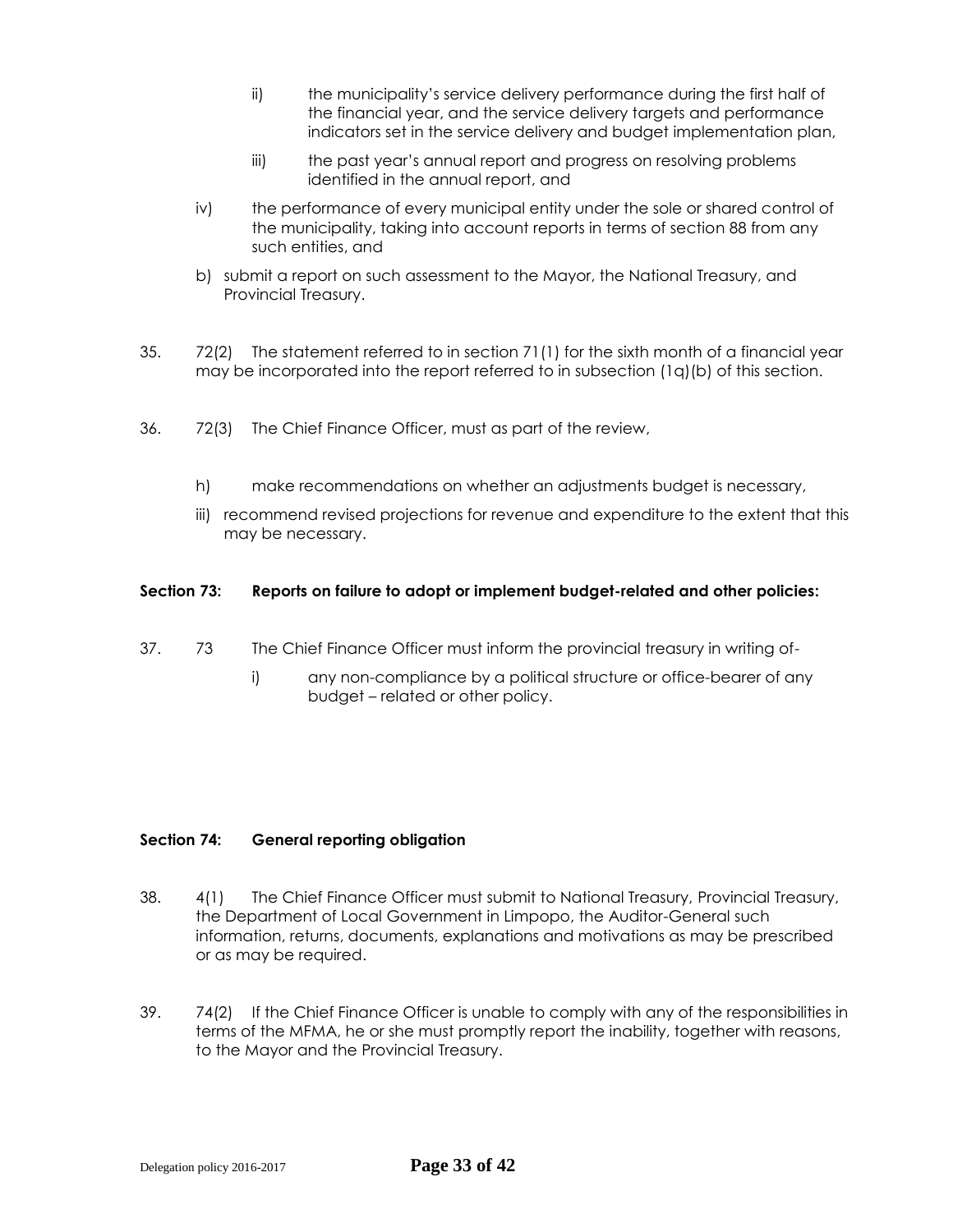## **Section75: Information to be placed on web sites**

- 40. 75(1) The Chief Finance Officer must ensure that the following documents are placed on the municipal website:
	- a) The annual and adjustments budgets and all budget related documents.
	- b) All budget related policies.
	- c) The annual report.
	- d) All performance agreements required in terms of section 57(1)of the MSA.
	- e) All service delivery agreements.
	- f) Al long-term borrowing contracts.
	- g) All supply chain management contracts above a prescribed value.
	- h) An information statement containing a list of assets over a prescribed value that have been disposed of in terms of section 14 (2) or (4) during the previous quarter.
	- i) List of contracts to which subsection (1) of section 33 applies, subject to subsection (3) of that section.
	- j) Public-private partnership agreements referred to in section 120.
	- k) All quarterly reports tabled before the council in terms of section 52(d.
	- l) Any other applicable legislation, or a may be prescribed.
- 41. 75(2) A document referred to in subsection (1) must be placed on the website not later than five days after being tabled before the council or on the date on which it must be made public, whichever occurs first.

## **Other delegations and delegations in terms of Council resolution:**

- 1. The power to enter into consumer agreements with members of the public for all services provided by the municipality.
- 2. The power to cut-off electricity supply to any person or to have it cut-off in terms of section 97(g) of the MSA, read with the municipalities Credit Control By-laws and the municipality's Debt Collection policy, if such a person fails to pay
	- a) any levies for the supply of electricity,
	- b) any other amount owed to the municipality for the supply of electricity.
- 3. In respect of assessment rates, amounts payable for water services, electricity services or any other amount owed to the municipality -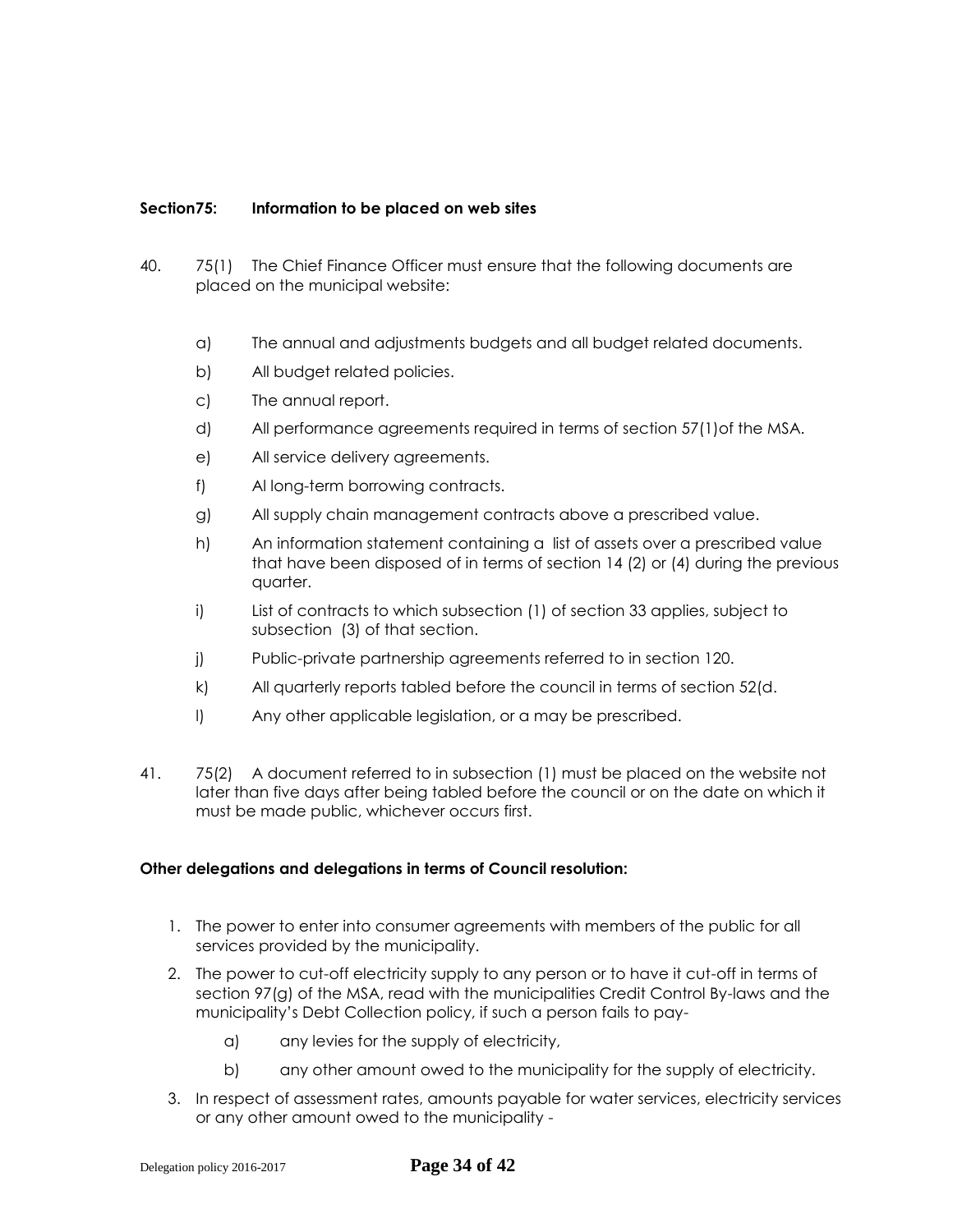- a) the power to institute a claim, settle a claim or accept payment and everything deemed necessary to finalise the claim in the best interest of the municipality, and
- b) the power, in terms of rule 52(1)(b) of the Rules of Court made under the Magistrates' Courts Act, 1944 (Act 32 of 1944), to institute the necessary lawsuit or action personally, appoint lawyers and advocates to finalise the lawsuit and, if a defendant is in default, apply for sentence personally and take all or any steps or issue process documents deemed necessary to obtain execution of the sentence.
- 4. The power to amend payment vouchers owing to calculation errors to an amount not exceeding R10,00 (ten rands).
- 5. The power to approve additions and alterations to the homes of officials for the purpose of an amended housing subsidy or home-owners allowance.
- 6. The power, in terms of section 81 of the Town planning and Townships Ordinance, 1986, Ord. 15 of 1986, to extend the period within which a township owner must pay cash endowment in terms of imposed condition of township establishment.
- 7. The power to approve interest or penalty payments to the amount of R1,5 million per claim subject to a report being submitted to council when such payments are made.
- 8. The power to accept a guarantee and to require that the amount of the guarantee be increased in terms of the By-laws and Regulations Governing the Supply and Use of Electricity.
- 9. The power to sign stock certificates, cession documents, other documents required at maturity of investments and loans, as well as housing guarantees under the Housing Act, 1997, (Act 107 of 1997).
- 10. The power to write off irrecoverable debts and interest on debts in arrears.
- 11. The power to approve liquidation claims in respect of defaulters.
- 12. The power to approve clearance certificates.
- 13. The power to approve valuation certificates.
- 14. The power to accept bank guarantees and letter of undertaking in respect of amounts payable for the issue of clearance certificates and certificates of consumption.
- 15. The power to approve vacation, sick and special leave of the staff in the Finance Department.
- 16. The power to utilise an official in another capacity.
- 17. The power to authenticate any order, notice or document requiring authentication.
- 18. The power to sign any documents pertaining to his or her department and/or functions in accordance with municipal policy.
- 19. The power to accept the written notice of termination of employment of an official in the Finance Department.
- 20. The power to instruct an official in the Finance Department to report for duty temporarily outside his or her normal working hours.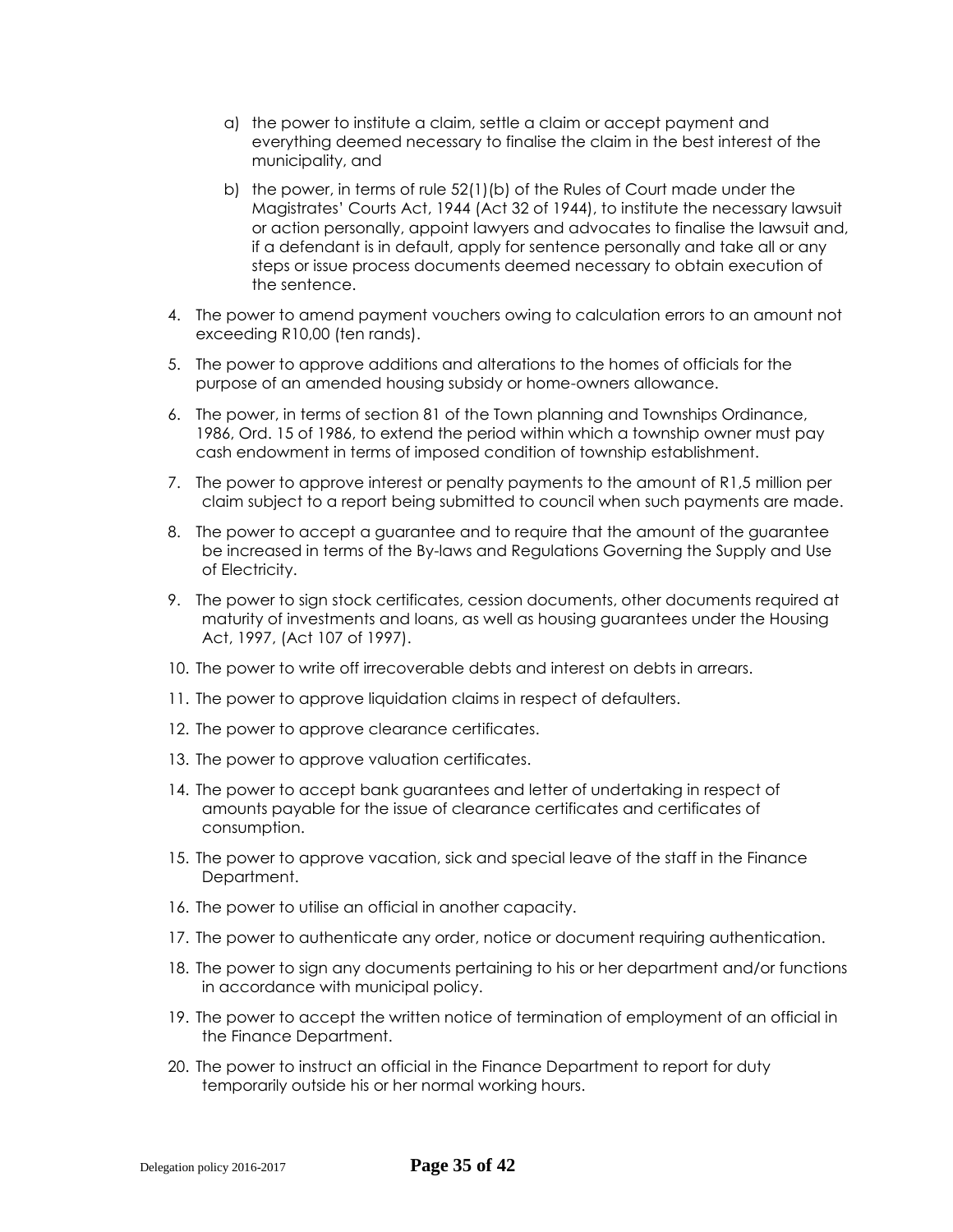- 21. The power to instruct an official in the Finance Department to perform duties temporarily other than those normally assigned to him or her.
- 22. The power to cancel, postpone or interrupt leave of absence of an official in the Finance Department.
- 23. The power to approve leave of absence (vacation leave) without remuneration of employees in the Finance Department.
- 24. The power to instruct an official in the Finance Department to undergo a medical examination and/or submit a medical report.
- 25. The power to refuse an application for sick leave for an employee in the Finance Department, in consultation with the Occupational Health subsection,
- 26. The power to compel an official to take sick leave.
- 27. The power to approve maternity leave for female officials in the Finance Department and paternity leave for male employees.
- 28. The power to authorise the medical examination of individuals claiming damages from the municipality arising from bodily injuries.
- 29. The power to approve payment and payment certificates pertaining to a specific department or section.
- 30. The power to take all necessary action to enforce statutory provisions.
- 31. The power to authorise the expense in respect of a wreath for an individual or official.
- 32. The power to approve overtime pertaining to the Finance Department.
- 33. The power to approve the redemption of vacation leave credit.
- 34. The power to approve the payment or cancellation of payment of standby, telephone, transport, housing or cell phone allowances to employees within the department.
- 35. The power to exercise all powers in terms of relevant By-laws falling within the ambit of the competencies of the department, including the granting of any permission that may this be required and the issuing of any notice in accordance with such by-laws whereby a person is summoned to comply with a stipulation thereof.
- 36. To submit insurance claims to the Council's insurer in consultation with the legal section.
- 37. To make advance payments on salaries and allowances of employees and councillors in accordance with guidelines approved by Council.
- 38. To ensure that the income and expenditure of the Municipality is done in accordance with the budget provision.
- 39. To be responsible for the overall budget of the Municipality.
- 40. To approve the transfer of movable assets from one location to another.
- 41. To be a signatory of the Municipality Cheque Account.
- 42. Sub-delegation: Memo 24.3.2004: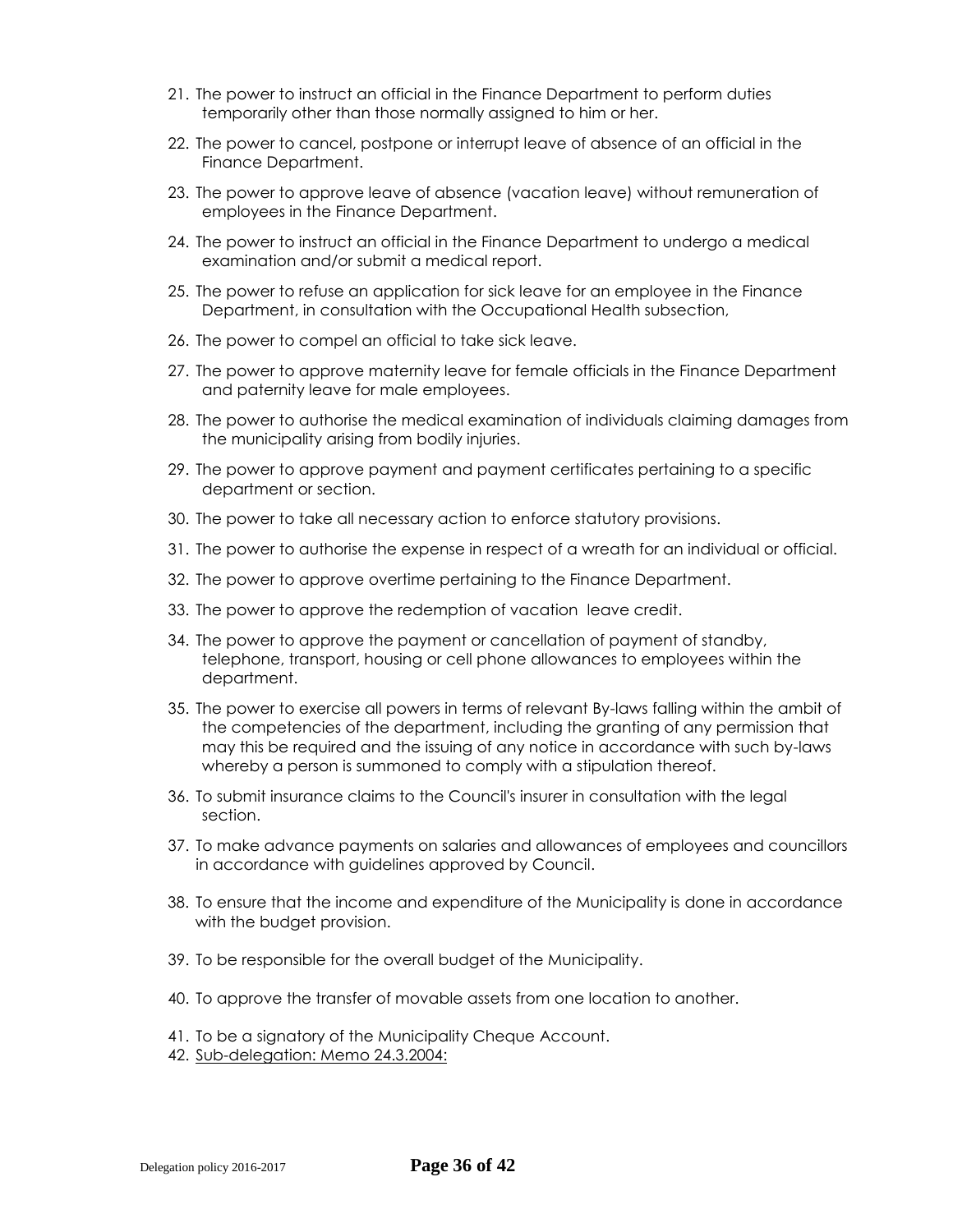- 43. The Municipal Manager sub-delegates as follows: In terms of Section 79 (2) and (3) of the Municipal Finance Management Act, the Section Head Income and Section Head Budget are the second signatories on behalf of the Municipal Manager or Chief Financial Officer if they are not available. All previous signing powers are revoked.
- *44.* To write off assets which are not needed for service delivery, to a maximum value of R50,000.00 per asset, subject thereto that the CFO reports back to Council on all assets written off in terms of this delegation. \* *(In terms of council resolution 22.6.2009)*

## **4.3.3 TECHNICAL MANAGER**

## A. **SPECIFIC POWERS DELEGATED TO THE TECHNICAL SERVICES MANAGER**

- 1. To accept conditions imposed by statutory agencies such as the state, Water, Eskom, and the National Roads Agency where the Municipality's services are to be installed inside, over or under the reserves of these agencies.
- 2. To approve work performed by other parties on municipal property, with specific reference to water and sewerage servitudes and road reserves, subject to the following conditions:
	- a. The party may not begin executing the work on municipal property until an agreement with regard to the work has been concluded between the municipality and the party.
	- b. No work may begin until final approval of working drawings and specifications and proof of the party's accepted liability policy has been submitted.
- 3. To act on behalf of the municipality in respect of contracts in terms of the General and Special Conditions of Contract for Works of Civil Engineering Construction, provided that this power excludes duties and functions that other holders of office execute ex officio on behalf of the Council, or duties and functions over which the Technical Manager has not authority and for which Council's approval is required before their execution.
- 4. To cut off or restrict the supply of water if a consumer fails to meet a supply condition of the municipality or causes or permits the continued existence of a state that, in the opinion of the Technical Manager, is dangerous or hinders the effective supply of water to another consumer.
- 5. In respect of surface and underground geological formations and the guidelines for engineering services, the power to prescribe materials and specifications to be used for civil engineering projects in new townships.
- 6. The power granted, under section 141(b)(i) of the Local Government Ordinance, 1939 (Ord.17 of 1939) to decide whether an erf, stand or lot or other area, with or without any improvements, is, or in the opinion of the municipality can be, connected to any water main, drain or sewer and sewerage works, provided that the Technical Manager consult with the relevant municipal departments.
- 7. To display, in terms of section 83(3) of the Road Traffic Act, 1989 (Act 29 of 1989) temporary and essential road traffic signs in respect of any public road within the area of jurisdiction of the municipality.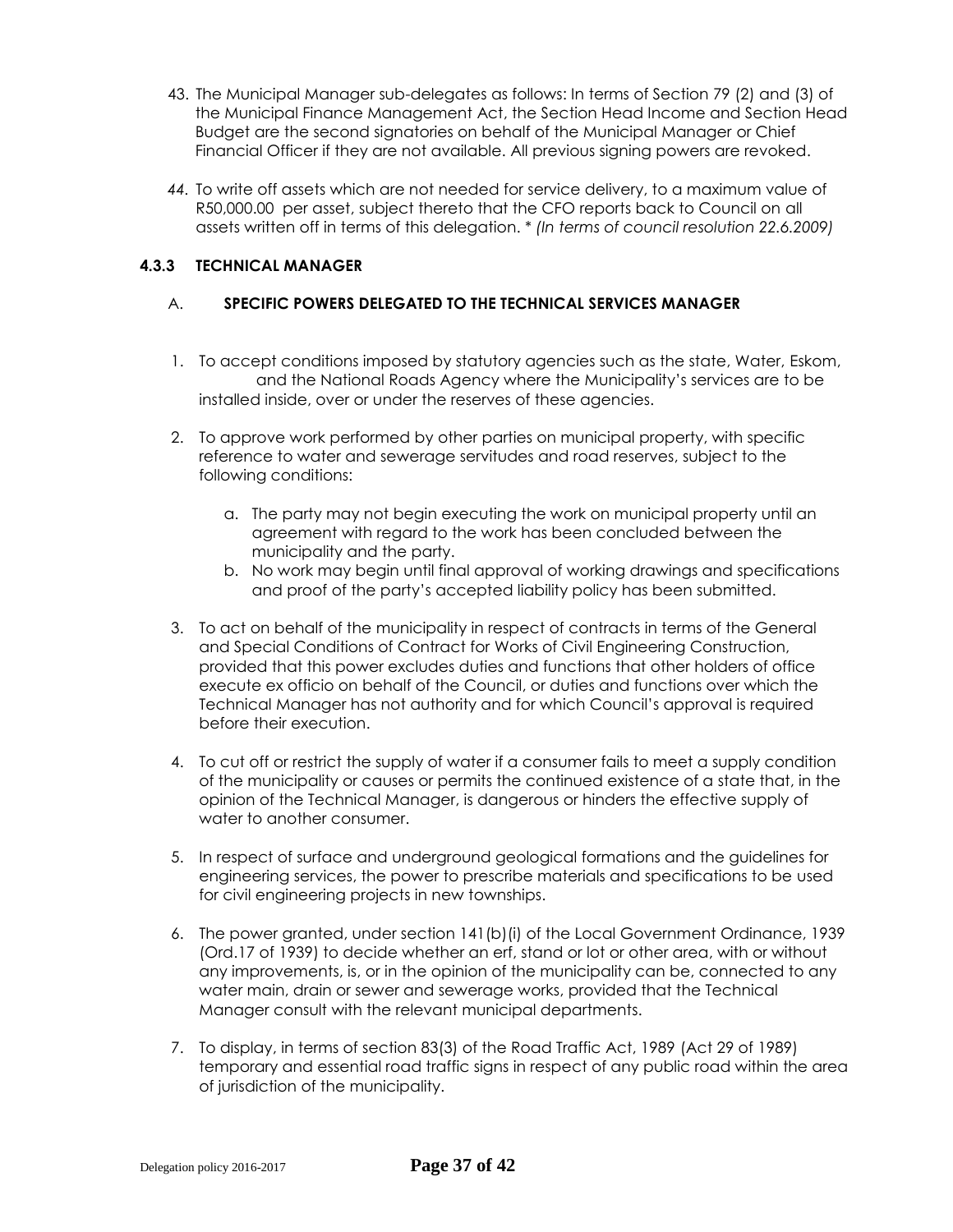- 8. To carry out engineering work to connect any land to the municipality's water and/or sewer system and to recover the expenses incurred.
- 9. To serve on the owner, lessee or occupier of private property notice of the municipality's intention to install services through, across, under or over the private property and to make compensation, or, failing to reach agreement on compensation, refer the matter for arbitration.
- 10. In respect of a street, road or thoroughfare of which ownership vests in the municipality, to –
	- a. Close the street, road or thoroughfare temporarily to a specific type of traffic,
	- b. Close the street, road or thoroughfare temporarily to all traffic, or

c. Divert traffic from the street, road, or thoroughfare temporarily, if the Technical Manager considers such a closure or diversion necessary for general construction work, for the installation of services that have to be provided by the Municipality, of for the carrying out of works by other authorities within the street reserve.

- 11. To enter into agreements on land of the municipality in respect of encroachments of municipal servitudes, after consultation with all the relevant departments.
- 12. To enter into agreements regarding the rental and maintenance of municipal railway sidings.
- 13. To cut off or restrict the supply of electricity to a consumer if the consumer fails to meet a supply conditions of the municipality or causes or permits the continued existence of a state which, in the opinion of the Technical Manager is dangerous or hinders the effective supply of electricity to another consumer.
- 14. The power granted under section 141 (b) (i) of the Local Government Ordinance, 1939 (Ord. 17/1939) to decide whether an erf, stand or lot or other area, with or without improvements, is or, in the opinion of the municipality, can be connected to any electricity network or supply system, subject to the conditions that the Technical Manager consults with the relevant municipal departments.
- 15. To carry out engineering work to connect any land to the municipality's electrical Network or supply system and to recover the expenses incurred.
- 16. To illuminate public places and maintain lights for this purpose.
- 17. To sub-delegate any of the above powers and functions in writing.

#### **Other delegation of powers and functions to the Technical Manager:**

- 1. To approve/recommend paying out of retention money.
- 2. Signing of appointment letter to consultants and contractors after their appointment approval.
- 3. Managing all contractual requirements within the approved budget.
- 4. Co-ordinating projects implementation to their successful completion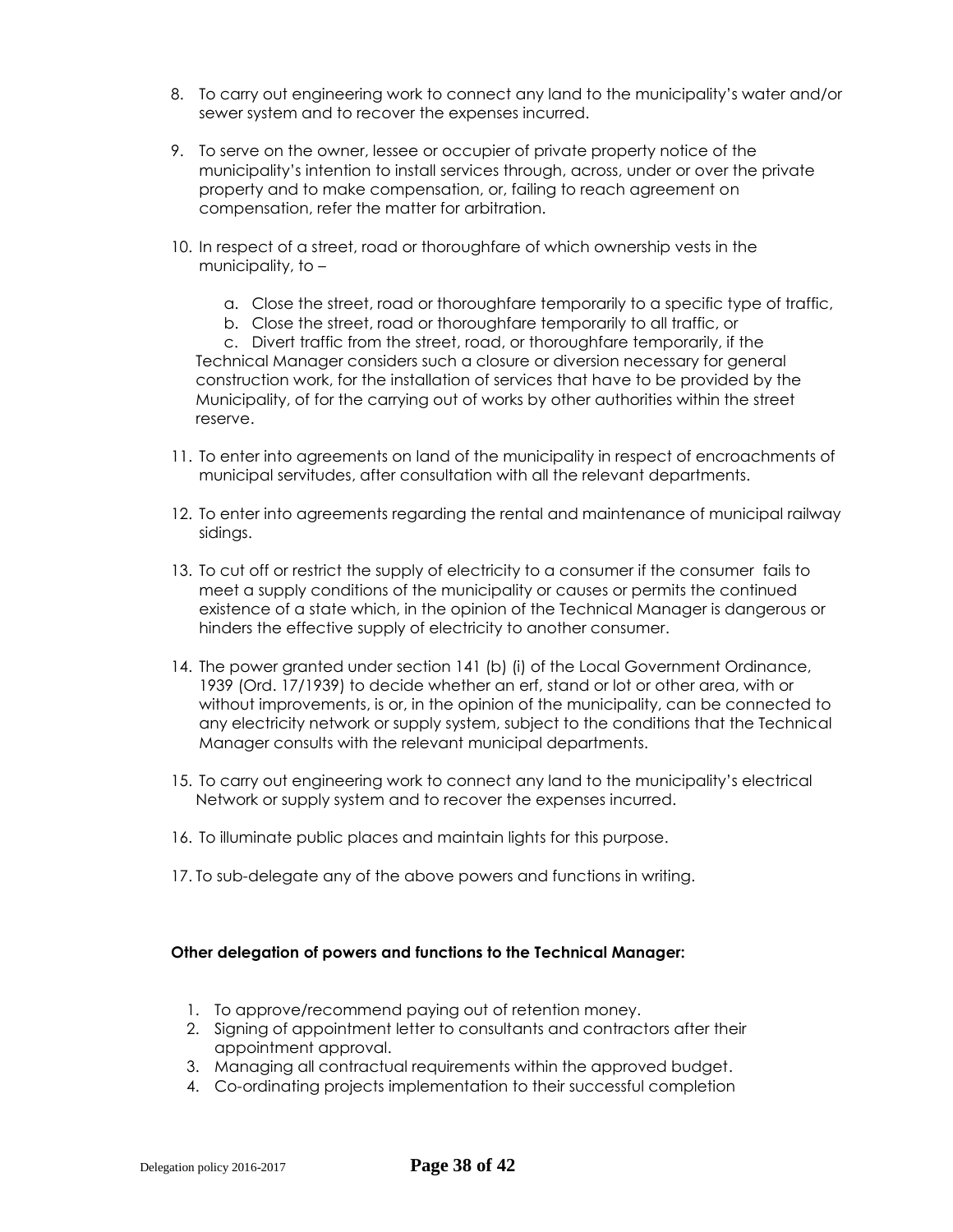- 5. Considering application for funds from funding/ donor organizations for engineering/developmental purposes in consultation with the Municipal Manager.
- 6. Co-ordinating IDP/LED processes on behalf of the Municipal Manager.
- 7. The power to approve the establishment of municipal townships and all material amendments thereto in terms of Section 109 of the Town-planning and Townships Ordinance, 1986) (Ordinance 15 of 1986).
- 8. The power to accept, amend or reject original, joint amendment and draft schemes in terms of sections 28 and 29 of the Town-planning and Townships Ordinance, 1986 (Ordinance 15 of 1986), concerning municipal property.

## Addition: Memo dated 5.5.2004:

9. Approval of applications received in terms of the Town Planning and Township Ordinance, Ordinance 15 of 1986,e.g. subdivisions, consolidations, rezonings etc. (Town)

Approval of applications in terms of the Division of Land Ordinance, Ordinance 20 of 1986 (Farms)

Approval of consent use for Home Undertakings in terms of Musina Town Planning Scheme, 1983.

Approval of building plans in terms of the National Building Regulations.

These above approvals shall be submitted to the quarterly Council Meetings for cognisance and ratification.

## Addition: CR F11.10.2000:

- 11. The authority to approve the use of a Council Vehicle by fellow employees for funeral purposes at the death of an employee, as delegated from the Executive Committee to the Chief Technical Officer (now Technical Manager) in accordance with Section 58(3) of the Local Government Ordinance (Administration and Elections) Ordinance 40 of 1960.
- 12. Addition CR Oct 2005 To exercise the powers and functions of a Building Control Officer and to delegate to an officer under his control any power, duty or function granted or entrusted to Building Control Officers in terms of the National Building Regulations and Building Standards Act, 103 of 1977 (as amended)
- 13. **(Deleted by CR 18.8.2007**)Addition CR 21.10.2005 in accordance with Section 59(1) of the Local Government: Municipal Systems Act, Act 32/2000:

Approval of requests for waiver of building clause To approve applications for waiver of the building/reversion clause in the title deeds of certain properties, where the developments could not take place,

- 14. Addition: CR 27.10.2005: in accordance with Section 5 of the National Building Regulations and Building Standards Act, 103, 1977 –
- 15. Appointed as Building Control Officer,

## **4.3.4. Manager Community Services**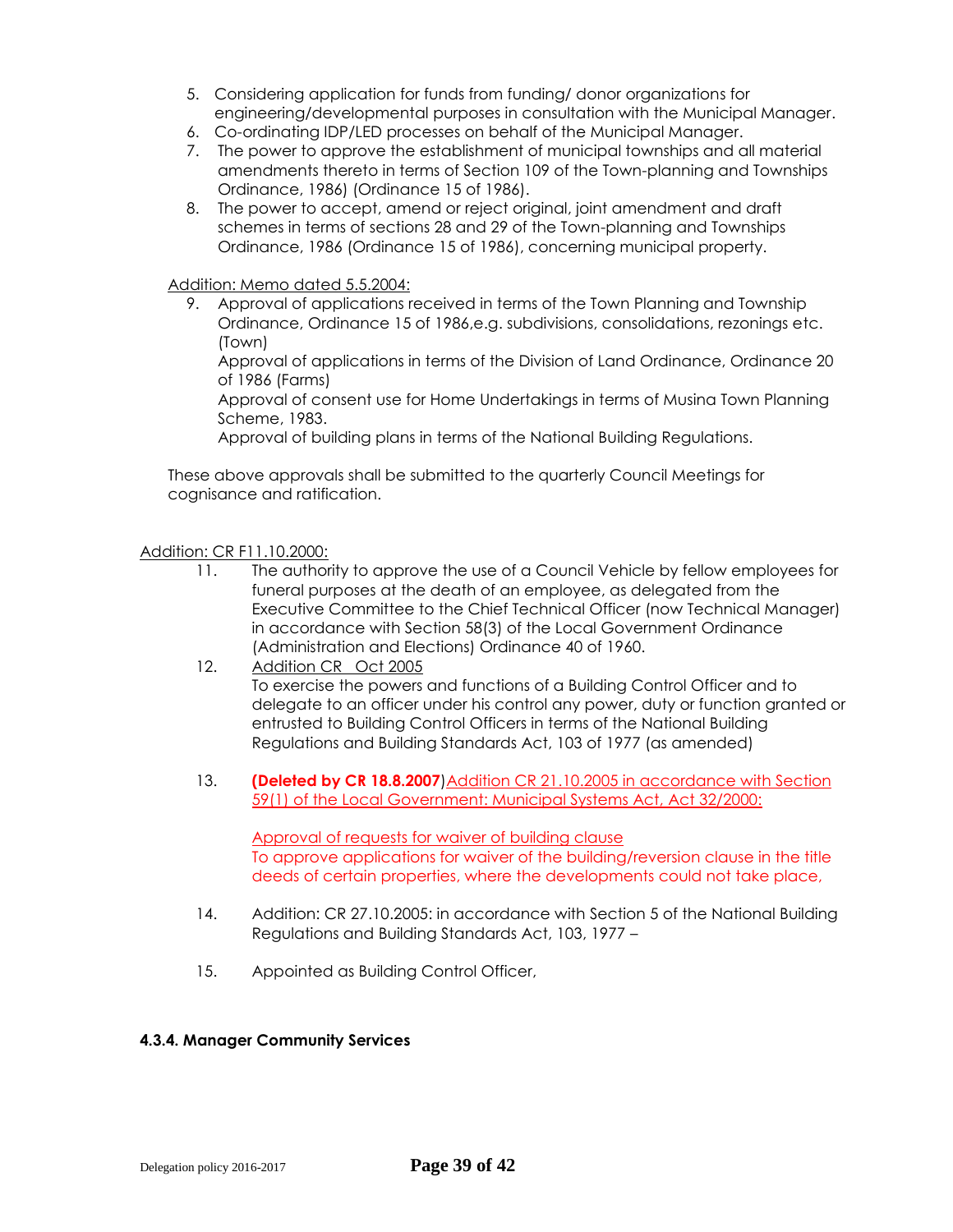- 1. To manage the rental of the Municipality's sporting and community facilities in accordance with approved tariffs.
- 2. To process and approve applications for Roadshows and Promotional events in accordance with the Streets and Miscellaneous By-law and Advertising By-law.
- 3. To approve/refuse applications for gatherings and processions in terms of the Gatherings Act 205/1993.

#### 4. **Authorisations in terms of the National Road Traffic Act, Act 93 of 1996, and Road Traffic Act, Act 29 of 1989) as mended:**

4.1 To generally or specifically, display/or order the removal, in the prescribed manner, of any road traffic sign as the municipality may deem expedient, on the conditions as determined by the municipality, and to sub-delegate this function to the Section Head: Licencing and Traffic.

#### **4.3.4.1 Section Head: Licencing and Traffic:**

- **4.3.4.1.1** To exercise the powers and functions and stipulated in Sections 8 11, on condition that Sections 3 of the abovementioned Act has been complied with.
- **4.3.4.1.2** To exercise the powers and functions as stipulated in Regulation 283A, Chapter VIII of the Regulations to the National Road Traffic Act, 1996, in relation to dangerous goods.
- **4.3.4.2** 57 3(a) (b) (c) **-** To generally or specifically, display/or order the removal, in the prescribed manner, of any road traffic sign as the municipality may deem expedient, and on the conditions as determined by the municipality.

## **5. Finance Committee**

5.1 To consider financial reports and make recommendations to the Mayor.

#### **6. Local Labour Forum**

#### **Instituted in terms of the Organisational Rights Agreements, concluded in terms of Section 20 of the Labour Relations Act, Act 66 of 1995,**

with the power to consider all labour relations issues and make a recommendation to council.

## **7. Appointments Committee:**

To be constituted by the Municipal Manager as and when required to interview applicants according to the short list as supplied, and make recommendations to the Municipal Manager.

1. Will make recommendations to the Municipal Manager, who will take a decision and make an appointment.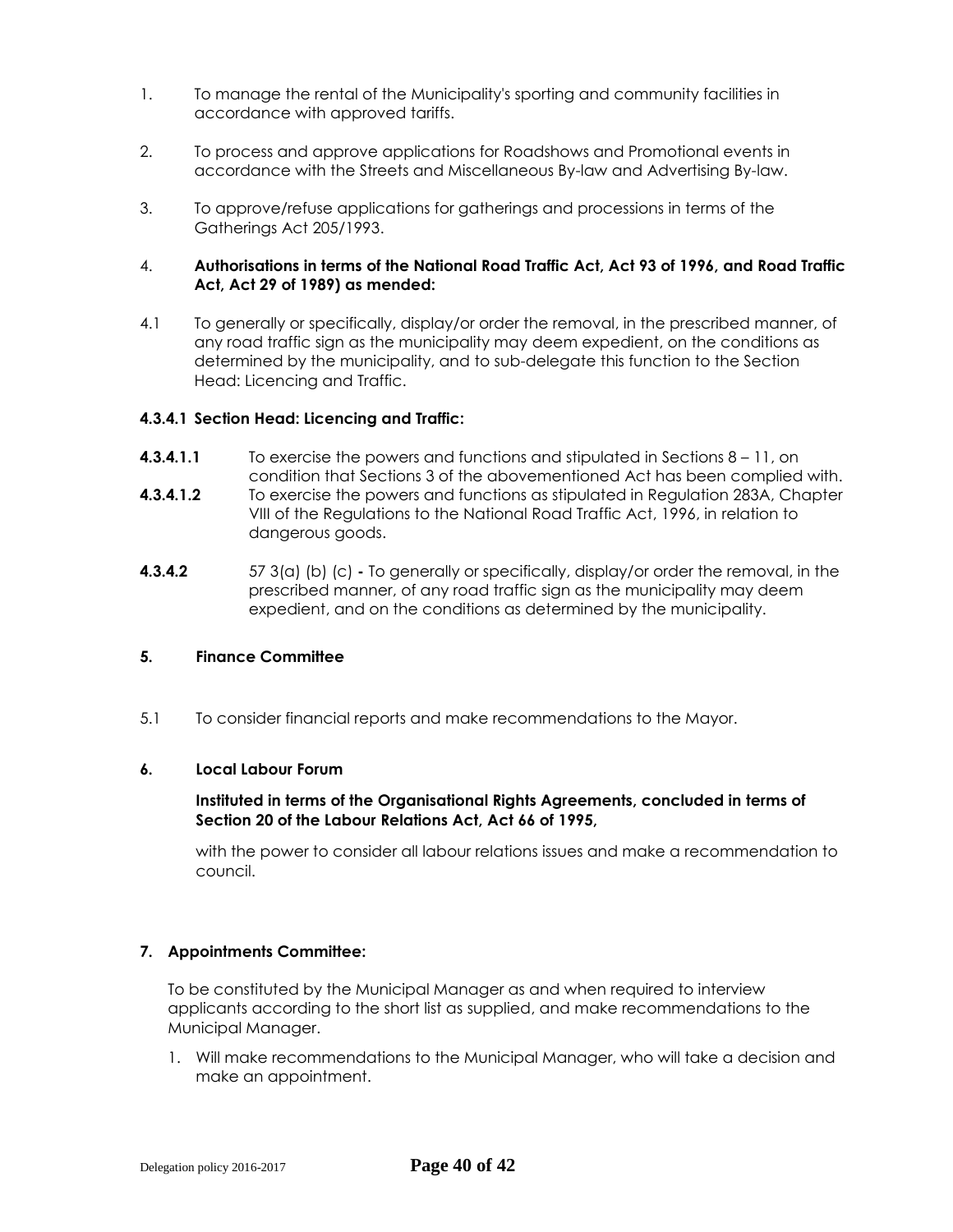- 2. (**To be deleted.***The members will be any of the following: Councillor C.B. Swanepoel; Councillor C. Mahasela; Councillor G. Ramushwana; Alderman. D Phologa*.
- 3. The Municipal Manager and the relevant Head of that Department are also members. Union representatives and the Chairperson of the Employment Equity and Training Committee attend as observers.

## **8.. DELEGATION OF THE POWER TO PROCURE GOODS AND SERVICES AND/OR APPOINT CONSULTANTS FOR AND ON BEHALF OF THE MUNICPALITY**

WHEREAS section 60 of the Local Government: Municipal Finance Management Act, 2003, (Act 56 of 2003), defines the Municipal Manager as the Accounting Officer of the Municipality for the purposes of the Act to exercise the powers and functions assigned to an accounting officer in terms of the Act;

AND WHEREAS, in terms of section 79(1)(b) of the said Act, the Accounting Officer may delegate to a member of the Municipality's top management referred to in section 77, or any other official of the Municipality, any of the powers or duties assigned to an accounting officer in terms of the Act;

AND WHEREAS I, ABRAM LURULI, MUNICIPAL MANAGER (the undersigned ) in my capacity as Accounting Officer, have with effect from January 2008 decided to establish a Tender Adjudication Committee for the Municipality to assist me in the adjudication of tenders, the procurement of goods and services and/or the appointment of consultants for and on behalf of the Municipality;

AND WHEREAS section 117 of the above Act bars councillors from serving on Municipal Tender Committees came into effect on 1 July 2004;

NOW THEREFORE

I \_\_\_\_\_\_\_\_ \_\_ in my capacity as Accounting Office/Municipal Manager, hereby declare the power to adjudicate and make final awards of tenders or bids to procure goods and services and/or to appoint consultants above the threshold of R 200 000.00 (two hundred thousand rand) for and on behalf of the Musina Local Municipality Tender Committee, comprising of the following officials :

...

CONDITIONS APPLICABLE TO THE EXERCISING AND EXECUTION OF THE ABOVE POWERS AND FUNCTIONS ARE THE FOLLOWING:

1. The above powers and functions must be exercised and executed by each member of the Tender Adjudication Committee together with the other members of the Tender Adjudication Committee,